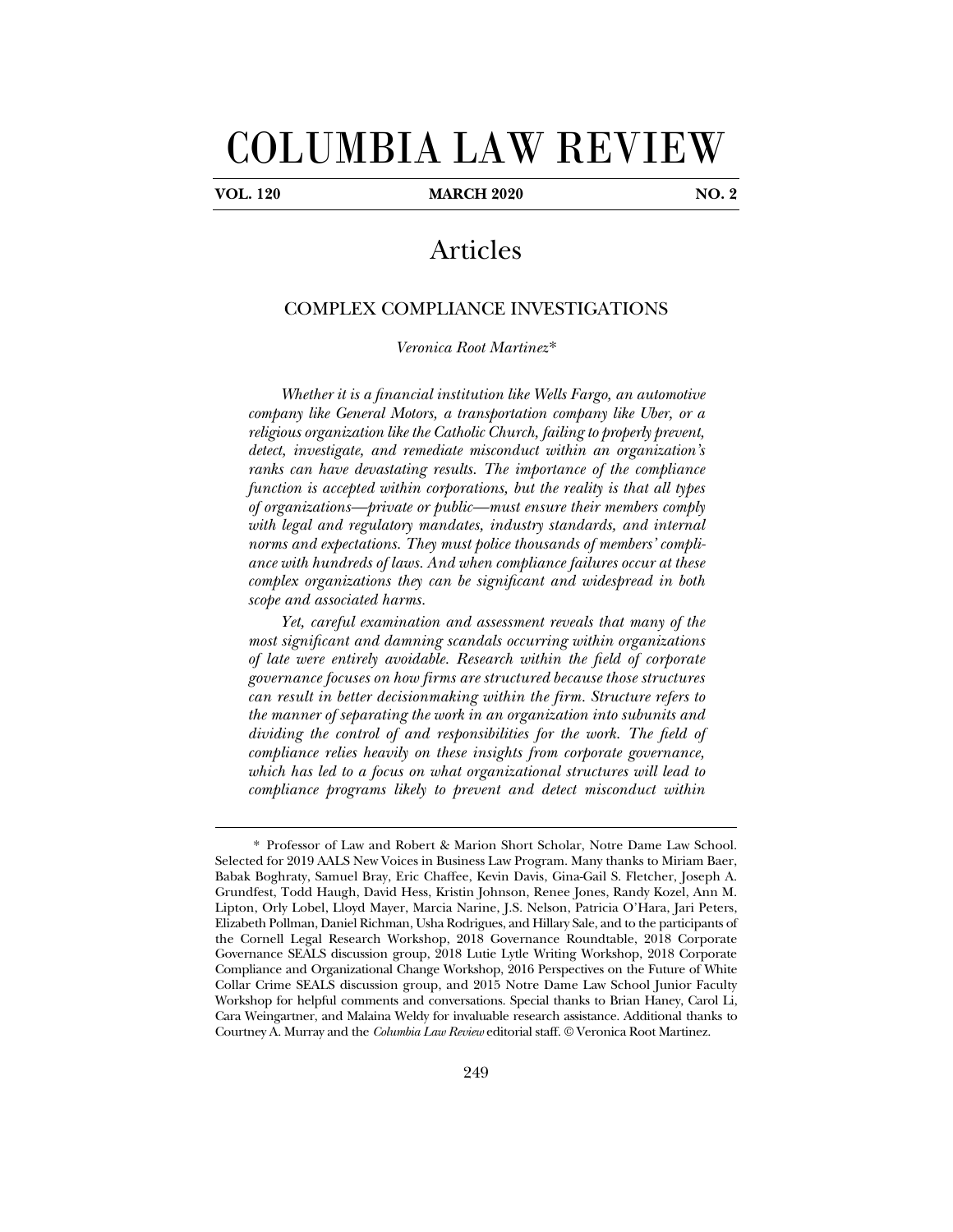*firms. When it comes time to investigate potential incidents of misconduct and determine whether they are material events, however, complex organizations must go beyond issues related to the best manner in which to structure a compliance program. Instead, this Article argues that firms must focus on process-based reforms—or the actions, practices, and routines firms employ to communicate and analyze information—that will bolster a firm's "Complex Compliance Investigations" and act as a safety net when compliance programs fail to detect or appropriately respond to misconduct within firms.* 

| L.  |    |  |  |
|-----|----|--|--|
|     |    |  |  |
|     | В. |  |  |
|     |    |  |  |
| II. |    |  |  |
|     |    |  |  |
|     | В. |  |  |
|     | С. |  |  |
|     |    |  |  |
|     |    |  |  |
|     |    |  |  |
|     | B. |  |  |
|     |    |  |  |
|     |    |  |  |
|     |    |  |  |
|     | В. |  |  |
|     |    |  |  |

#### **INTRODUCTION**

Despite the best efforts of governments, regulators, prosecutors, private stakeholders, and academics to identify effective mechanisms for organizations to employ in an effort to prevent and deter improper conduct within their ranks, misconduct continues to persist within organizations of all types. Fake bank accounts. Faulty ignition switches. Sexual harassment. Protection of predators. Over and over again, the public learns of widespread and significant misconduct plaguing organizations that millions of individuals rely upon on a daily basis. Most troubling, however, is that the breadth and depth of many of these scandals were entirely avoidable.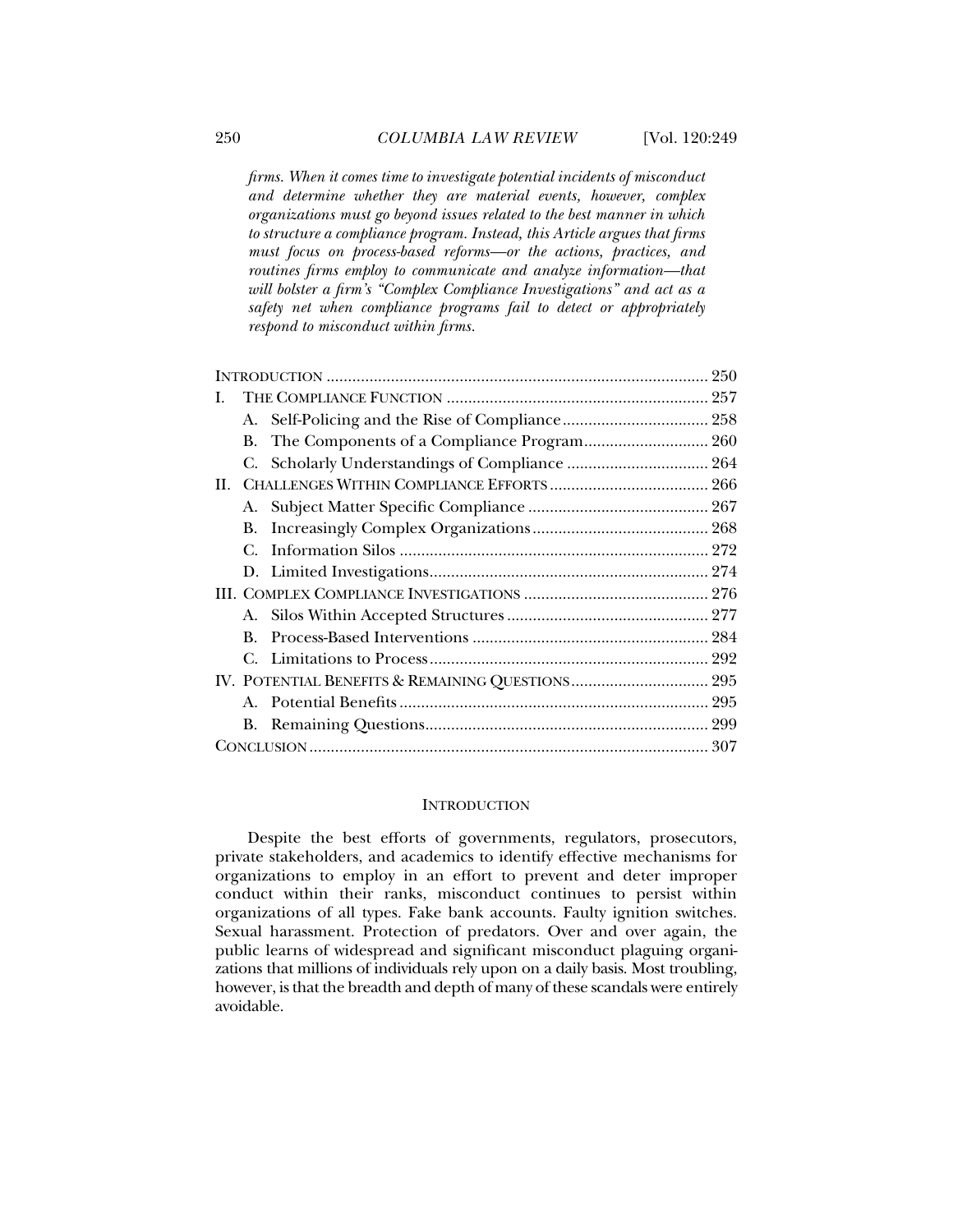j

For example, in 2016, Wells Fargo announced that it had entered into an agreement to pay "a combined \$185 million penalty to the Consumer Financial Protection Bureau . . . , the Office of the Comptroller of the Currency, and the City and County of Los Angeles to settle charges" without admitting formal wrongdoing that it fraudulently opened accounts on behalf of customers without their knowledge.<sup>1</sup> The initial settlement, however, was just the beginning of difficulties for the bank, and it has now entered into multiple settlements with the DOJ, $^2$  the SEC, $^3$ and the Federal Reserve,<sup>4</sup> among others.<sup>5</sup> In addition to actions brought

 <sup>1.</sup> Bethany McLean, How Wells Fargo's Cutthroat Corporate Culture Allegedly Drove Bankers to Fraud, Vanity Fair (May 31, 2017), https://www.vanityfair.com/news/2017/05/ wells-fargo-corporate-culture-fraud [https://perma.cc/6G23-MNAZ].

 <sup>2.</sup> E.g., Press Release, DOJ, Justice Department Obtains \$5.4 Million in Additional Relief to Compensate Servicemembers for Unlawful Repossessions by Wells Fargo Dealer Services (Nov. 14, 2017), https://www.justice.gov/opa/pr/justice-department-obtains-54-million-additionalrelief-compensate-servicemembers-unlawful [https://perma.cc/MX78-FR6Y]; Press Release, DOJ, Justice Department Reaches \$4 Million Settlement with Wells Fargo Dealer Services for Illegally Repossessing Servicemembers' Cars (Sept. 29, 2016), https://www.justice.gov/opa/pr/ justice-department-reaches-4-million-settlement-wells-fargo-dealer-services-illegally [https:// perma.cc/C4AY-TP2V]; Press Release, DOJ, Wells Fargo Bank Agrees to Pay \$1.2 Billion for Improper Mortgage Lending Practices (Apr. 8, 2016), https://www.justice.gov/opa/pr/wellsfargo-bank-agrees-pay-12-billion-improper-mortgage-lending-practices [https://perma.cc/ CVZ6-TUNB].

 <sup>3.</sup> E.g., Order Approving Plan of Distribution, Exchange Act Release No. 80,302, 116 SEC Docket 1642 (Mar. 23, 2017); Order Instituting Administrative Cease-and-Desist Proceedings, Securities Act Release No. 9349, Exchange Act Release No. 67,649, Investment Company Act Release No. 30,167, 104 SEC Docket 1445 (Aug. 14, 2012); Press Release, SEC, Wells Fargo Advisors Admits Failing to Maintain Controls and Producing Altered Document, Agrees to Pay \$5 Million Penalty (Sept. 22, 2014), https://www.sec.gov/news/press-release/2014- 207 [https://perma.cc/6BBA-SEZQ].

 <sup>4.</sup> E.g., Written Agreement Between Wells Fargo & Company and Board of Governors of the Federal Reserve System, Docket No. 18-007-B-HC (Feb. 2, 2018); Wells Fargo & Co., Wells Fargo Update: Federal Reserve Consent Order 1 (2018), https://mms.businesswire.com/ media/20180202005711/en/638742/1/3837099cWells\_Fargo\_Consent\_Order\_en.pdf [https://perma.cc/XDP8-3ZEJ]; Press Release, Bd. of Governors of the Fed. Reserve Sys., Responding to Widespread Consumer Abuses and Compliance Breakdowns by Wells Fargo, Federal Reserve Restricts Wells' Growth Until Firm Improves Governance and Controls. Concurrent with Fed Action, Wells to Replace Three Directors by April, One by Year End (Feb. 2, 2018), https://www.federalreserve.gov/newsevents/pressreleases/enforcement 20180202a.htm [https://perma.cc/34LR-G72W] [hereinafter Fed. Reserve Wells Fargo Press Release].

 <sup>5.</sup> See, e.g., Emily Flitter, Wells Fargo Agrees to Settle Auto Insurance Suit for \$386 Million, N.Y. Times (June 7, 2019), https://www.nytimes.com/2019/06/07/business/wellsfargo-auto-insurance-lawsuit-settlement.html (on file with the *Columbia Law Review*); Imani Moise, Wells Fargo to Pay \$575 Million in Settlement with U.S. States, Reuters (Dec. 28, 2018), https://www.reuters.com/article/us-wells-fargo-settlement/wells-fargo-to-pay-575-million-insettlement-with-u-s-states-idUSKCN1OR19Q [https://perma.cc/8P9V-HL47]; Jonathan Stempel & Dena Aubin, Wells Fargo Officials Enter \$240 Million Settlement over Bogus Accounts, Reuters (Mar. 1, 2019), https://www.reuters.com/article/us-wells-fargo-settlement/wells-fargo-officialsenter-240-million-settlement-over-bogus-accounts-idUSKCN1QI4P3 [https://perma.cc/ LUA3-KAKW].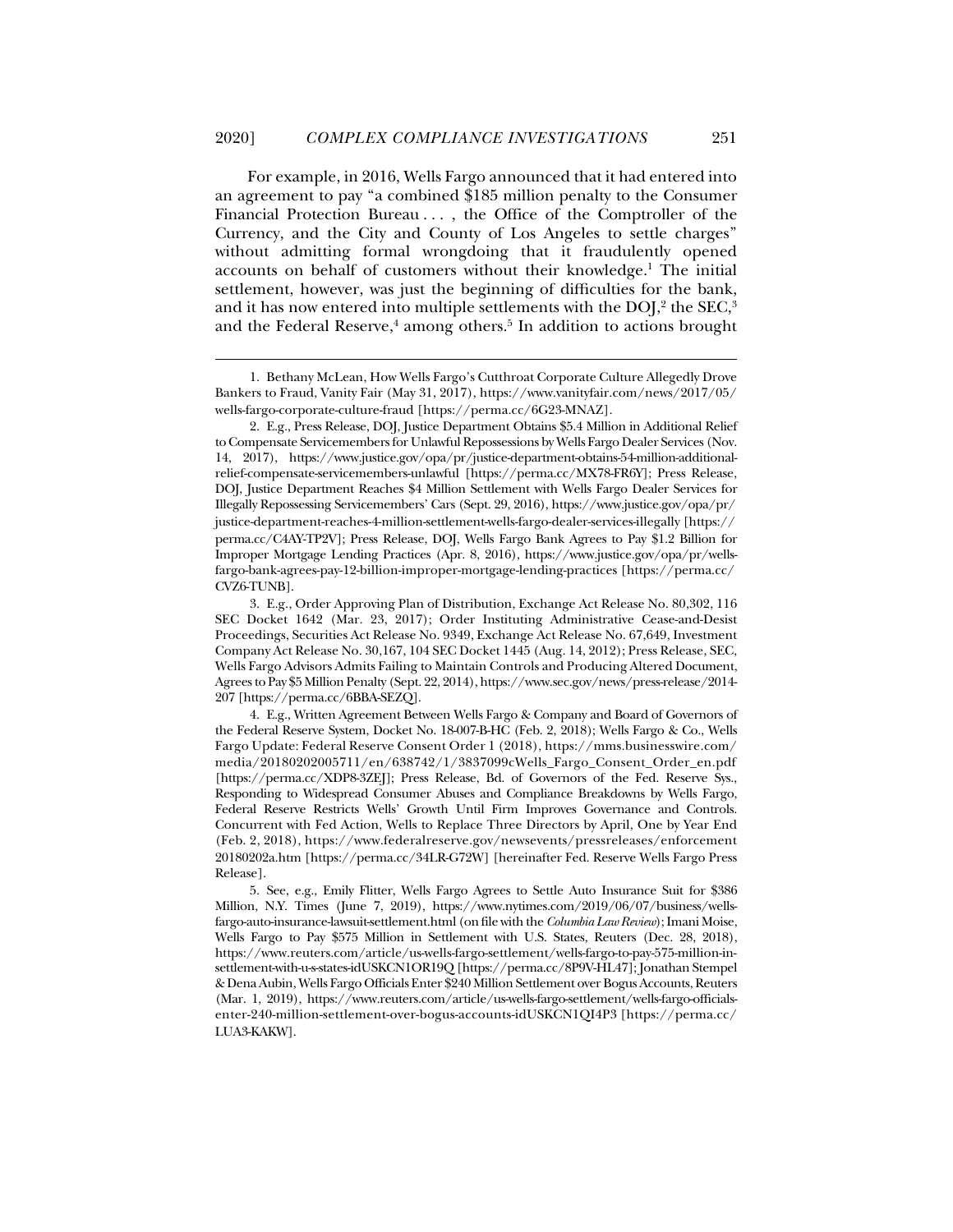by governmental actors, alleged internal whistleblowers claimed that they were fired or retaliated against when they attempted to alert higher-ups within the corporation of the fraudulent activity.6 In early 2018, one such claim resulted in a \$577,000 settlement and an order to rehire the employee.7 The significant failures throughout the organization's ranks led to an unprecedented sanction from the Federal Reserve in February 2018, which restricts the bank's ability to grow until it improves its internal governance and controls.8 And yet, Wells Fargo had structured its compliance program in line with what was expected under industry standards at the time. Indeed, as one scholar explained, "[A]t the time of its massive fake accounts scandal . . . Wells Fargo had a robust, [Organizational Sentencing] Guidelines-based compliance program with all of the 'expected' tools aimed at eliminating typical compliance lapses. Yet the company was unable to foresee, let alone prevent, an extreme compliance failure . . . ."9

Likewise, General Motors failed to recognize and prevent an extreme compliance failure of a different sort, one that not only cost the organization billions of dollars, but also resulted in the deaths of at least 124 people.<sup>10</sup> In 2014, General Motors announced a recall of over seventeen million vehicles worldwide, over eleven million of which cited issues of the ignition switch that would abruptly cause the car to lose power "when keys [were] accidentally bumped or moved out of the 'Run' position."<sup>11</sup> In instances where the switch failed and the car stalled, airbags would not deploy, creating the potential for serious injuries to both drivers and

 9. Todd Haugh, The Power Few of Corporate Compliance, 53 Ga. L. Rev. 129, 157 (2018) [hereinafter Haugh, Power Few] (footnote omitted).

 <sup>6.</sup> Matt Egan, More Wells Fargo Workers Allege Retaliation for Whistleblowing, CNN (Nov. 7, 2017), http://money.cnn.com/2017/11/06/investing/wells-fargo-retaliationwhistleblower/index.html [https://perma.cc/RNF2-F7FT]. For Wells Fargo's legal assessment of alleged retaliation against whistleblowers, see Indep. Dirs. of the Bd. of Wells Fargo & Co., Sales Practices Investigation Report 87 n.26 (2017), https://www08.wellsfargomedia.com/ assets/pdf/about/investor-relations/presentations/2017/board-report.pdf [https://perma.cc/ HT9K-TCHU] [hereinafter Wells Fargo Investigation Report].

 <sup>7.</sup> C. Ryan Barber, Wells Fargo, Ending Its Appeal, Settles Whistleblower's \$577K Retaliation Case, Nat'l L.J. (Jan. 19, 2018), https://www.law.com/nationallawjournal/sites/ nationallawjournal/2018/01/19/wells-fargo-ending-its-appeal-settles-whistleblowers-577kretaliation-case/ (on file with the *Columbia Law Review*).

 <sup>8.</sup> See Written Agreement Between Wells Fargo & Company and Board of Governors of the Federal Reserve System, supra note 4, at 8–9; Fed. Reserve Wells Fargo Press Release, supra note 4.

 <sup>10.</sup> Kirsten Korosec, Ten Times More Deaths Linked to Faulty Switch than GM First Reported, Fortune (Aug. 24, 2015), http://fortune.com/2015/08/24/feinberg-gm-faultyignition-switch/ (on file with the *Columbia Law Review*); Eric D. Lawrence, GM Settles Deadly Ignition Switch Cases for \$120 Million, USA Today (Oct. 20, 2017), https://www.usatoday.com/ story/money/cars/2017/10/20/gm-settles-deadly-ignition-switch-cases-120-million/777831001/ [https://perma.cc/AFS8-CJ65].

 <sup>11.</sup> Peter Valdes-Dapena & Tal Yellin, GM: Steps to a Recall Nightmare, CNN, https:// money.cnn.com/infographic/pf/autos/gm-recall-timeline/index.html [https://perma.cc/ 4BWX-PUXY] (last visited Oct. 8, 2019).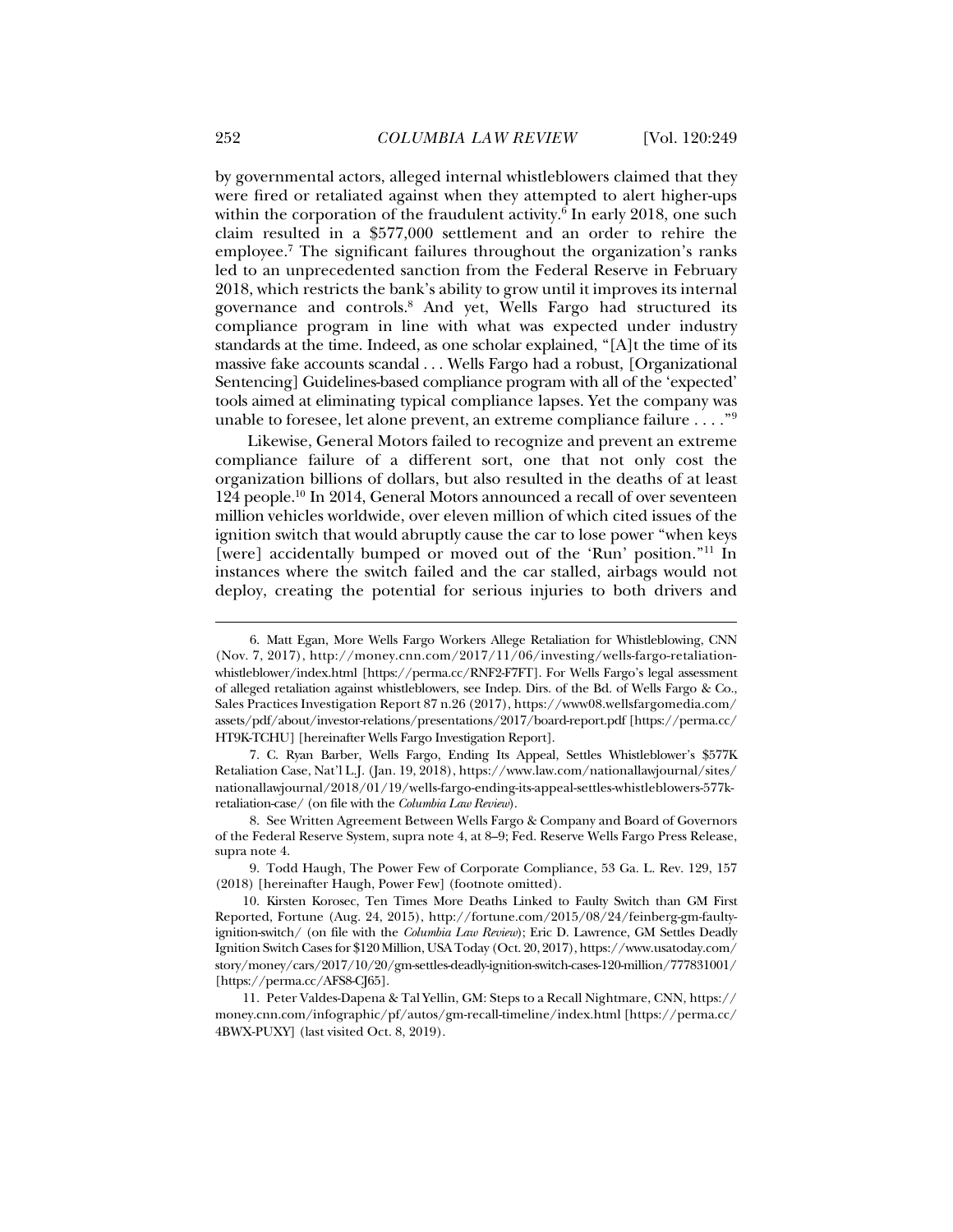passengers.12 Notwithstanding this significant risk, the company chose not to fix the faulty switches, despite first receiving reports on the issue in 2004, and multiple reports thereafter.<sup>13</sup> Indeed, when General Motors first analyzed the issue, it improperly classified the problem as a customer convenience issue instead of a safety issue, leading it to determine that it was simply too costly to make the necessary changes to the switch design.<sup>14</sup> And over the next number of years, the company continued to demonstrate a "lack of urgency, lack of ownership of the issue, lack of oversight, and lack of understanding of the consequences of the problem."15 This lack of urgency and oversight turned out to be exceptionally costly to General Motors, both in terms of its public reputation as well as its bottom line. In 2017, General Motors entered into a \$120 million settlement with victims of its defective ignition switch scandal, a figure that came on top of roughly \$2.5 billion worth of penalties imposed on the company.16 These penalties included, for instance, a \$900 million settlement with the DOJ in a criminal case, and multiple other settlements with accident victims.17

When organizations fail to properly address potential compliance failures, it presents a particularly problematic situation, because the responsibility for preventing and detecting misconduct within an organization lies primarily with the organization itself.18 An underlying assumption of all modern compliance efforts is that organizations are in the best position to monitor and police the behavior of their members.<sup>19</sup> This understanding stems from past incidents of corporate misconduct and is uncontroversial.

For instance, when the Enron and Arthur Andersen scandals broke in 2001, they sent a ripple effect across corporate America and triggered a variety of responses from Congress, regulators, and prosecutors.20 Legislation

- 16. Lawrence, supra note 10.
- 17. Id.

 <sup>12.</sup> Anton R. Valukas, Jenner & Block, Report to Board of Directors of General Motors Company Regarding Ignition Switch Recalls 1 (2014), https://www.aieg.com/wp-content/ uploads/2014/08/Valukas-report-on-gm-redacted2.pdf [https://perma.cc/VB9L-5BHD].

 <sup>13.</sup> Id. at 2–4*.* 

 <sup>14.</sup> Id. at 2; see also Valdes-Dapena & Yellin, supra note 11.

 <sup>15.</sup> Valukas, supra note 12, at 4, 9.

 <sup>18.</sup> See U.S. Sentencing Guidelines Manual § 8B2.1 (U.S. Sentencing Comm'n 2004) (describing an "effective compliance and ethics program," including due diligence, the promotion of ethical conduct, and compliance with the law); see also id. ch. 8, introductory cmt. (noting that the guidelines "provid[e] a structural foundation from which an *organization* may *self-police its own conduct* through an effective compliance and ethics program" (emphasis added)).

 <sup>19.</sup> Miriam Hechler Baer, Governing Corporate Compliance, 50 B.C. L. Rev. 949, 959 (2009).

 <sup>20.</sup> Lawrence A. Cunningham, Deferred Prosecutions and Corporate Governance: An Integrated Approach to Investigation and Reform, 66 Fla. L. Rev. 1, 16–18 (2014).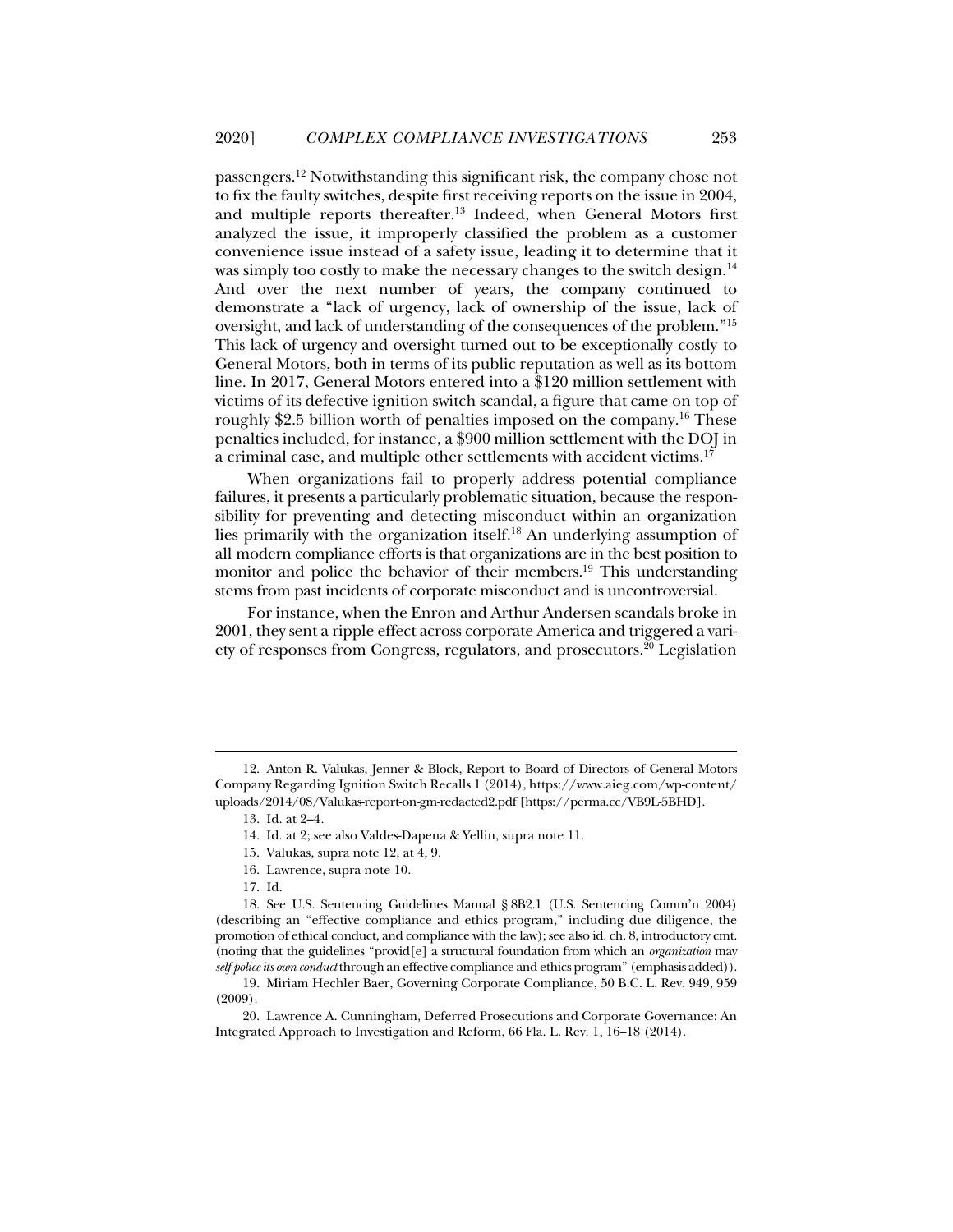was passed.<sup>21</sup> Enforcement priorities shifted.<sup>22</sup> And the manner in which corporate misconduct was settled and resolved changed dramatically.23 The focus for corporations, regulators, and prosecutors shifted to "corporate compliance programs as the key to optimal deterrence."24 As compliance programs catapulted in importance, it led to the intensification of "internal policing of corporate employees."25 And as organizations took on this responsibility of policing their employees in an effort to comply with ever-increasing regulatory and legal requirements, they began to focus on the structure the separation of work in an organization into subunits and dividing the control of and responsibilities for the work—of the compliance programs they created.26 Focusing on the structure of an organization's compliance efforts was seen as essential to ensuring an effective and robust compliance and ethics program.27

Determining the proper structure of compliance programs has been a question scholars, practitioners, prosecutors, and regulators have wrestled with for decades.<sup>28</sup> Should the compliance program be segmented into particular subject areas or should there be one global compliance

 23. See Brandon L. Garrett, The Public Interest in Corporate Settlements, 58 B.C. L. Rev. 1483, 1498–511 (2017) (surveying the use of supervised probation, deferred prosecution agreements, and nonprosecution agreements in addressing corporate misconduct and collecting relevant citations).

24. Cunningham, supra note 20, at 17.

- 26. See infra section I.B.
- 27. See infra section I.B.

 28. At a minimum, the question of how to structure a compliance program has been an issue since the 1991 passage of the original iteration of the Organizational Sentencing Guidelines, which is applicable to corporations, partnerships, unions, funds, trusts, nonprofits, and governmental entities. See Paula Desio, U.S. Sentencing Comm'n, An Overview of the Organizational Guidelines 2–3, https://www.hcca-info.org/Portals/0/PDFs/Resources/ Conference\_Handouts/Compliance\_Institute/2006/707handout.pdf [https://perma.cc/ R44R-2XGJ] (last visited Jan. 20, 2020).

 <sup>21.</sup> See Sarbanes–Oxley Act of 2002, Pub. L. No. 107-204, § 302, 116 Stat. 745, 777–78 (codified at 15 U.S.C. § 7241 (2012)).

 <sup>22.</sup> For example, within weeks of Arthur Andersen's conviction for obstruction of justice, then-President George W. Bush formed the President's Corporate Fraud Task Force within the Department of Justice. Compare United States v. Arthur Andersen, LLP, 374 F.3d 281, 284 (5th Cir. 2004) (noting that a guilty verdict was returned on June 15, 2002), rev'd, 544 U.S. 696, 708 (2005), with Exec. Order No. 13,271, 67 Fed. Reg. 46,091 (July 11, 2002) (establishing the task force to "investigate and prosecute significant financial crimes, recover the proceeds of such crimes, and ensure just and effective punishment of those who perpetrate financial crimes"). For more information on the Corporate Fraud Task Force, see The President's Corporate Fraud Task Force, DOJ Archives, http://www.justice.gov/archive/dag/ cftf/ [https://perma.cc/EKG4-VQYW] (last visited Oct. 9, 2019). Under then-President Barack Obama, the program shifted into the Interagency Financial Fraud Task Force. See Press Release, SEC, President Obama Establishes Interagency Financial Fraud Enforcement Task Force (Nov. 17, 2009), http://www.sec.gov/news/press/2009/2009-249.htm [https://perma.cc/NDN8- ATNR]; see also Cunningham, supra note 20, at 16–17 (outlining different changes to enforcement priorities as a result of Enron and other corporate scandals).

 <sup>25.</sup> Id.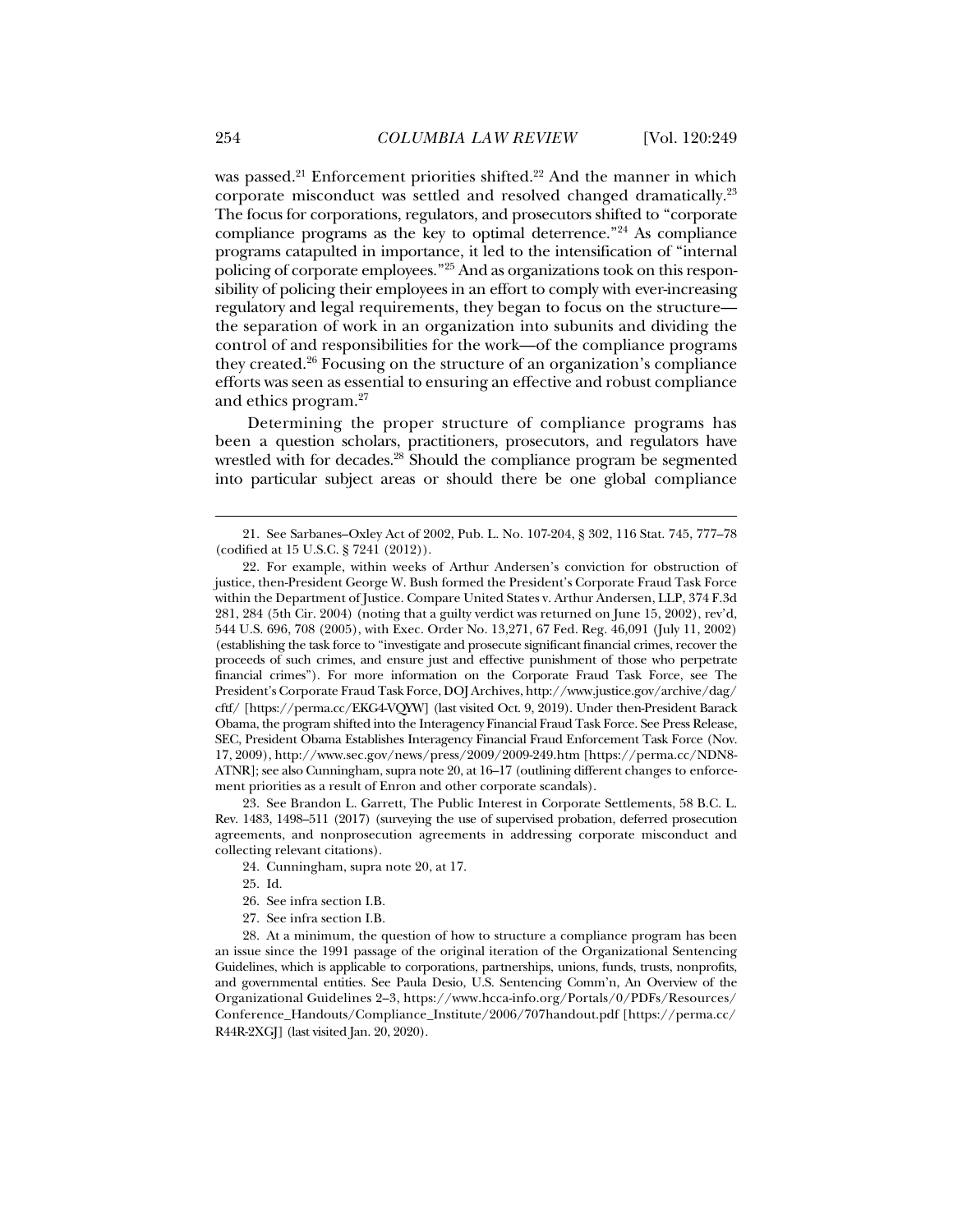program?29 Should the chief compliance officer report to the general counsel or the audit committee?<sup>30</sup> Should compliance professionals be embedded within particular departments or remain separate as a deterrent to capture?31 These and other foundational questions about how organizations should structure their compliance programs were necessary and important progressions for creating the compliance programs found within organizations today.

Yet despite spending a great deal of time, effort, and money to enact structural reforms and improvements within organizations' compliance programs, every year brings a new, more stunning example of how organizations' attempts to reign in misconduct often fail to prevent even the most extensive compliance failures within industries and firms. The scandals at Wells Fargo and General Motors each reflect an intense failure by the organization to effectuate its monitoring and policing responsibilities despite the presence of compliance programs that were structured in a manner expected to effectuate an appropriate amount of monitoring and policing.

There are a variety of accepted understandings—both within industry and academic scholarship—about what is necessary for the creation of an effective compliance program. However, when one considers the significant compliance failures that continue to occur despite the adoption of increasingly sophisticated internal compliance programs, it suggests that it may be time to affirmatively question certain understandings and assumptions that serve as the foundation of modern-day compliance programs.32 This Article contributes to that effort.

Compliance programs within firms focus, for good reason, on preventing and detecting misconduct within their ranks. Those striving to create effective ethics and compliance programs spend a great deal of time on developing appropriate structures to house, manage, and support compliance efforts so that they will effectively prevent and detect wrongdoing within firms. But as demonstrated in prior work, prevention and detection are just the first two of four stages—the latter stages being

 <sup>29.</sup> Walmart, for instance, segments its compliance department by subject area and then by geography. Jay T. Jorgensen & C. Kevin Marshall, Corruption and Compliance: Promoting Integrity in a Global Economy, 49 U.C. Davis L. Rev. 425, 431–33 (2015); see also Global Ethics & Compliance, Walmart, https://corporate.walmart.com/our-story/globalethics-compliance [https://perma.cc/HZ52-WBU5] (last visited Oct. 9, 2019).

 <sup>30.</sup> See Michael W. Peregrine, Seeking Clarity at the Crossroads of Legal and Compliance, Corp. Couns. (Sept. 18, 2014), https://s3-us-east-2.amazonaws.com/mwe.media/wpcontent/uploads/2019/04/05161327/cc091814.pdf [https://perma.cc/GVG3-PY56].

 <sup>31.</sup> See id.

 <sup>32.</sup> This effort is at nascent stages but has begun. For example, Professor Todd Haugh has recently argued that compliance programs have suffered in effectiveness because they assume that compliance failures will fall within a normal distribution amongst one's employees. In actuality, however, "[U]nethical employee conduct is just as likely to follow a skewed, or 'fat-tailed,' distribution." Haugh, Power Few, supra note 9, at 135 (quoting Daniel A. Farber, Uncertainty, 99 Geo. L.J. 901, 923 (2011)).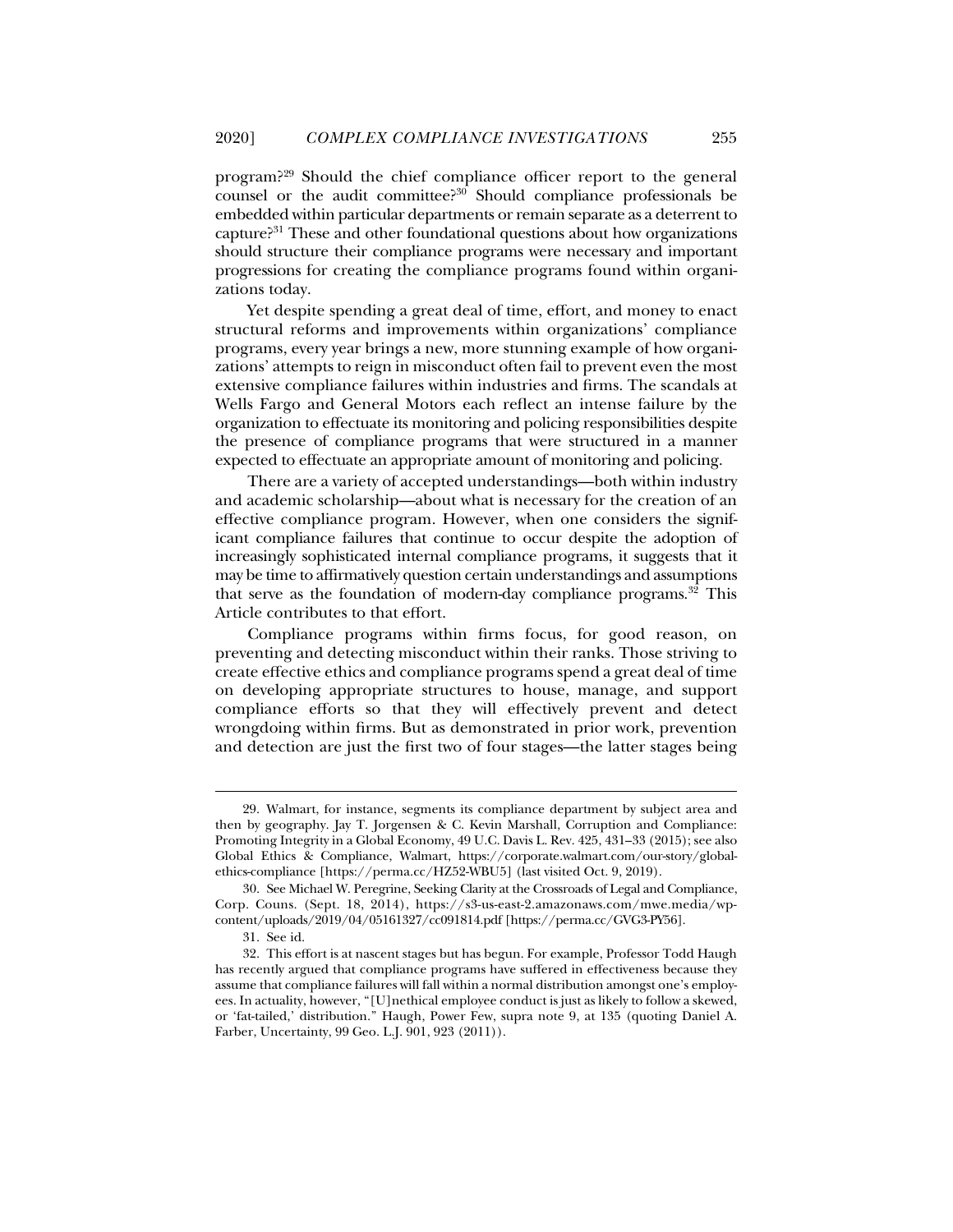investigation and remediation—within compliance efforts.<sup>33</sup> This Article focuses on the detection and investigative stages and the continuum between them. It demonstrates that many recent compliance failures within organizations might have been avoided if more robust processes meaning the actions, practices, and routines that firms can employ to communicate and analyze information—had been in place to ensure investigations were conducted in a manner that allowed the firm to analyze information from diverse areas within the firm. As such, this Article argues that firms must focus on adopting process-based reforms that will bolster internal investigations into complex compliance failures and act as a safety net when compliance programs fail to detect or appropriately respond to misconduct within firms.

Part I of this Article describes why the effort to curb corporate criminal misconduct came to rely heavily on self-policing within the organization, which contributed to the rise of the compliance function. This Part goes on to demonstrate, through the use of literature from the fields of organizational behavior and corporate governance, the importance of implementing certain structures within the creation of compliance programs. For purposes of this Article, structure refers to a firm's decisions on how to organize itself.<sup>34</sup> Part I then recounts current understandings of compliance within legal scholarship, which include an emphasis on the key structural components necessary for an effective compliance program and their focus on the prevention and detection of corporate misconduct.

Part II focuses on the evolution of the compliance function. It demonstrates that traditional compliance programs were narrow in scope, with a focus on particular subject matter areas. Yet, the rise of more complex organizations—organizations with many diffuse departments or complicated organizational structures with a variety of parents and subsidiaries—brought new challenges for compliance efforts. A complex organization for purposes of this Article might be one organizational entity with a number of departments, such as a university, but it may also be a complicated corporate family with many subsidiaries, like Walmart. These larger, more complex organizations often suffer from information silos, which occur when departments or divisions within a large organization are isolated from other parts of the organization.35 These

 <sup>33.</sup> See Veronica Root, The Compliance Process, 94 Ind. L.J. 203, 219–27 (2019) [hereinafter Root, Compliance Process].

 <sup>34.</sup> Tor Hernes, A Process Theory of Organization 69 (2014) (citing Stewart Ranson, Bob Hinings, and Royston Greenwood's definition of organizational structure as "the social structures of relationships that reside in organizations"); see also Nicola Faith Sharpe, Process over Structure: An Organizational Behavior Approach to Improving Corporate Boards, 85 S. Cal. L. Rev. 261, 266–68 (2012). But see Hernes, supra, at 69–71 (arguing that the duality of process and structure is a fallacy).

 <sup>35.</sup> Cf. Richard E. Levy & Robert L. Glicksman, Agency-Specific Precedents, 89 Tex. L. Rev. 499, 510–14 (2011) (discussing effects of information silos on large government bureaucracies in administrative agencies).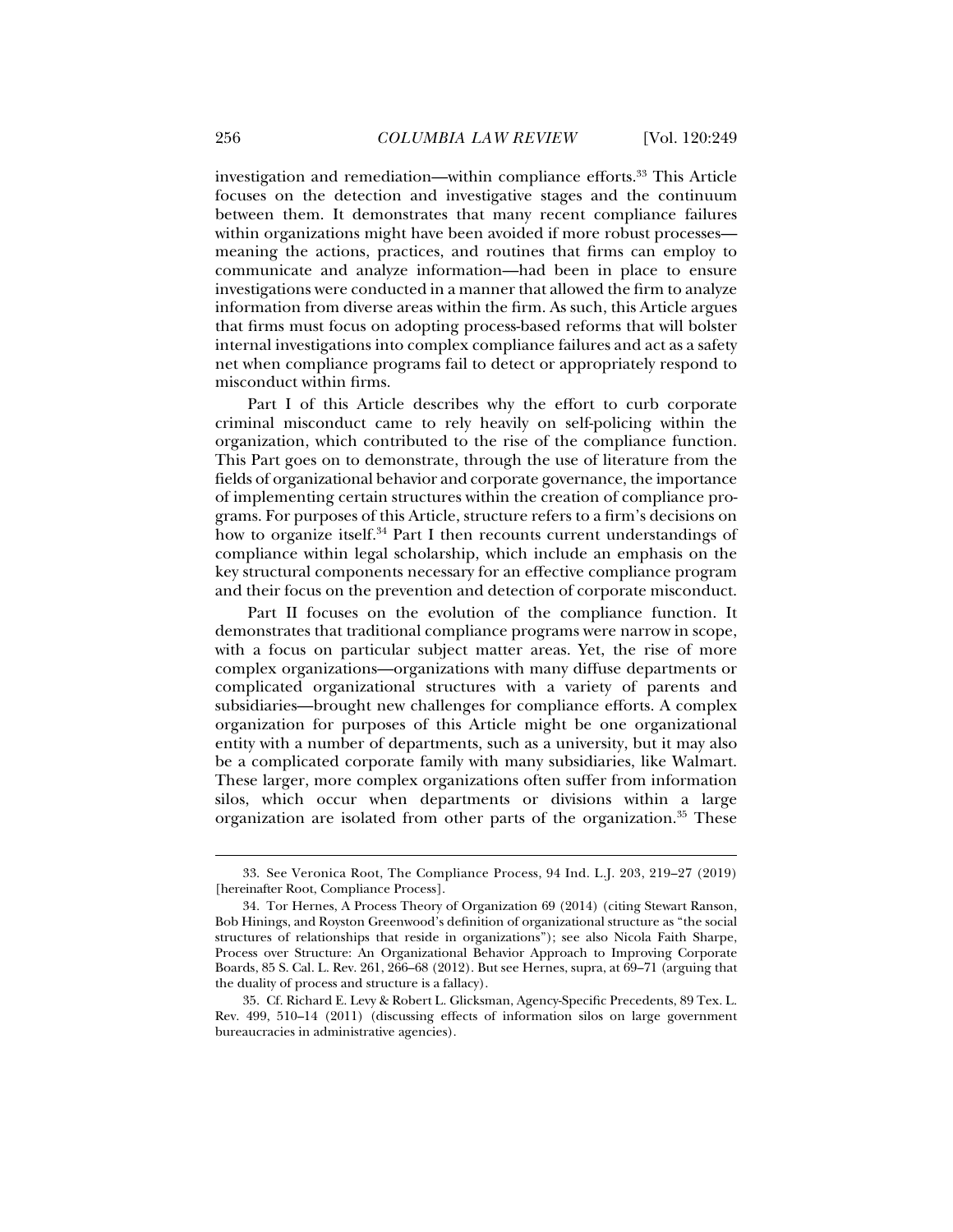information silos sometimes result in difficulty communicating properly throughout the organization and, in particular, can impede a firm's attempts to fully and properly investigate claims of potential misconduct.

Part III sets forth the thesis of this Article and argues that firms must focus on adopting process-based reforms that will bolster the firm's investigations into complex compliance failures, thereby acting as a safety net when compliance programs fail to detect or appropriately respond to misconduct within firms. Part III begins by presenting two case studies, which demonstrate that recent compliance failures at complex organizations suggest that many of these compliance programs—regardless of the program's organizational structure—suffer from information silos that result in improper or inadequate responses to significant organizational misconduct. Part III then highlights how process-based reforms might assist large, complex firms in detecting compliance failures before they become widespread, significant, or both. It applies specific process-based reforms to the compliance failures at Wells Fargo and General Motors in an effort to demonstrate how these types of additional interventions might add value to firm compliance programs. In particular, Part III suggests the creation of three interventions meant to bolster firms' detection and investigative efforts: (i) standardized internal investigation questions, (ii) materiality surveys, and (iii) reliance upon an aggregation principles when evaluating information. Relying on two additional case studies, Part III then highlights two limitations to process-related reforms: organizations without robust structural compliance programs, as evidenced by investigations into the Catholic Church, and organizations with corrupt cultures, as evidenced by the internal Uber sexual harassment scandal.

Part IV discusses some potential benefits raised by this Article's proposed framework. The Article then turns to highlighting some remaining questions. This Article, admittedly, focuses on a relatively narrow area within compliance efforts—failures within the detection and investigative continuum of compliance efforts within complex organizations—but shortcomings in this space are associated with potentially devastating consequences for firms.

#### I. THE COMPLIANCE FUNCTION

When corporate misconduct occurs, the first questions asked often center on how and why the organization's compliance program failed. In large part, the focus on compliance is a result of the firm's self-policing responsibilities. Firms police the conduct of their employees and agents in an effort to ensure their compliance with legal and regulatory requirements, industry standards, and internal policies and procedures. The earliest conceptions of the compliance function were motivated by this policing model, with the Organizational Sentencing Guidelines admonishing firms to have effective ethics and compliance programs that would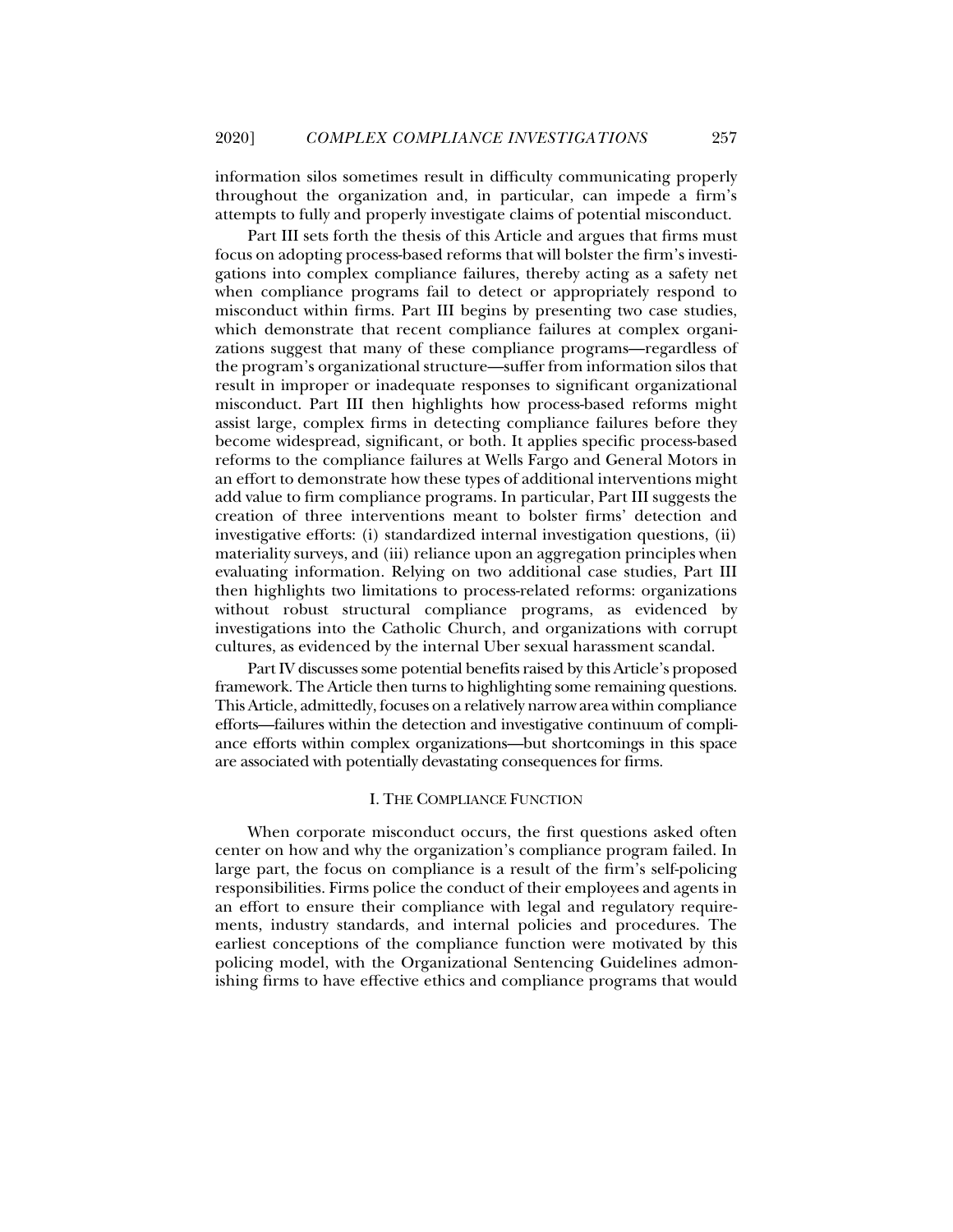prevent and detect misconduct.36 When firms began developing their internal compliance programs, they were necessarily focused on how to structure those programs. How governance mechanisms should be structured within firms has long been discussed within corporate governance and organizational behavior literature. Indeed, while many current understandings of compliance within legal scholarship discuss the importance of the policing function of compliance, they also reflect the relationship between rote compliance with legal and regulatory requirements and issues often addressed by those charged with corporate governance.

#### A. *Self-Policing and the Rise of Compliance*

The concept of corporate misconduct is a bit of a misnomer, because a corporation cannot take any action on behalf of itself. Instead, the corporation's agents act on the corporation's behalf. Corporate misconduct, then, consists of improper acts undertaken by a corporation's agents that are attributable to the corporation.37 And organizations are traditionally held responsible for the actions of their agents, including their employees and managers.<sup>38</sup>

As a result, one of the key challenges confronting governmental enforcement agents is how to incentivize corporations to rein in their employees.39 The crux of this challenge for corporations is how to encourage their employees to comply with the firms' directives.40 This effort—the task of monitoring one's own agents in an attempt to prevent them from engaging in misconduct and detect when misconduct occurs—is the act of self-policing. And attempts to determine the mechanisms needed to achieve effective self-policing have sparked debates within legal scholarship and amongst policymakers for over two decades.<sup>41</sup>

While organizations have employed a variety of strategies, a principal feature of the government's efforts to incentivize firms to create and implement corporate compliance programs comes from the Organizational Sentencing Guidelines (Organizational Guidelines), which were promulgated in 1991.<sup>42</sup> The Organizational Guidelines "apply to all organizations whether publicly or privately held, and of whatever nature, such as corporations, partnerships, labor unions, pensions funds, trusts, non-

 <sup>36.</sup> See, e.g., U.S. Sentencing Guidelines Manual § 8C2.5(f) (U.S. Sentencing Comm'n 2010) (mitigating culpability of organizations based on effectiveness of existing compliance program).

 <sup>37.</sup> See Jennifer Arlen & Reinier Kraakman, Controlling Corporate Misconduct: An Analysis of Corporate Liability Regimes, 72 N.Y.U. L. Rev. 687, 688 (1997).

 <sup>38.</sup> Id.

 <sup>39.</sup> See id. at 689–91.

 <sup>40.</sup> See id. at 691.

 <sup>41.</sup> See id. at 689–91.

 <sup>42.</sup> John R. Steer, The Sentencing Commission's Implementation of the Sarbanes–Oxley Act 20 (2003), https://www.ussc.gov/sites/default/files/pdf/training/organizationalguidelines/selected-articles/Steer-PLI-2003.pdf [https://perma.cc/PA2U-J5J3].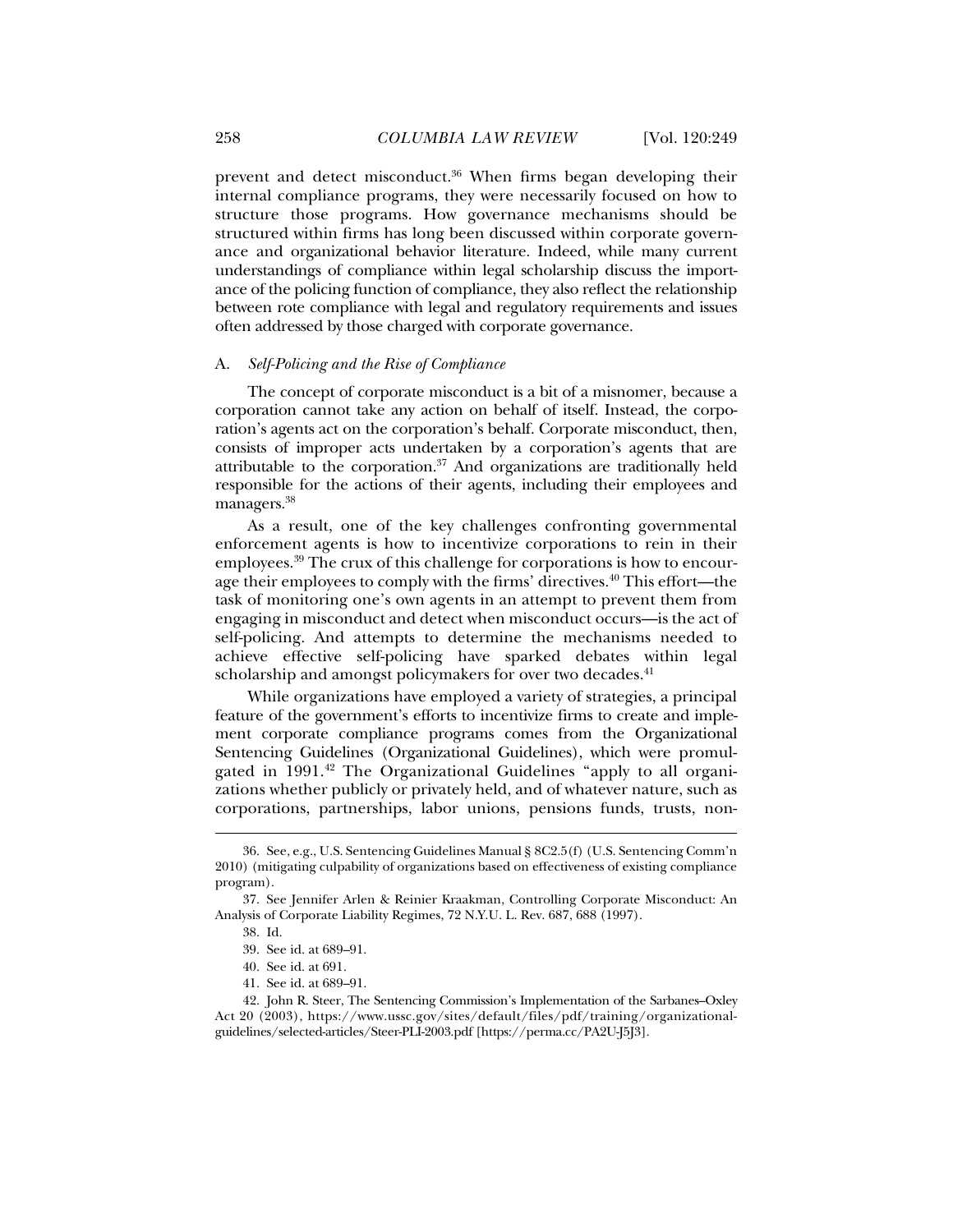profit entities, and governmental units."43 The Organizational Guidelines provide guidance on an appropriate sanction when firms are prosecuted and found guilty of engaging in corporate crime of some sort.<sup>44</sup> They are able to incentivize organizations to create "effective compliance programs," because firms that are found to have one are provided substantial mitigation credit if and when misconduct is uncovered.45 They admonish firms to create a compliance program that is "reasonably designed, implemented, and enforced so that [it] is generally effective in preventing and detecting criminal conduct."46 Thus, if an organization fails to prevent or detect misconduct but is found to have an effective compliance program, the sanction it will receive under the Organizational Guidelines will be less than if it did not have an effective compliance program.

This approach to enforcement is consistent with longstanding law and economics scholarship. Professors Jennifer Arlen and Reinier Kraakman explain the importance of adopting a regime that provides an incentive for organizations to self-police through some sort of leniency credit, as opposed to a strict liability regime that sanctions all corporate misconduct without consideration of corporations' attempts to rein in the actions of their agents and employees.<sup>47</sup>

Over time, however, the real power of the Organizational Guidelines to incentivize self-policing within firms came from their influence over the enforcement strategies of regulators and prosecutors. For example, the description of an effective compliance program outlined in the Organizational Guidelines was eventually "adopted by several federal regulatory agencies and the Department of Justice."48 Thus, organizations knew that even if they were not found criminally liable and formally subjected to a punishment determination under the Organizational Guidelines, it was still to their benefit to adopt effective compliance programs, because the language from the Guidelines was directing the enforcement priorities of several governmental actors.

When the corporate scandals of the early 2000s occurred, self-policing was turned to yet again as an important component in the effort to decrease corporate misconduct. In particular, governmental actors emphasized the importance of corporate compliance programs as a tool organizations could use to deter misconduct within their ranks.<sup>49</sup> The goal was to create

 <sup>43.</sup> Desio, supra note 28, at 2.

 <sup>44.</sup> Id. at 1.

 <sup>45.</sup> Steer, supra note 42, at 22; see also U.S. Sentencing Guidelines Manual § 8C2.5(f) (U.S. Sentencing Comm'n 2010).

 <sup>46.</sup> U.S. Sentencing Guidelines Manual § 8B2.1(a) (U.S. Sentencing Comm'n 2013).

 <sup>47.</sup> See Arlen & Kraakman, supra note 37, at 689–91.

 <sup>48.</sup> Steer, supra note 42, at 22.

 <sup>49.</sup> See Cunningham, supra note 20, at 16–17 (describing the government's view of compliance programs, post-Enron and the passage of the Sarbanes–Oxley Act, "as the key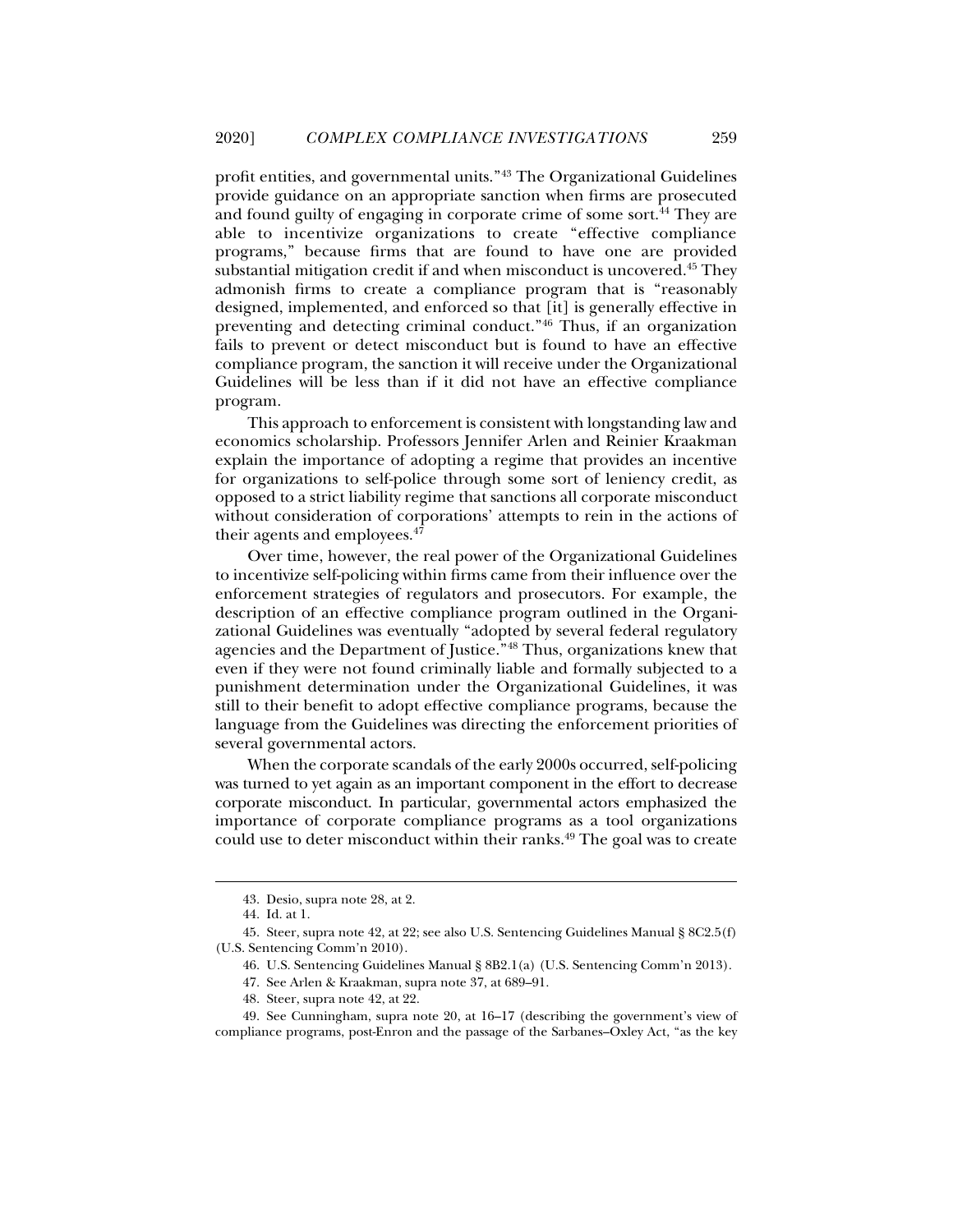an enforcement regime that would encourage firms to engage in "internal policing of corporate employees."50 Thus, when Congress passed the Sarbanes–Oxley Act of 2002 (Sarbanes–Oxley), Congress required the "United States Sentencing Commission [to] review the Organizational Sentencing Guidelines<sup>"51</sup> in an effort to strengthen the incentives for organizations to develop effective compliance programs that would encourage firms to self-police their employees and agents.

And after the passage of Sarbanes–Oxley and the corresponding changes to the Organizational Guidelines, the enforcement strategy within the United States saw a dramatic shift. Previous research demonstrates that instead of focusing on bringing organizations engaged in misconduct to trial in an attempt to achieve a guilty plea, like the case of Arthur Andersen, $52$  the government began to employ a strategy in which "the overriding goal of corporate prosecutions was to try to rehabilitate a firm's culture, not to punish."53 Prosecutors and regulators began to focus on obtaining negotiated settlement agreements—like deferred and nonprosecution agreements—as resolutions to corporate misconduct.<sup>54</sup> Indeed, from 2001 to 2012, sixty-three percent of companies that entered into deferred or nonprosecution agreements were required to create a compliance program, and thirty-five percent of such companies were required to hire new compliance employees.<sup>55</sup> These new strategies noted the importance of activities beyond policing, like "chang[ing] corporate cultures that foster criminal conduct," but the focus on compliance efforts targeted at preventing and detecting misconduct remained of great importance.<sup>56</sup>

#### B. *The Components of a Compliance Program*

As organizations confronted the challenge of mitigating particular risks or developing a plan of remediation in response to corporate misconduct, the reaction by firms was, and is, often to develop a compliance strategy dependent upon the institutional design elements of structure and

to optimal deterrence, with a new emphasis on mandatory cooperation that intensified the internal policing of corporate employees").

 <sup>50.</sup> Id. at 17.

 <sup>51.</sup> David Hess, A Business Ethics Perspective on Sarbanes–Oxley and the Organizational Sentencing Guidelines, 105 Mich. L. Rev. 1781, 1783 nn.9–10 (2007) (noting that the Sentencing Commission was already slated to review the Organizational Sentencing Guidelines prior to the passage of Sarbanes–Oxley).

 <sup>52.</sup> For a detailed account of the Arthur Andersen prosecution and subsequent appeal, see Brandon L. Garrett, Too Big to Jail: How Prosecutors Compromise with Corporations 37–44 (2014).

 <sup>53.</sup> Id. at 47.

 <sup>54.</sup> Id.

<sup>55.</sup> Id. at 48.

 <sup>56.</sup> Id. at 47–48 (quoting Larry D. Thompson, Deputy Att'y Gen., DOJ, Remarks to the Michigan Federal Bar Association (Oct. 5, 2002), https://www.justice.gov/archive/dag/ speeches/2002/100502dagremarks.htm [https://perma.cc/G8NG-ZP9H]).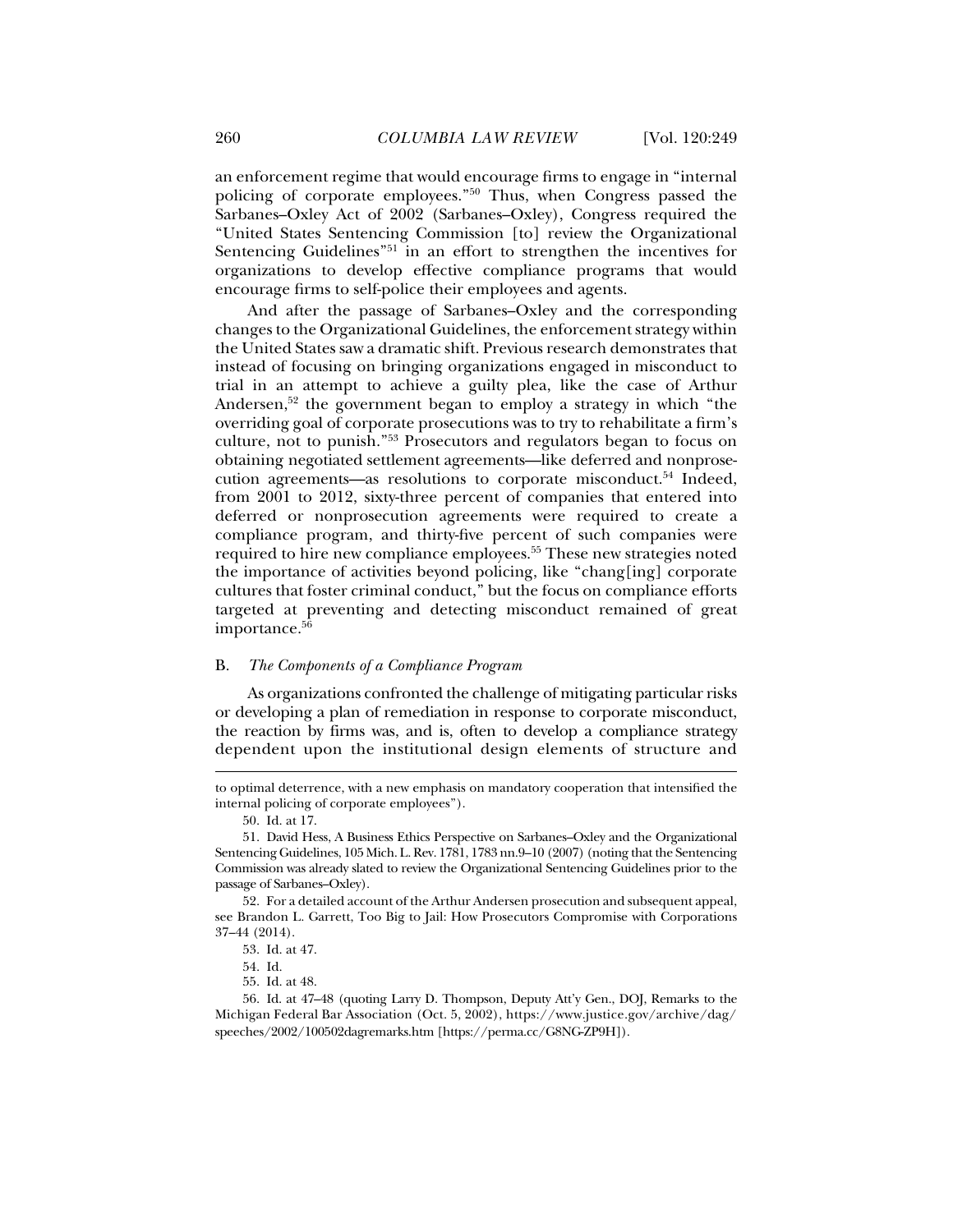composition. Within organizational behavior literature, structure refers to "the manner of separating the work in an organization into subunits and dividing the control. It is usually a system of hierarchical division of control and responsibility. Put another way, structure delimits organizational responsibilities and communication channels, and can be both formal and informal."57 Relatedly, composition "often considered a subset of structure, focuses on the demographic makeup of the members, including the mix of insiders and outsiders, as well as their skills."58 Lawyers and compliance departments appear to be quite comfortable developing compliance programs that rely upon the elements of structure and its subset, composition, in an effort to prevent and detect misconduct.

For example, Walmart's response to alleged misconduct within its ranks was, in large part, a response rooted in structure and composition. After the *New York Times* reported alleged unlawful bribery at Walmart de Mexico,59 Walmart instituted a "new multi-tiered structure [that] combines many compliance areas into one global organization that funnels reports from local compliance officers in each market up to a [Regional Chief Compliance Officer] and then to the [International Chief Compliance Officer] reporting to the Global" Chief Compliance Officer.<sup>60</sup> The Global Chief Compliance Officer reports directly to the board's audit committee in an effort to create a unified and connected compliance program.61 The modifications to Walmart's compliance program since 2016, which have also included separating the compliance department from the legal department and merging the ethics program with the compliance program, are largely focused on structure and composition and explicitly centered on improving the prevention and detection of wrongdoing within its ranks. $62$ 

j

 61. Id.; see also Donna Boehme, Walmart Rolling Out Big Compliance Reforms, Compliance Strategists Blog (Apr. 29, 2014), http://compliancestrategists.com/csblog/2014/ 04/29/walmart-rolling-big-compliance-reforms/ [https://perma.cc/KX7V-EUUX].

 62. I am not suggesting that Walmart has not included other important aspects in its compliance overhaul. It appears as if it has. But the primary modifications to the compliance

 <sup>57.</sup> Sharpe, supra note 34, at 291 (footnotes omitted) (citing Pamela S. Tolbert & Richard H. Hall, Organizations: Structures, Processes, and Outcomes 20, 24 (10th ed. 2009)).

 <sup>58.</sup> Id.

 <sup>59.</sup> See, e.g., David Barstow & Alejandra Xanic von Berktrab, How Wal-Mart Used Payoffs to Get Its Way in Mexico, N.Y. Times (Dec. 17, 2012), https://www.nytimes.com/2012/12/18/ business/walmart-bribes-teotihuacan.html (on file with the *Columbia Law Review*); David Barstow, Wal-Mart Hushed Up a Vast Mexican Bribery Case, N.Y. Times (Apr. 21, 2012), https:// www.nytimes.com/2012/04/22/business/at-wal-mart-in-mexico-a-bribe-inquiry-silenced.html (on file with the *Columbia Law Review*).

 <sup>60.</sup> See Michael Scher, Walmart Is Now the World's Living Laboratory for Compliance, FCPA Blog (May 21, 2014), http://www.fcpablog.com/blog/2014/5/21/walmart-is-now-theworlds-living-laboratory-for-compliance.html [https://perma.cc/4NMB-HHMM] (citation omitted) (citing Walmart Inc., Walmart's Global Compliance Program Report on Fiscal Year 2014, at 3, 9 (2014), https://cdn.corporate.walmart.com/44/e3/07ac7de54ab08acc97290650 ba15/2014-compliance-report.pdf [https://perma.cc/CD4E-NQ6B] [hereinafter 2014 Walmart Compliance Report]).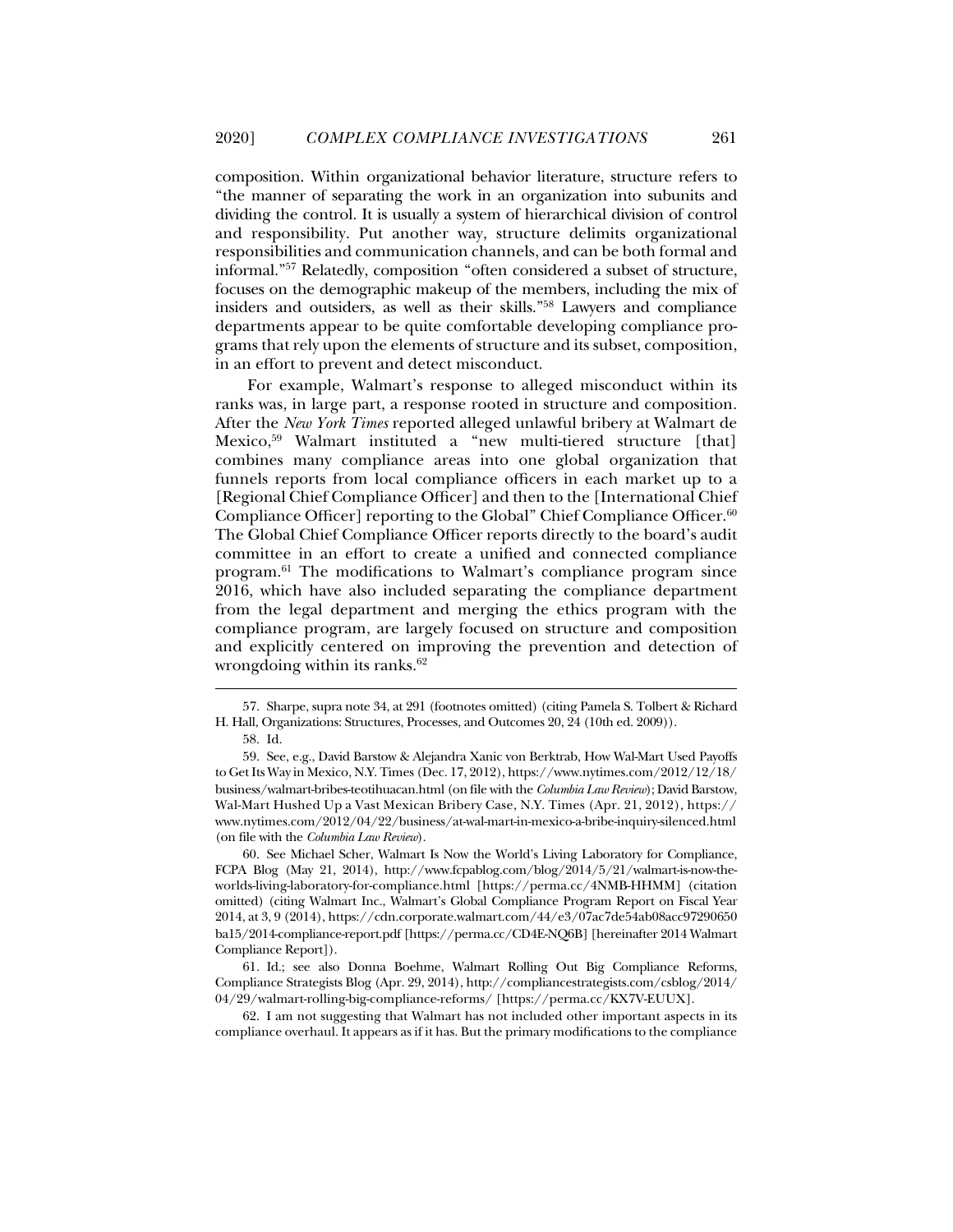When a compliance program focuses on the elements of structure and composition, it provides clear, quantitative information to prosecutors, regulators, and the public about the tangible steps the firm is taking to improve compliance. Unsurprisingly, a firm's policing efforts are often rooted in these concepts. A firm may create certain new committees, for instance, to help "assign responsibility for improvements" and to clarify communication channels—a structural reform.63 A firm may also make prospective determinations regarding whether internal or external actors will engage in certain compliance tasks, like conducting random audits to ensure compliance with legal and regulatory mandates—a reform based on composition.64 Adopting strategies like this to address, for example, the risks associated with unlawful bribery, are reasonable and in many cases will be beneficial to the firm.

There are, however, a number of debates about how firms should structure their organizations. For example, should the compliance program be segmented into particular areas or should there be one global compliance program?65 Should the chief compliance officer report to the general counsel or the audit committee?<sup>66</sup> Should compliance professionals be embedded within particular departments or remain separate to deter against capture?<sup>67</sup> These questions have been the subject of study and reasoned inquiry for at least a decade, revealing that firms are still attempting to determine the best structures necessary for creating an effective compliance program that will prevent and detect misconduct and appease enforcement authorities in the event of failure.

Yet, in addition to structure and composition, there is a third component available for those charged with designing compliance programs—process. The organizational behavior literature discussing the

 64. For example, in 2016, Walmart "partnered with external experts to develop a methodology for proactively auditing a sample of [its] third-party partners in [its] higherrisk markets." 2016 Walmart Compliance Report, supra note 62.

 65. See infra section III.A.2 (discussing criticism of Wells Fargo for employing a decentralized structure and documenting its moves toward a centralized organizational structure).

 66. See Peregrine, supra note 30 (noting survey results indicating "that for a majority of respondents the compliance officer reports to someone (e.g., the CEO) or something (e.g., the board) other than the general counsel").

program highlighted by Walmart in its annual compliance reports appear to focus primarily on structure and composition. See 2014 Walmart Compliance Report, supra note 60, at 2– 4; Doug McMillon, Global Ethics & Compliance Program Report, Walmart (Apr. 20, 2016), https://corporate.walmart.com/global-responsibility/global-compliance-program-report-onfiscal-year-2016 [https://perma.cc/CYP8-T9UZ] [hereinafter 2016 Walmart Compliance Report].

 <sup>63.</sup> For example, in 2014, Walmart "establish[ed] a Compliance and Ethics Committee in each of the company's international retail markets," with the purpose of providing an opportunity to regularly "discuss current issues relating to integrity and compliance, to assign responsibility for improvements and review progress on past assignments, and to ensure appropriate accountability." 2014 Walmart Compliance Report, supra note 60, at 6–7.

 <sup>67.</sup> See id.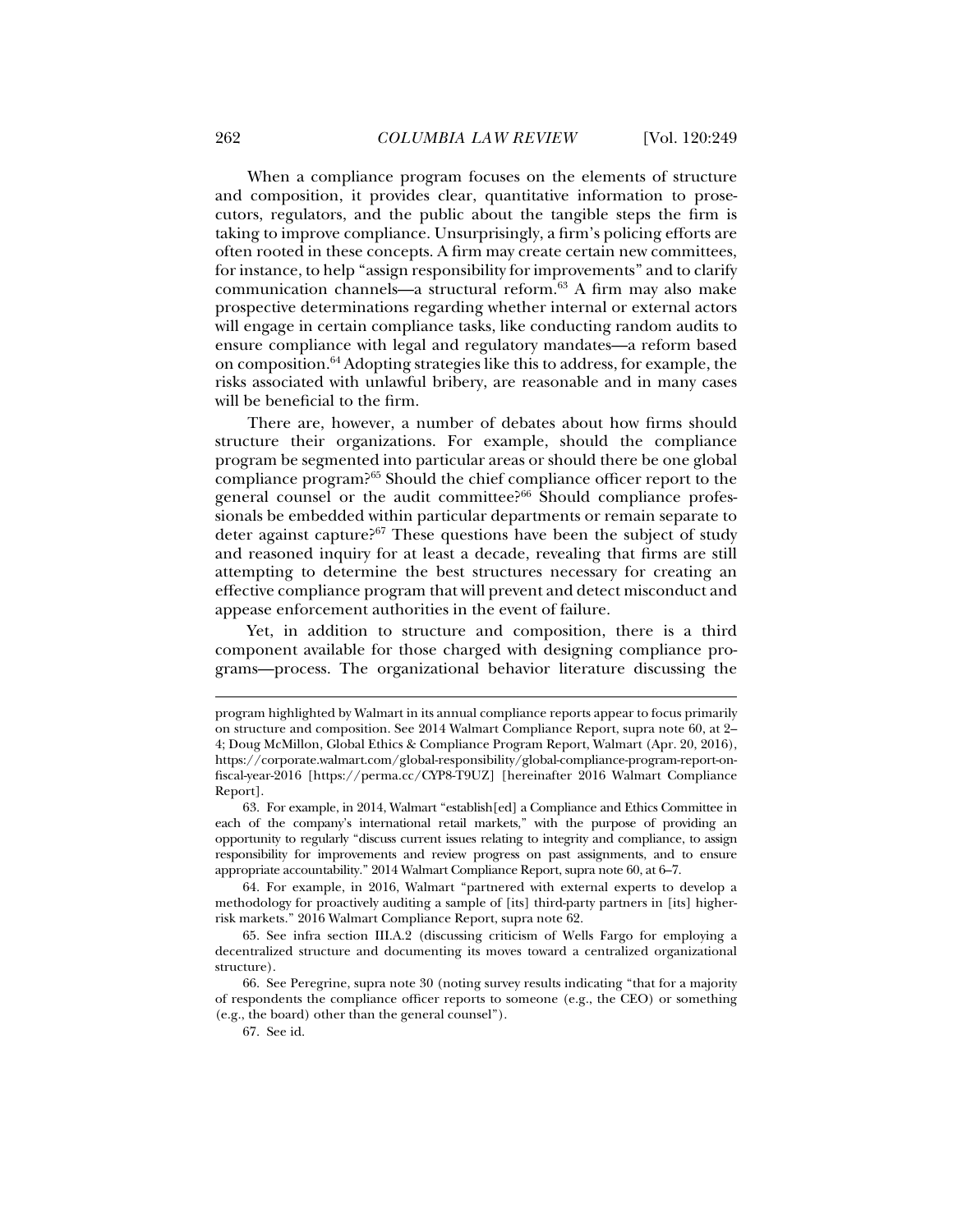importance of process is quite extensive.68 If structure is about things like the division of work as reflected in an organizational chart, one might define process as the "actions, practice[s], or routines" undertaken by members of the firm. $69$  In 1992, process was described by one scholar as having three meanings: "(1) a logic that explains a causal relationship between independent and dependent variables, (2) a category of concepts or variables that refers to actions of individuals or organizations, and (3) a sequence of events that describes how things change over time."70 Building upon work from organizational behavior literature, in 2012, Professor Nicola Faith Sharpe articulated a definition of process targeted at corporate governance reforms studying the performance of boards of directors at firms. In particular, she explained that "[w]hen a board adopts a particular sequence of steps (a process) in response to the firm's endogenously determined needs and goals, it is better situated to improve its efficacy and thereby overall firm performance."71 In providing this definition, she identified "process as an intermediate step, linking major board reforms to an increased likelihood of firm success."72 While her work centered on the role of corporate boards and corporate governance reforms, her definition can be extended further to the field of compliance, which is strongly related to corporate governance efforts.<sup>73</sup> Thus, for purposes of this Article, process refers to the actions, practices, and routines firms employ to communicate and analyze information necessary for creating an effective ethics and compliance program.

While these three components—structure, composition, and process are presented here separately, they are inherently connected.<sup>74</sup> Indeed, one finds all three within descriptions of compliance efforts within firms. For example, Professor Donald Langevoort articulated a framework that characterizes the important components of compliance programs, including:

(1) a commitment from senior leadership to the task, setting a right "tone at the top;" (2) delegation of authority to officials with distinct compliance responsibilities and the resources to do their task; (3) firmwide education and training about both the substance and process of compliance; (4) informational mechanisms to alert as to suspicious

 <sup>68.</sup> See Sharpe, supra note 34, at 291–303 (analyzing the benefits of adopting a processoriented approach in order to improve the efficiency of a corporate board of directors).

 <sup>69.</sup> Hernes, supra note 34, at 69.

 <sup>70.</sup> Sharpe, supra note 34, at 295 n.183 (internal quotation marks omitted) (quoting Andrew H. Van de Ven, Suggestions for Studying Strategy Process: A Research Note, 13 Strategic Mgmt. J. 169, 169 (1992)).

 <sup>71.</sup> Id. at 297.

 <sup>72.</sup> Id.

 <sup>73.</sup> Cunningham, supra note 20, at 14–15 (highlighting the importance of a corporation's compliance program in reducing potential criminal liability following the formation of the U.S. Sentencing Commission).

 <sup>74.</sup> See Hernes, supra note 34, at 67–71 ("In this [book's] view, structure is not seen as separate from process; on the contrary, it belongs to process, much as process belongs to structure.").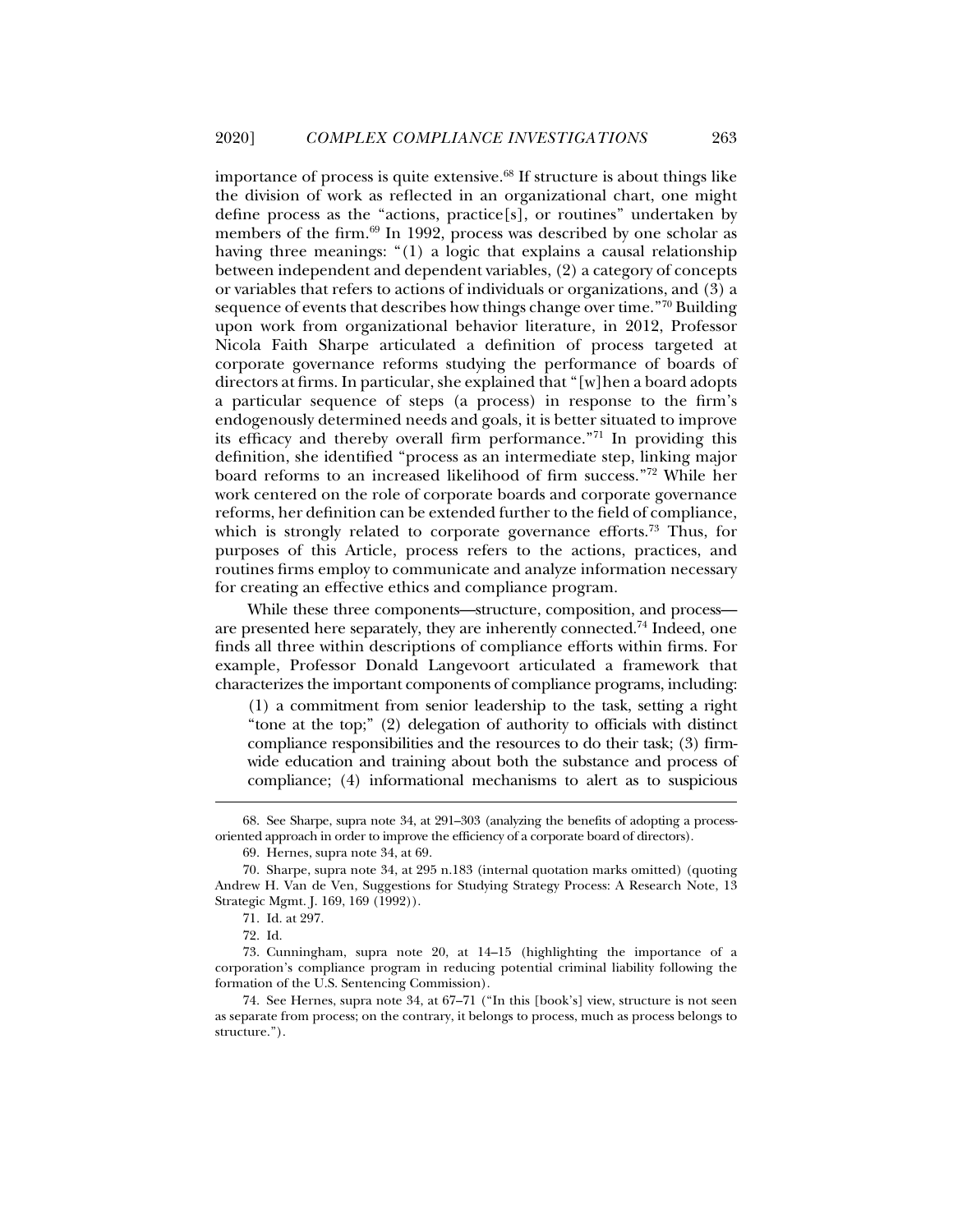activity (e.g., whistleblowing procedures); (5) audit and surveillance tactics to detect compliance failures or risks; and (6) internal investigation, response, discipline and remediation so as to learn and adjust when failures occur.75

One can find elements of structure, composition, and process within this framework, and these elements are found elsewhere within legal scholarship.

#### C. *Scholarly Understandings of Compliance*

The emphasis on compliance within the enforcement efforts of the government when confronted with corporate misconduct has required academics, policymakers, governmental actors, and the public to begin to study and understand compliance. While there is a great deal of commonality in the understanding of the compliance function, there are some differences. Yet even within these differences, one can identify the importance scholars have attributed to the above components within compliance programs.

For example, one scholar argues that the government began to use compliance as a mechanism for the government to "dictate[] how firms must comply [with legal and regulatory requirements], imposing specific governance structures expressly designed to change how the firm conducts its business."76 As such, some view compliance requirements as coming directly from governmental "prosecutions and regulatory enforcement actions."77 Other scholars have focused on the influence of legal and regulatory requirements on the creation of compliance programs. Professor Miriam Baer defines compliance as "a system of policies and controls that organizations adopt to deter violations of law and to assure external authorities that they are taking steps to deter violations of law."78

Many scholars, however, have noted that factors outside of rote compliance with legal and regulatory requirements have impacted firms when creating compliance programs. For example, Baer goes beyond the notions of prevention and detection and claims "[t]he common justification for corporate compliance programs is that they deter wrongdoing *and* generate ethical norms within the firm."79 In order to achieve both deterrence and norm generation, Baer states "most corporate compliance departments include both policy-setting and investigatory functions."80 Professor Geoffrey Miller defines compliance similarly, describing it as the manner "by which an organization seeks to ensure that employees and

 <sup>75.</sup> Donald C. Langevoort, Cultures of Compliance, 54 Am. Crim. L. Rev. 933, 939 (2017) (footnote omitted).

 <sup>76.</sup> Sean J. Griffith, Corporate Governance in an Era of Compliance, 57 Wm. & Mary L. Rev. 2075, 2078 (2016).

 <sup>77.</sup> Id.

 <sup>78.</sup> Baer, supra note 19, at 958.

 <sup>79.</sup> Id. at 959 (emphasis added).

 <sup>80.</sup> Id. at 960.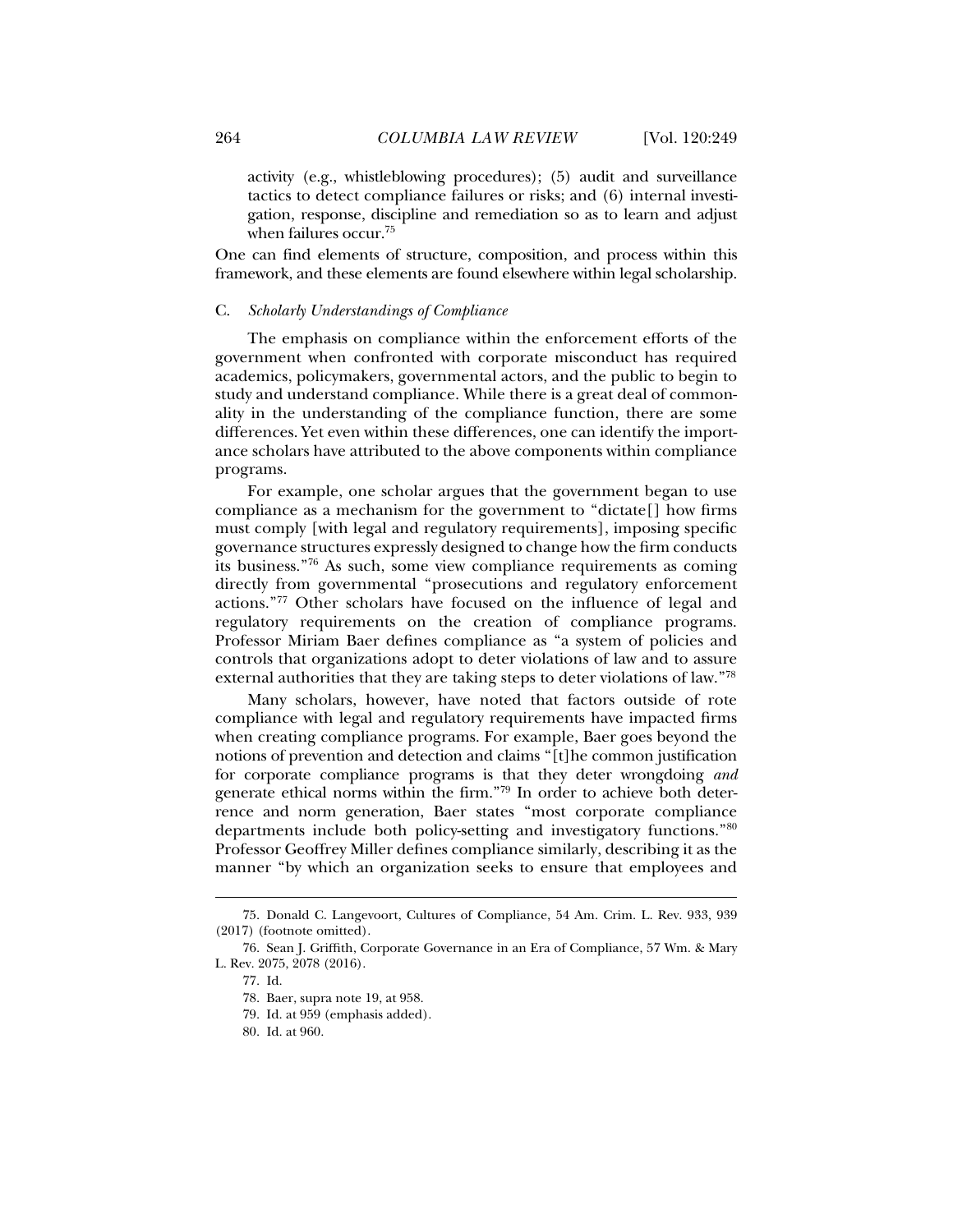other constituents conform to applicable norms—which can include either the requirements of laws or regulations or the internal rules of the organization."81 Professor Sean Griffith defines compliance as "the means by which firms adapt their behavior to [legal, regulatory, and social] constraints," noting that compliance is "the set of internal processes used by firms to adapt behavior to applicable norms."82 Compliance programs are also defined by Professor Todd Haugh as an "attempt to deter corporate wrongdoing by 'generating social norms that champion lawabiding behavior.'"83 Finally, my own account explains that "[c]ompliance refers to a firm's effort to ensure that it and its agents adhere to legal and regulatory requirements, industry practice, and the firm's own internal policies and norms."84

When scholars turn to concerns like the creation of "ethical norms" and compliance with "internal rules" or "industry practice," they recognize, sometimes explicitly but at other times implicitly, the different ways in which the fields of organizational behavior and corporate governance relate to compliance efforts within firms. Inherent within all discussions about the creation of effective ethics and compliance programs is a concern about how those programs will be structured within an organization and the processes by which the compliance function will be effectuated.

\* \* \*

As reflected above, the impact formal legal interventions have had on the creation of compliance programs and the rise of their importance is without question. Additionally, the compliance effort has been greatly impacted by insights from the fields of corporate governance and organizational behavior.<sup>85</sup> Thus, it is no wonder that concerns about (i) how to

 <sup>81.</sup> Geoffrey Parsons Miller, The Law of Governance, Risk Management, and Compliance 3 (2014).

 <sup>82.</sup> Griffith, supra note 76, at 2082. As Griffith explains, "[T]he scope of compliance is greater than the enforcement of law and regulation. Compliance officers also administer corporate 'ethics' policies on a wide variety of subjects. Other soft standards such as 'reputation risk' also come within the ambit of the contemporary compliance function." Id. (footnote omitted). "Because any significant scandal or wrongdoing associated with the business can be and often is characterized as a 'compliance failure,' the compliance function effectively assumes general responsibility for business conduct consistent with social norms." Id. at 2082–83. Additionally, since "conduct that violates social norms can also lead to significant losses, the compliance function may be seen to overlap significantly with risk management. . . . Compliance may thus be seen as a risk or control function, the core mission of which is to minimize downside risk associated with misconduct." Id. at 2083 (footnote omitted).

 <sup>83.</sup> Todd Haugh, The Criminalization of Compliance, 92 Notre Dame L. Rev. 1215, 1221 (2017) (quoting Baer, supra note 19, at 960).

 <sup>84.</sup> Root, Compliance Process, supra note 33, at 205.

 <sup>85.</sup> See, e.g., Griffith, supra note 76, at 2077–78; Sharpe, supra note 34, at 263–65; Zhong Xing Tan, Stewardship in the Interests of Systemic Stakeholders: Re-Conceptualizing the Means and Ends of Anglo-American Corporate Governance in the Wake of the Global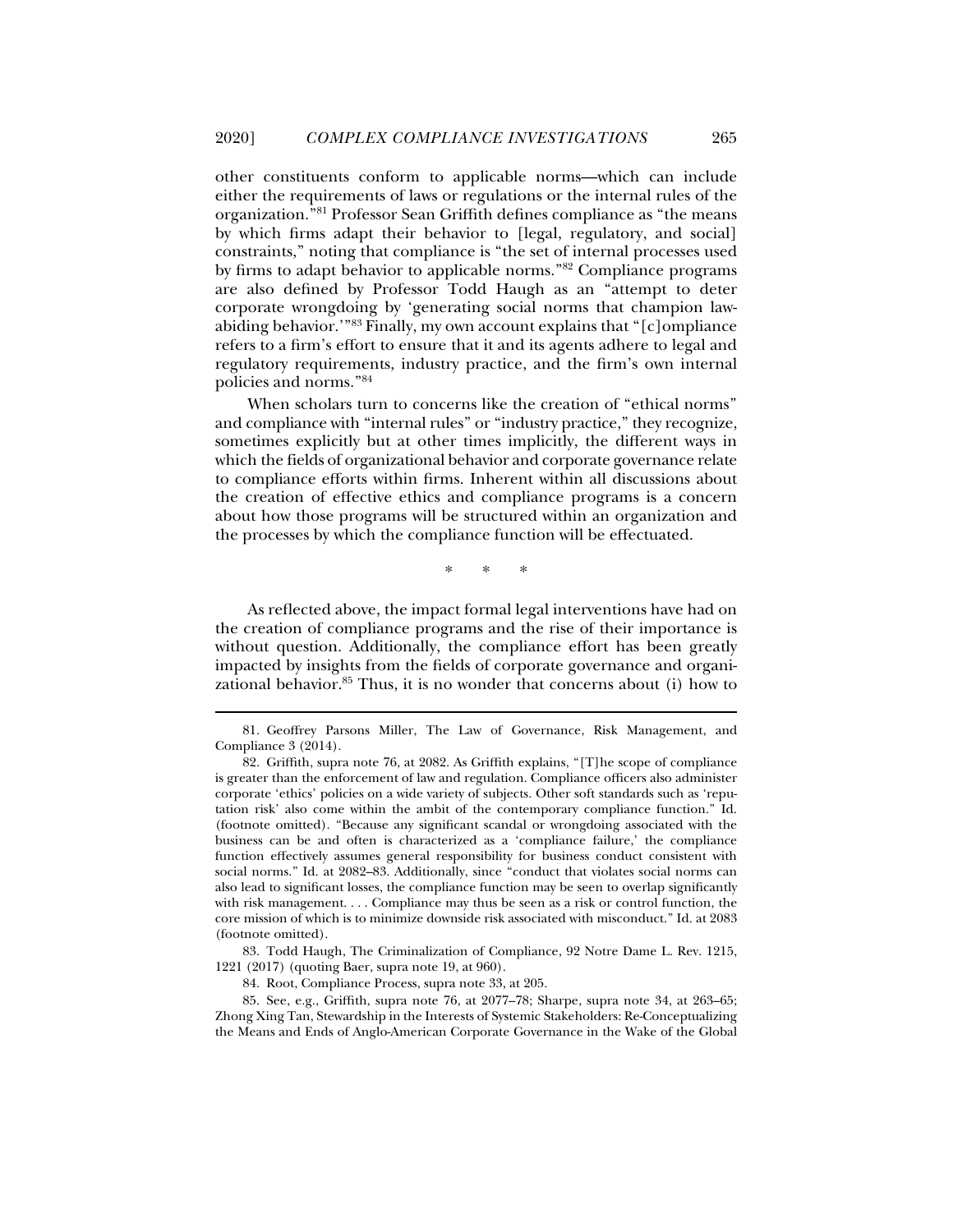structure compliance programs, (ii) the proper composition of compliance frameworks, and (iii) the processes necessary to facilitate the compliance function are similarly emphasized within compliance. Indeed, these questions have become of even more importance as compliance programs have evolved over time.

#### II. CHALLENGES WITHIN COMPLIANCE EFFORTS

One of the biggest challenges facing an organization is how to design its compliance program. As one scholar has noted, "[A]n effective compliance program" is what "a rational, profit-maximizing firm would establish if it faced an expected sanction equal to the social cost of violations."86 Other scholars have proposed a compliance model that "weigh[s] the tradeoffs between investment in compliance and risk of noncompliance" and "create[s] the possibility [for] effective compliance [to] be a source of competitive advantage over rivals."87 The model "shows how firms decide whether—and to what extent—to comply along a compliance 'frontier' in order to optimize the relative benefits of compliance to the firm relative to cost, thereby minimizing avoidable costs resulting from inefficient deployment of firm resources."88 In other words, organizations must make a series of choices when determining what to include within their compliance programs.

Compliance programs often focused on specific subject matter areas, but organizations today have increased in both size and scope, which has complicated the effort to create effective compliance programs. Whether it is one organization consisting of many independent departments or a sophisticated organizational structure with a variety of related parents and subsidiaries—the scope of compliance today has become much more complex. Recognizing this complexity, some firms are attempting to implement new structural components within their compliance programs in an effort to improve their effectiveness. Scandals, however, continue to occur. Yet when one reviews the results of after-the-fact investigations, a common flaw is revealed. Specifically, there is often a failure to share information across organizational units, leading to the creation of information silos. These silos damage compliance efforts because they impede a firm's effort to prevent, detect, and, importantly for purposes of this

Financial Crisis, 9 J. Bus. & Tech. L. 169, 195–98 (2014) (discussing the deficiencies of board structure with regards to risk management concerns).

 <sup>86.</sup> Geoffrey P. Miller, An Economic Analysis of Effective Compliance Programs, *in* Research Handbook on Corporate Crime and Financial Misdealing 247, 261 (Jennifer Arlen ed., 2018).

 <sup>87.</sup> This is a simplified account of the relevant model. Robert C. Bird & Stephen Kim Park, Turning Corporate Compliance into Competitive Advantage*,* 19 U. Pa. J. Bus. L. 285, 293, 304 (2017).

 <sup>88.</sup> Id. at 289.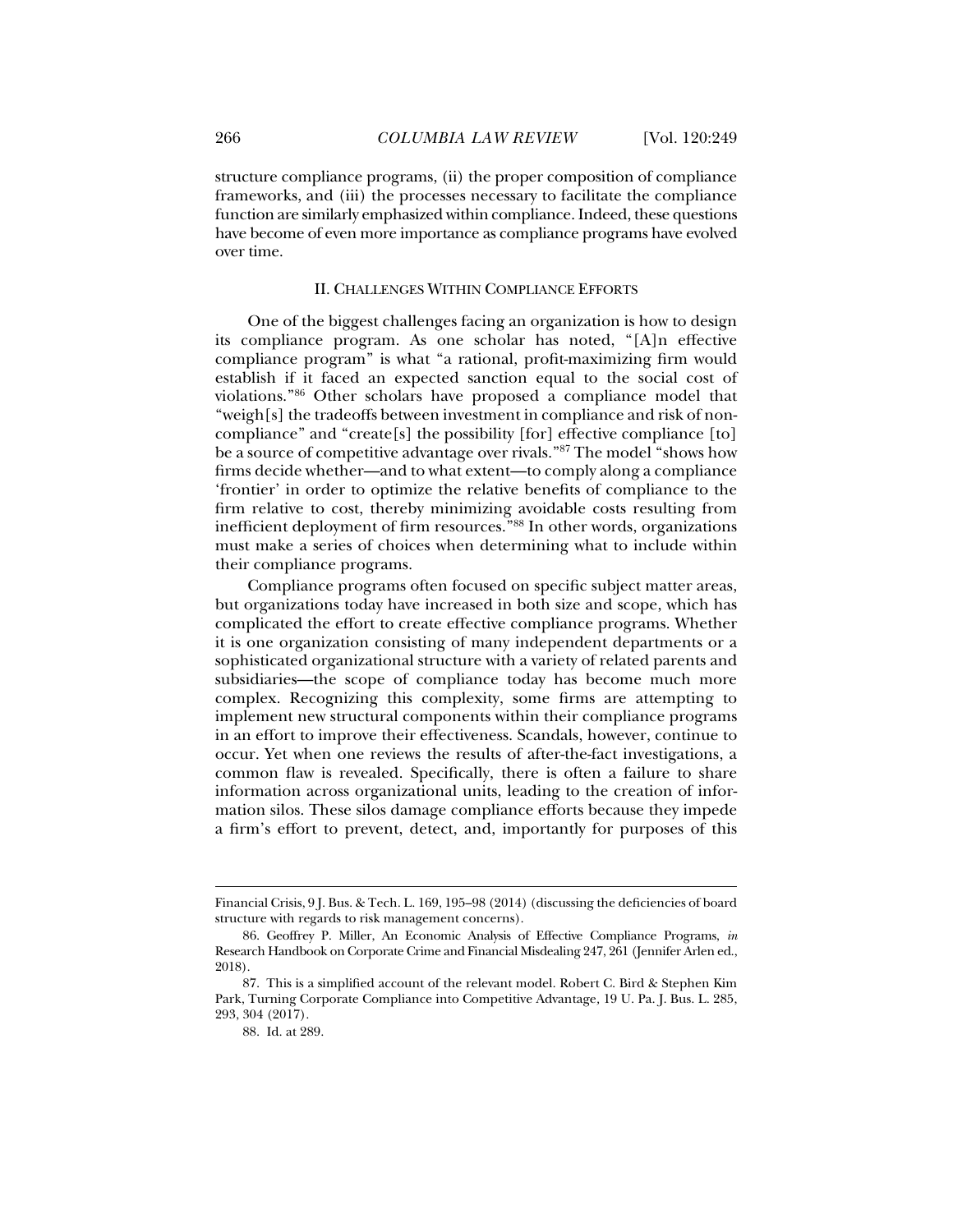Article, fully investigate the nature and scope of misconduct within the organization.

#### A. *Subject Matter Specific Compliance*

j

The earliest compliance efforts targeted particular areas of risk or legal mandates. For example, anti-money laundering compliance finds its origins in the Bank Secrecy Act of 1970.<sup>89</sup> Under the Act, banks must "(i) develop internal policies, procedures, and controls; (ii) designate a compliance officer to oversee the bank's efforts; (iii) provide training to employees on an ongoing basis in an effort to prevent money laundering; and (iv) implement an independent audit function to test the effectiveness of the bank's programs."90 And the requirement to engage in anti-money laundering compliance has persisted over time. Indeed, in 2018, U.S. Bancorp entered into a \$613 million settlement with the DOJ "over charges that it willfully failed to have an adequate anti-money-laundering program."91

Additionally, when organizations enter into settlements with governmental actors to resolve allegations of misconduct, they are often required to develop or strengthen subject matter compliance programs.<sup>92</sup> For example, in 2017, a Chilean chemicals and mining company, Sociedad Química y Minera de Chile, entered into a deferred prosecution agreement with the government to resolve allegations that it made improper payments to vendors associated with government officials.<sup>93</sup> As part of the settlement, the company agreed to "implement a compliance and ethics program designed to prevent and detect violations of the Foreign Corrupt Practices Act (FCPA) and other applicable anticorruption laws throughout its operations."94

Focusing on specific legal and regulatory areas when creating compliance programs, particularly at the outset of the phenomenon,

 <sup>89.</sup> See Geoffrey P. Miller, supra note 86, at 249 (citing Bank Secrecy Act, 31 U.S.C.  $\S 5318(h)(1) (2012)$ .

 <sup>90.</sup> Veronica Root, Coordinating Compliance Incentives, 102 Cornell L. Rev. 1003, 1010– 11 (2017) [hereinafter Root, Coordinating Compliance Incentives] (footnotes omitted).

 <sup>91.</sup> Pete Schroeder, U.S. Bancorp to Pay \$613 Million for Money-Laundering Violations, Reuters (Feb. 15, 2018), https://www.reuters.com/article/us-usa-usbancorp/u-s-bancorp-to-pay-613-million-for-money-laundering-violations-idUSKCN1FZ1YJ [https://perma.cc/V7GD-ERLQ].

 <sup>92.</sup> See Root, Coordinating Compliance Incentives, supra note 90, at 1033–36 (explaining that government enforcement actions focus on incentivizing compliance with particular regulatory areas, which then incentivizes organizations to focus on one regulatory area at a time).

 <sup>93.</sup> Press Release, DOJ, Chilean Chemicals and Mining Company Agrees to Pay More than \$15 Million to Resolve Foreign Corrupt Practices Act Charges (Jan. 13, 2017), https:// www.justice.gov/opa/pr/chilean-chemicals-and-mining-company-agrees-pay-more-15-millionresolve-foreign-corrupt [https://perma.cc/7HU5-BWCH].

 <sup>94.</sup> Deferred Prosecution Agreement at 9, United States v. Sociedad Química y Minera de Chile, S.A., No. 1:17-cr-00013-TSC (D.D.C. Jan. 13, 2017).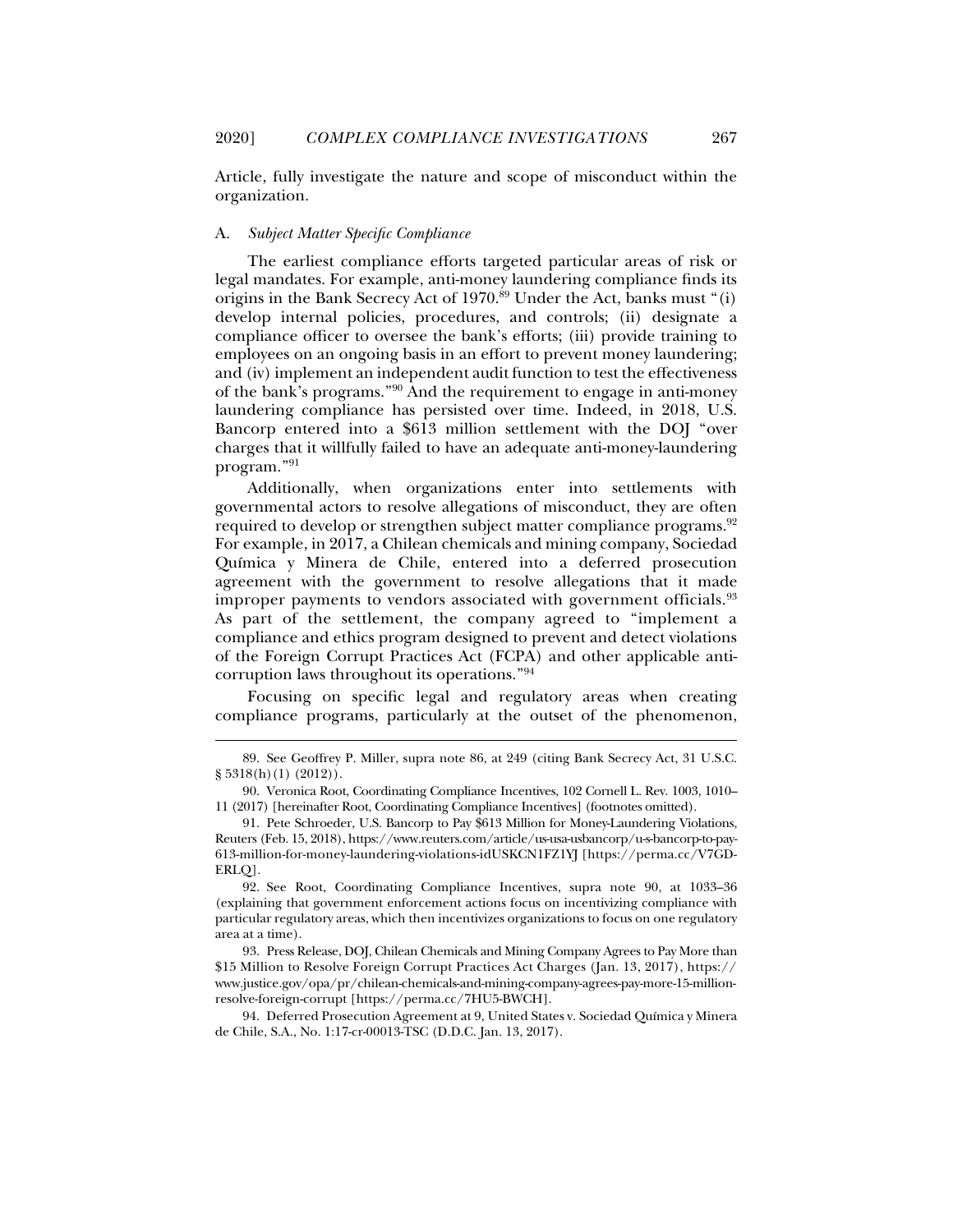would seem to have a variety of potential benefits. First, the firm could develop expertise in the area, which might make it more effective at deterring improper conduct. Second, the firm might be able to engage in more accurate risk assessments based on the behavior of the relevant government enforcement agent and past enforcement activity. Third, the firm would have the opportunity to create training programs for employees to ensure compliance. Indeed, subject matter specific programs might even be perceived by some as relatively simple to create and implement. A particular statute or regulation would seem to have concrete boundaries and norms, allowing the firm to properly assess the requirements outlined therein.

The reality, however, is that even within compliance programs that focus upon particular subject matter areas, creating an effective compliance program is often not a straightforward task in today's environment. Over time, organizations have become more complex and this complexity has transformed the challenges faced by those charged with creating compliance programs.

#### B. *Increasingly Complex Organizations*

Organizations today look quite different than organizations from fifty years ago, which has impacted the development of compliance programs. The sheer size and scope of organizations has changed dramatically. Instead of having an organization with a relatively discrete scope that sells particular goods or services, there are more and more large, multinational conglomerates with a variety of corporate forms, parents, and subsidiaries.95 Additionally, these larger organizations often have complicated contractual relationships with other vendors, which can trigger additional regulatory and legal liability.96 And even when you do have an organization that has retained a particular niche, it often has large departments that function with high levels of autonomy and distinction from each other. Examples of each of these phenomena abound.

1. *Increased Size and Scope.* — Banks in both 1960 and 2017 were required to develop anti-money laundering compliance programs. Banks, however, have changed quite a bit over time. In 1960, there were approximately 13,000 independent banks within the United States.  $97$  By 2005, the

 <sup>95.</sup> See, e.g., Brian Roach, Corporate Power in a Global Economy 3 (2007), https:// www.economicsnetwork.ac.uk/sites/default/files/Brian%20Roach/Corporate\_Power\_in\_a \_Global\_Economy.pdf [https://perma.cc/8PMG-SUAB] (suggesting that the number of multinational corporations (MNCs) "has increased considerably in recent years, more than doubling since 1990, when there were about 35,000 MNCs").

 <sup>96.</sup> See, e.g., Rebecca Perry, The Legal Department's New Nightmare: Your Vendors, ACC Docket (Oct. 15, 2018), https://www.accdocket.com/articles/the-legal-department-snew-nightmare-your-vendors.cfm [https://perma.cc/R3QD-Q7XX] (describing third-party risk for corporations based on third-party vendor data privacy protection practices).

 <sup>97.</sup> Hubert P. Janicki & Edward Simpson Prescott, Changes in the Size Distribution of U.S. Banks: 1960–2005, 92 Fed. Res. Bank Rich. Econ. Q. 291, 291 (2006).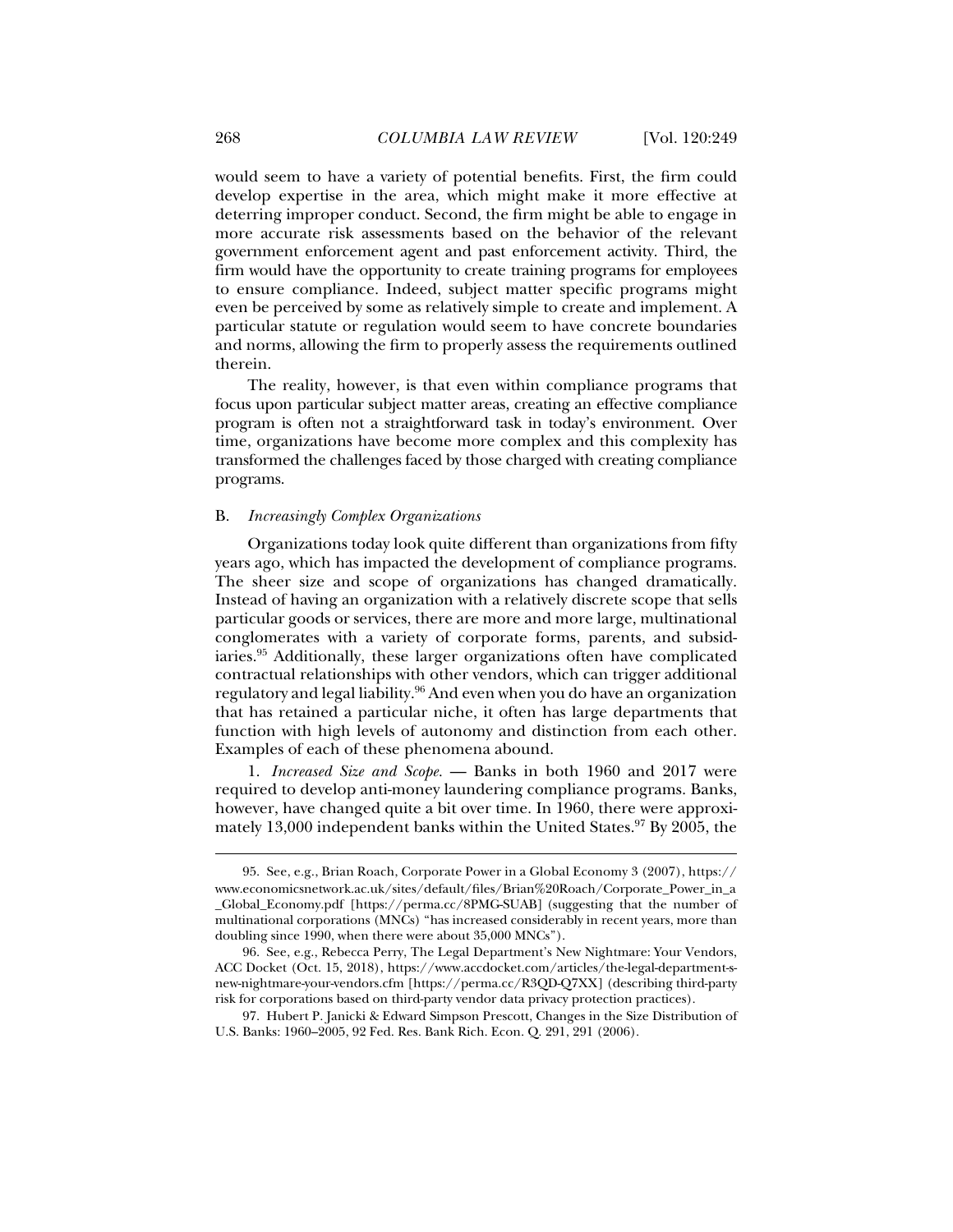number of banks dropped to about 6,500.<sup>98</sup> Additionally, "In 1960, the ten largest banks held 21 percent of the banking industry's assets. By 2005, this share had grown to almost 60 percent."99 Thus, while anti-money laundering compliance has remained a priority over time, for the ten largest banks, the scope of their work increased nearly threefold.

These larger banks have tremendous power to do harm within the financial markets, as seen throughout the 2008 financial crisis.<sup>100</sup> Indeed, the lending policies of these larger banks, paired with improper foreclosure practices, have led to significant sanctions from the government and costly investigative and remediation efforts.<sup>101</sup> The harm caused from the banks' actions was not only to individual consumers, but also to the country as a whole.<sup>102</sup>

2. *Multinational Conglomerates.* — Walmart's response to an alleged bribery scheme led it to assess how its complicated organizational form should be structured to maximize the effectiveness of its compliance effort. In particular, Walmart determined it was necessary to adopt a Global Compliance Program, with a significant portion of its efforts focused on anticorruption policies and procedures.103 This program applies across the entire Walmart organization, but is broken down more practically into subgroups based on region (United States and international), e-commerce operations, and retail and sourcing markets.104 Subsidiaries beneath each of these four subgroups then report up to their respective organizational area.105

j

 101. See, e.g., Correcting Foreclosure Practices, Office of the Comptroller of the Currency, https://www.occ.gov/topics/consumer-protection/foreclosure-prevention/correctingforeclosure-practices.html [https://perma.cc/TL5J-8JGM] [hereinafter Correcting Foreclosure Practices] (last updated Jan. 31, 2017); Independent Foreclosure Review, Bd. of Governors of the Fed. Reserve Sys., https://www.federalreserve.gov/consumerscommunities/independentforeclosure-review.htm [https://perma.cc/D59V-5P6V] [hereinafter Independent Foreclosure Review] (last updated Aug. 30, 2019); see also Root, Compliance Process, supra note 33, at 235– 38; Veronica Root, Modern-Day Monitorships, 33 Yale J. on Reg. 109, 110–13 (2016) (describing the "Independent Foreclosure Review" as a "modern-day monitorship").

 102. See Correcting Foreclosure Practices, supra note 101 ("Under the Independent Foreclosure Review (IFR) Payment Agreement, more than \$3.2 billion was distributed to more than 3.6 million eligible borrowers . . . . In June 2016, the Office of the Comptroller of the Currency (OCC) escheated approximately \$270 million to state authorities . . . ."); Independent Foreclosure Review, supra note 101 ("The mortgage servicers reached an agreement in principle with the Office of the Comptroller of the Currency and the Board of Governors of the Federal Reserve System to provide approximately \$10 billion in cash payments and other assistance to help borrowers.").

103. See 2014 Walmart Compliance Report, supra note 60, at 2–3; Scher, supra note 60.

105. Id.

 <sup>98.</sup> Id.

 <sup>99.</sup> Id.

 <sup>100.</sup> See Robert Lenzner, The 2008 Meltdown and Where the Blame Falls, Forbes (June 2, 2012), https://www.forbes.com/sites/robertlenzner/2012/06/02/the-2008-meltdown-andwhere-the-blame-falls/#ef1713da72a5 [https://perma.cc/BL89-6SHY].

 <sup>104. 2014</sup> Walmart Compliance Report, supra note 60, at 3.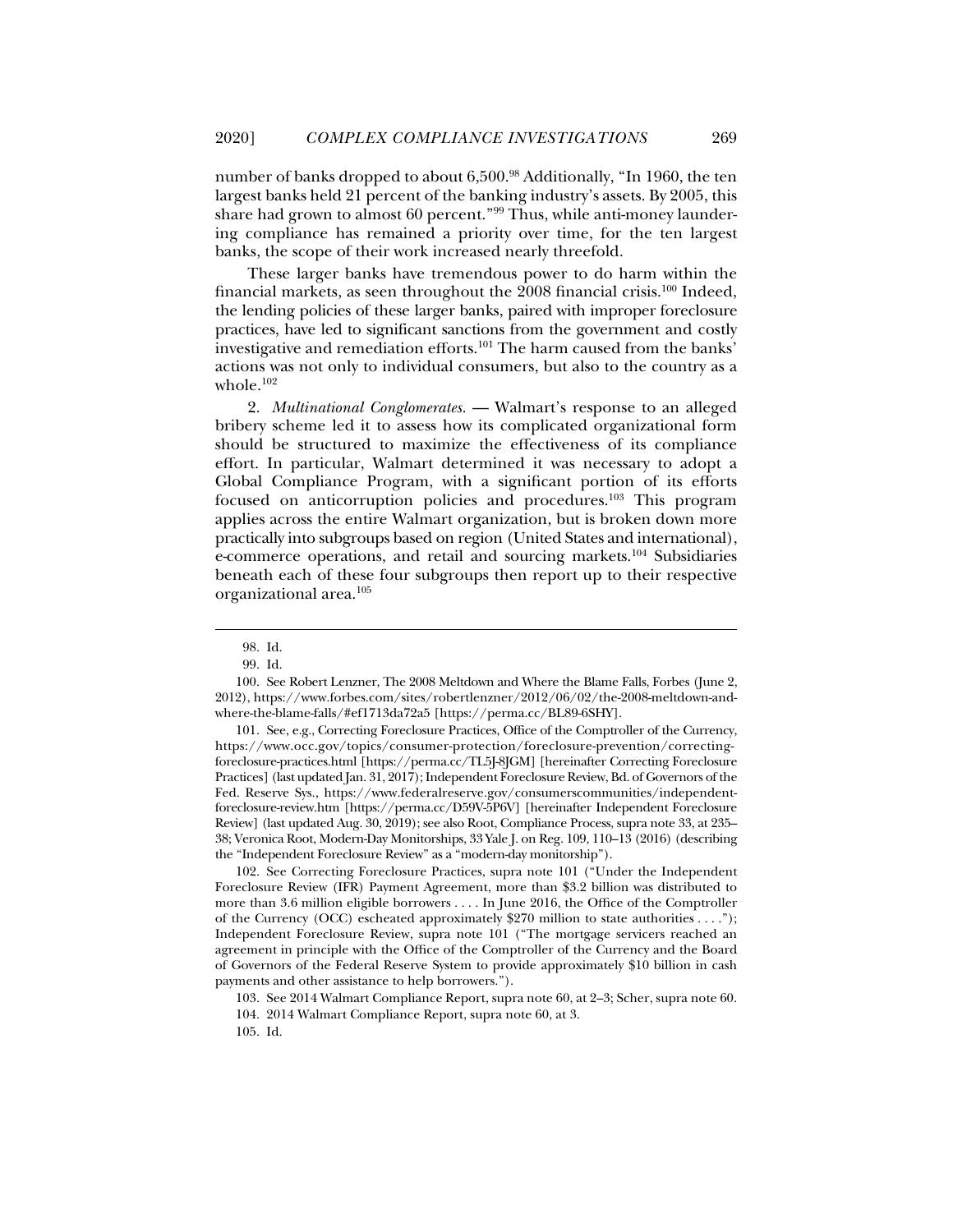Structurally, the global chief compliance officer now reports to the board's audit committee.106 In order to create a unified and connected compliance program, "Walmart's new multi-tiered structure . . . combines many compliance areas into one global organization that funnels reports from local compliance officers in each market up to a [Regional Chief Compliance Officer] and then the [International Chief Compliance Officer] reporting to the Global [Chief Compliance Officer] connected to the audit committee."107 Additionally, compliance and ethics executives now meet with the chief executive in each international market to discuss issues and progress in that region as part of Walmart's compliance and ethics committees.108 To ensure the changes are effectively implemented, Walmart has tied certain compliance outcomes with its top executives'

Further, the legal department is now separated from compliance.<sup>110</sup> To enable the global compliance program to be successful, Walmart also added personnel and clarified roles within compliance.111 And from 2014 to 2016, Walmart invested more than \$125 million in new ethics and compliance systems and upgrades to old systems.<sup>112</sup>

In 2016, Walmart merged its global ethics and compliance programs.113 Walmart believed the merger was appropriate because the

j

compensation.109

Even with excellent training, not every employee will handle each situation the right way. Accordingly, we must have processes to monitor our performance and to provide correction where needed. Finally, we must provide mechanisms for allegations of wrongdoing to be appropriately reported, investigated and resolved. Only through these types of processes can the cultural desire to act appropriately be realized across a wide group.

Jay T. Jorgensen, The Foreign Corrupt Practices Act Turns 40: "Reflections on Walmart's Enhanced Ethics and Compliance Program," 5 Tex. A&M L. Rev. 237, 250 (2017).

108. Scher, supra note 60; see also 2014 Walmart Compliance Report, supra note 60, at 6.

109. See 2014 Walmart Compliance Report, supra note 60, at 2.

 <sup>106.</sup> Scher, supra note 60.

 <sup>107.</sup> Id.; see also 2014 Walmart Compliance Report, supra note 60, at 2–3 (noting that the CCO reports "directly" to the Audit Committee and that each regional officer reports to the international CCO). Jay Jorgensen, Walmart's executive vice president and global chief ethics and compliance officer, commented, "The chief compliance officer can't be buried in the organization. She can't be wearing half a hat." Boehme, supra note 61. Jorgensen recognized that a culture emphasizing integrity is not sufficient in a large corporation:

 <sup>110.</sup> Scher, supra note 60. This is beneficial as it prevents the legal department's "defend and protect" mandate from contradicting the compliance department's mandate to "seek, find and fix the problem." Boehme, supra note 61.

 <sup>111. 2014</sup> Walmart Compliance Report, supra note 60, at 3.

 <sup>112. 2016</sup> Walmart Compliance Report, supra note 62. Walmart now utilizes technology systems that "screen third parties for corruption risk" and monitor and track "remediation of compliance issues identified by the company's compliance monitors." Scher, supra note 60.

 <sup>113. 2016</sup> Walmart Compliance Report, supra note 62.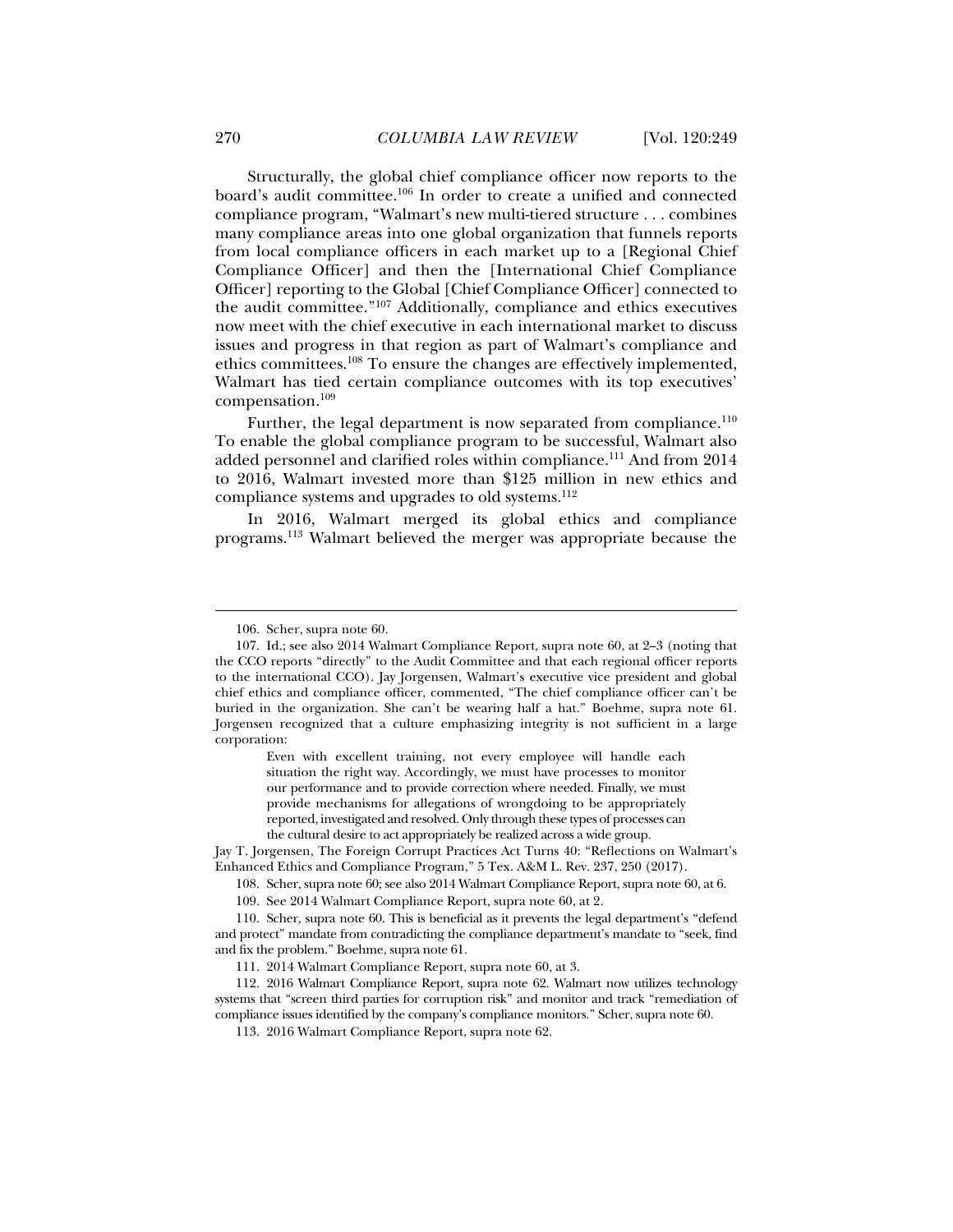"functions are closely related, as both are involved in identifying and preventing risks, responding to issues, and educating associates."114

3. *Contractual Relationships.* — An organization's corporate compliance responsibilities also extend beyond the organization itself—to other contracting parties. Policing third parties, while difficult, is necessary, and the basis for such policing is typically established contractually. For instance, both Clorox and Oracle police their contracting partners though a partner code of conduct.115 A partner code of conduct lays out the organization's standards of practice, details the expectations for the third party, and may even impose a heightened standard, as Oracle's does, "where local laws are less restrictive than [the] Code."116 Similarly, PricewaterhouseCoopers (PwC) also utilizes a partner code of conduct with a heightened standard.<sup>117</sup>

Apart from simply requiring third parties to sign such a code, the organization must also then provide a means for monitoring its compliance. To accomplish this, Oracle, for example, includes specific mechanisms in its code of conduct for reporting violations and states that such violations can be "the basis for [an] immediate termination" of the relationship.118 Likewise, PwC requires its partners to report and "raise concerns" to the appropriate designee, and then promises to "review/investigate reported concerns and escalate [them] to Third Parties to be managed and investigated."119 When necessary, PwC then requires its third party to execute a remediation plan or alternatively may simply suspend or terminate the contractual relationship.<sup>120</sup>

These contractual relationships are often mentioned explicitly when compliance failures are settled with the government. When firms enter into settlement agreements, they often agree to ensure the compliance not only of themselves but also of their business partners. For example, when Sociedad Química y Minera de Chile agreed to implement an FCPA compliance program through its operations, the scope of operations included "its affiliates, agents, and joint ventures."121 It also agreed to

j

119. PwC, supra note 117, at 3.

 <sup>114.</sup> Id.

 <sup>115.</sup> Root, Coordinating Compliance Incentives, supra note 90, at 1016–17.

 <sup>116.</sup> Id. at 1017 (internal quotation marks omitted) (quoting Oracle, Partner Code of Conduct and Business Ethics 2, http://www.oracle.com/partners/en/how-to-do-business/opnagreements-and-policies/019520.pdf [https://perma.cc/6R53-RWUA] (last visited Jan. 31, 2017)).

 <sup>117.</sup> PwC not only is a signatory to the U.N. Global Compact but also expects their contracting parties to comply with their code of conduct as well. PwC, Global Third Party Code of Conduct 2 (2018), https://www.pwc.com/gx/en/about-pwc/assets/3rd-party-code-ofconduct.pdf [https://perma.cc/588D-LBAD].

 <sup>118.</sup> Root, Coordinating Compliance Incentives, supra note 90, at 1017 (quoting Oracle, supra note 116, at 2).

 <sup>120.</sup> Id.

 <sup>121.</sup> Deferred Prosecution Agreement, supra note 94, at 9–10.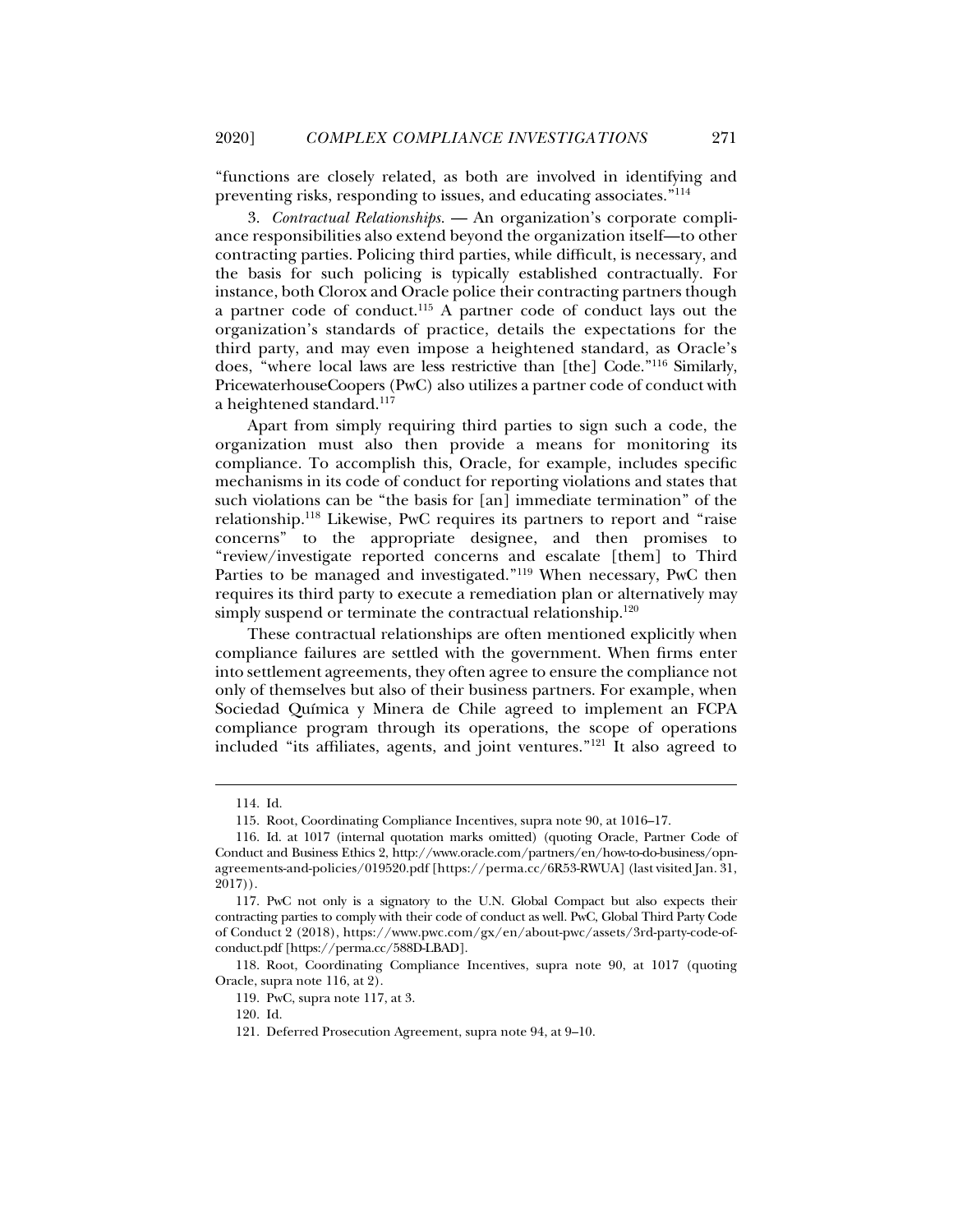ensure that its "contractors and subcontractors" maintain compliance with the FCPA.122

4. *Large, Autonomous Departments.* — Finally, some organizations, such as universities, utilize a more siloed business structure. A university typically has one primary unit, with a number of autonomous departments and schools underneath its umbrella. The degree of coordination between the different stakeholders in such a setting varies depending on the organization, but coordinating compliance can certainly be a challenge regardless of size or structure. For instance, in the Title IX context, both the Title IX coordinator and department (if applicable) are to be independent from the rest of the organization.<sup>123</sup> This independence is desirable in order to avoid any real or perceived conflicts of interest, and extends not only to the structuring of the department but also to the very selection of the Title IX coordinator, who may have conflicting responsibilities if actively involved in another on-campus role.124 Despite this desire and need for independence, however, universities must maintain and ensure compliance across autonomous units, including the Title IX department.125

\* \* \*

Today's complex organizations have difficult and important choices to make when structuring their compliance programs. They can focus on discrete regulatory areas or they can adopt global compliance programs. They can attempt to complete tasks in house, or they can take on the responsibility of the conduct of their contractual partners. Whatever a firm's choice, they remain responsible for the conduct of their organizational members and partners.126 For complex organizations, one of the biggest challenges they face is how to manage the flow of information between these various organizational units.

#### C. *Information Silos*

There are many reasons why an organization might rationally attempt to limit information to a certain segment of the firm. For example, one of the Big Four accounting firms may limit information between its divisions responsible for auditing and consulting.<sup>127</sup> Similarly, a law firm might

 <sup>122.</sup> Id. at 10.

 <sup>123.</sup> Letter from Catherine E. Lhamon, Assistant Sec'y for Civil Rights, U.S. Dep't of Educ. 2–3 (Apr. 24, 2015), http://www2.ed.gov/about/offices/list/ocr/letters/colleague-201504-title-ix-coordinators.pdf [https://perma.cc/A4KG-VPQV].

 <sup>124.</sup> Id.

 <sup>125.</sup> See id. at 4–7.

 <sup>126.</sup> Jennifer Arlen, The Potentially Perverse Effects of Corporate Criminal Liability, 23 J. Legal Stud. 833, 838–40 (1994).

 <sup>127.</sup> See Craig Mellow, Auditing the Auditors, Global Fin., July 17, 2018, https://www.gfmag.com/magazine/julyaugust-2018/auditing-auditors [https://perma.cc/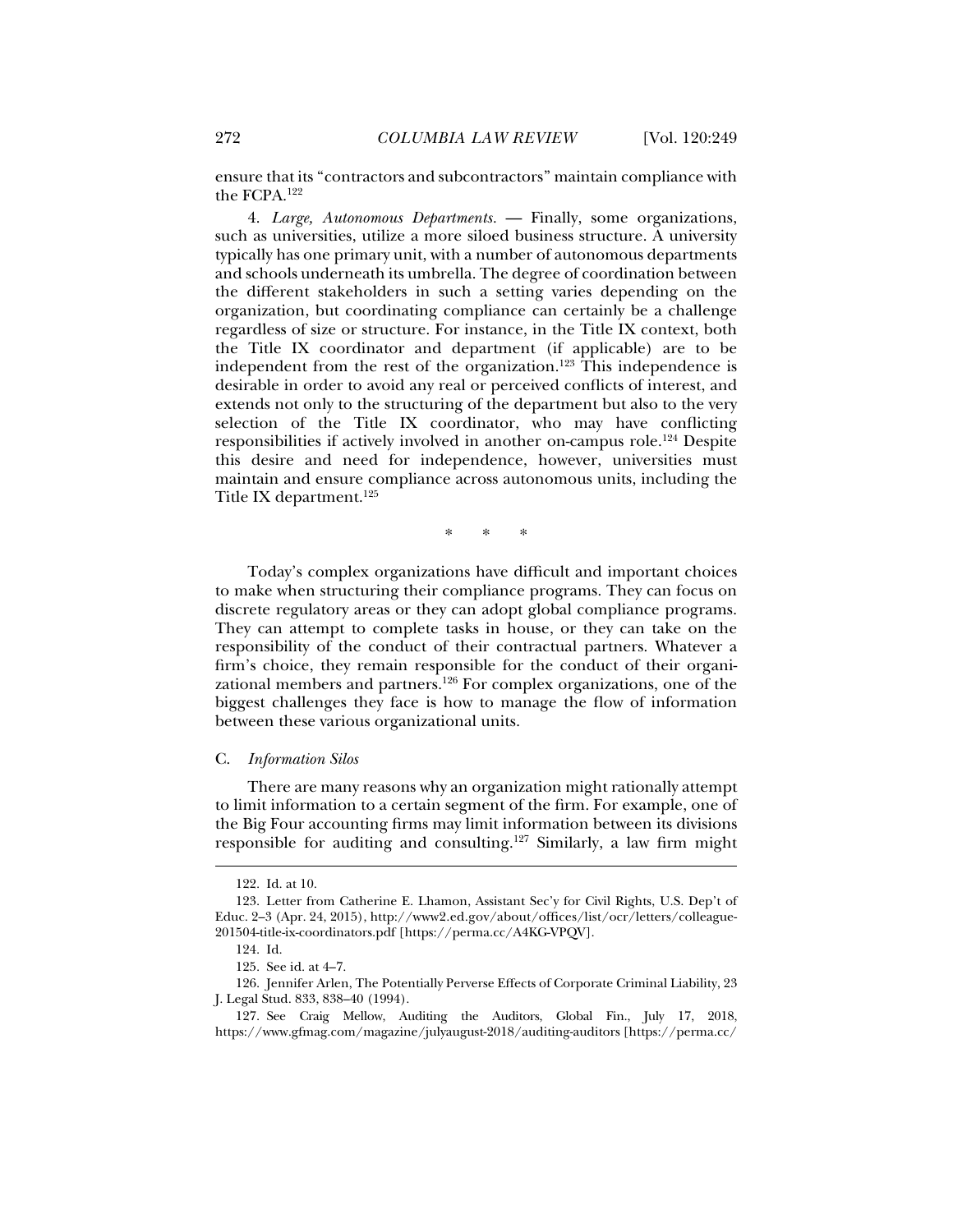screen off individuals with potential conflicts of interest, so that it can represent a client without violating ethical norms.128 And a bank may determine it must maintain separation between certain divisions to ensure compliance with the law.129 There are other instances, however, when obstructions to the free flow of information within an organization are neither purposeful nor healthy.130

An "information silo" or the "silo effect," within the world of business and management, refers to the "propensity of departments or divisions within a large organization to become isolated, with a resulting failure to communicate and pursue common goals."131 For those charged with designing compliance programs, silos have the potential to be particularly dangerous. If individuals at a subsidiary in Mexico are bribing foreign officials, it may be well-known within the confines of that subsidiary, but it may not be known at the parent company, which will be held responsible for the conduct.

One of the most notorious illustrations of a harmful silo within an organization is that of the London unit of A.I.G., a 377-person office, known as A.I.G. Financial Products.132 The London unit's participation in and reliance on credit default swaps "nearly decimated one of the world's

j

 130. See, e.g., Five Things to Consider When Realigning Responsibilities to the First Line of Defense, Treliant Talks (Oct. 31. 2018), https://soundcloud.com/treliant/five-things-toconsider-when-realigning-responsibilities-with-the-first-line-of-defense (on file with the *Columbia Law Review*) (speaking with Chief Compliance Officer of PNC, Mike Little, about how his company moved from siloed roles and responsibilities to a system in which compliance roles were defined and laid out across all lines of defense).

H8UQ-KV2Z] (discussing the benefits of "Chinese wall[s]" between auditing and consulting departments within the Big Four).

 <sup>128.</sup> See Dennis P. Duffy, Nat'l Emp't Law Inst., Conflicts of Interest 8–11 (2016), https://www.americanbar.org/content/dam/aba/events/labor\_law/2017/11/conference/ papers/Underhill-Conflicts%20of%20Interest–Ethics%20Issues.pdf [https://perma.cc/ZXW9- PPTK].

 <sup>129.</sup> See John Cunningham & Crystal Jezierski, Independence Day: The Separate and Equal Compliance Department, Glob. Compliance News (June 26, 2015), https:// globalcompliancenews.com/independence-day-the-separate-and-equal-compliance-department/ [https://perma.cc/BY4Y-UHRM] (discussing the common perception that compliance programs must have sufficient "autonomy from management" in order to be effective under the law (emphasis omitted)).

 <sup>131.</sup> Levy & Glicksman, supra note 35, at 510; see also Steven Alter, Overcoming Silo Thinking in the IS Discipline by Thinking Differently About IS and IT 1 (2015), https://www.semanticscholar.org/paper/Overcoming-Silo-Thinking-in-the-IS-Discipline-by-IS-Alter/b612c7d36795b9f02b4303ab8dda82c0effbed5c [https://perma.cc/YV8J-DEN6];Jean Egmon, Bridging Silos: A Proven Method for Effective Business Collaboration 1–2, https:// www.kellogg.northwestern.edu/~/media/Files/initiatives/kale/KALE-Bridging-Silos.ashx [https://perma.cc/3232-CECX] (last visited Oct. 9, 2019); Vijay Govindarajan, The First Two Steps Toward Breaking Down Silos in Your Organization, Harv. Bus. Rev. (Aug. 9, 2011), https://hbr.org/2011/08/the-first-two-steps-toward-breaking-down-silos (on file with the *Columbia Law Review*).

 <sup>132.</sup> Gretchen Morgenson, Behind Insurer's Crisis, Blind Eye to a Web of Risk, N.Y. Times (Sept. 27, 2008), https://www.nytimes.com/2008/09/28/business/28melt.html (on file with the *Columbia Law Review*).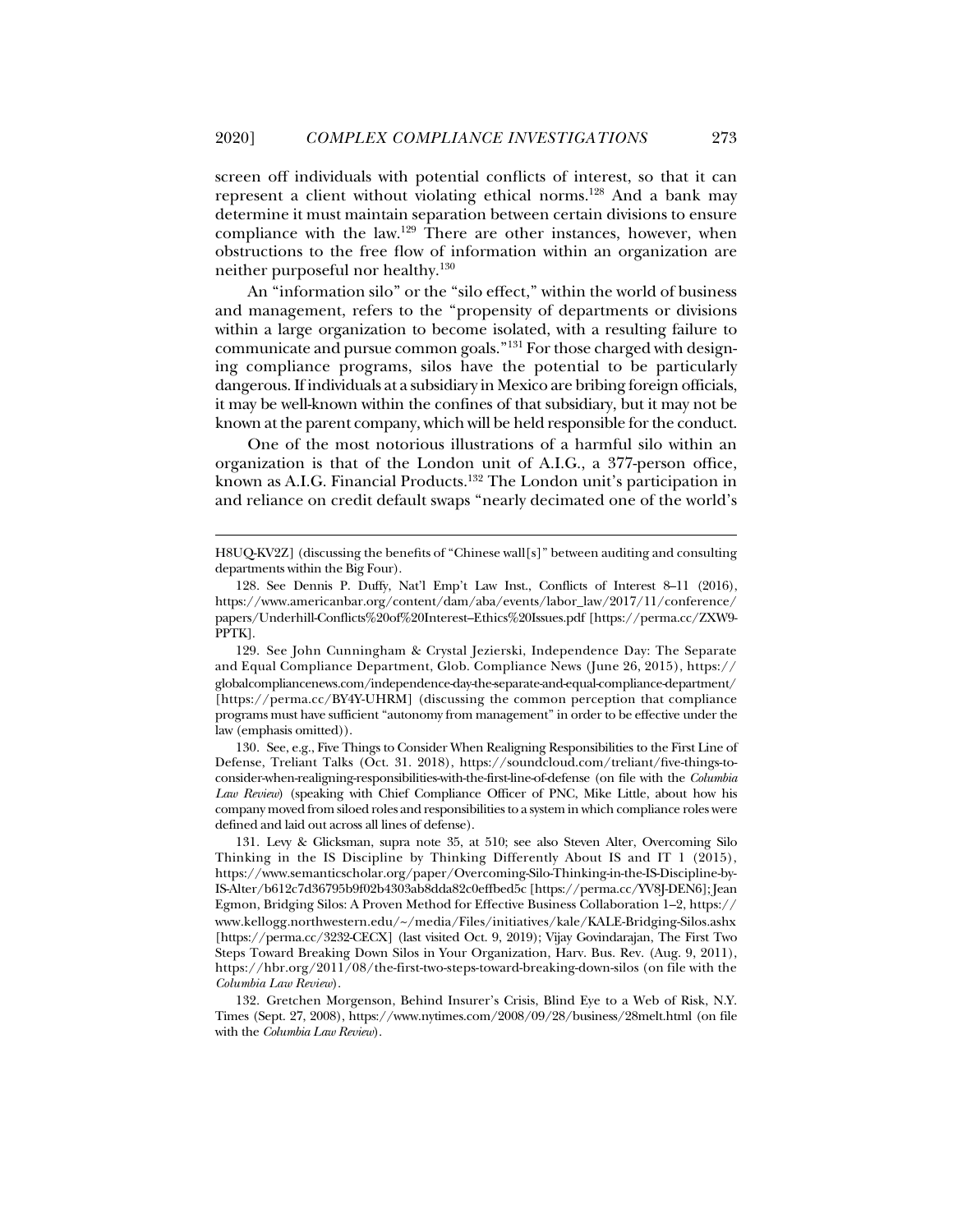most admired companies, a seemingly sturdy insurer with a trillion-dollar balance sheet, 116,000 employees and operations in 130 countries."133 The London "unit's revenue rose to \$3.26 billion in 2005 from \$737 million in 1999."134 This enormous growth was attributable to its entry into the credit default swap market, but during the market downturn of 2007–2008, the tides shifted. The London unit was forced to recognize a \$352 million unrealized loss on its credit default swap portfolio for the quarter that ended on September 30, 2007.135 Yet, it continued to maintain "that its risk assessments were reliable and its portfolios conservative."136 In February 2008, auditors identified a number of problems with A.I.G.'s accounting regarding the credit default swaps.137 Eventually, the losses within the London unit became untenable, resulting in devastating consequences not only for A.I.G. but also the global financial markets.138 Because the London unit was able to operate on its own, others within A.I.G. failed to understand the nature of the business going on, making it a classic example of an information silo. And the effects were nothing short of devastating for the firm and the market.

Importantly, examples of silos abound both within private organizations $139$  and the government. Indeed, in prior work, I demonstrate that when a corporation commits repeat offenses, it is treated as a recidivist and levied with a heightened sanction when appearing before the same government enforcement agent, but not when appearing before different governmental enforcement agencies.140 This finding holds even when the underlying misconduct is quite similar, like the case of unlawful bribery.<sup>141</sup> When the government fails to work past its own inherent silos, it fails to create a robust set of incentives for corporations to identify systemic failures within their compliance programs.

#### D. *Limited Investigations*

When today's larger and more complex organizations fail to communicate across organizational units, it has the potential to create tangible harm to the firm. In prior work, I demonstrated that there are four stages within the compliance process—prevention, detection, investigation,

 <sup>133.</sup> Id.

 <sup>134.</sup> Id.

 <sup>135.</sup> Id.

 <sup>136.</sup> Id.

 <sup>137.</sup> Id.

 <sup>138.</sup> Id.

 <sup>139.</sup> See, e.g., Dennis R. Beresford, Nicholas deB. Katzenbach & C.B. Rogers, Jr., Report of Investigation by the Special Investigative Committee of the Board of Directors of WorldCom, Inc. 1, 218 (Mar. 31, 2003), https://www.sec.gov/Archives/edgar/data/723527/000093176303 001862/dex991.htm [https://perma.cc/ZTP9-Z64E].

 <sup>140.</sup> Root, Coordinating Compliance Incentives, supra note 90, at 1054–55.

 <sup>141.</sup> Id. at 1056–57.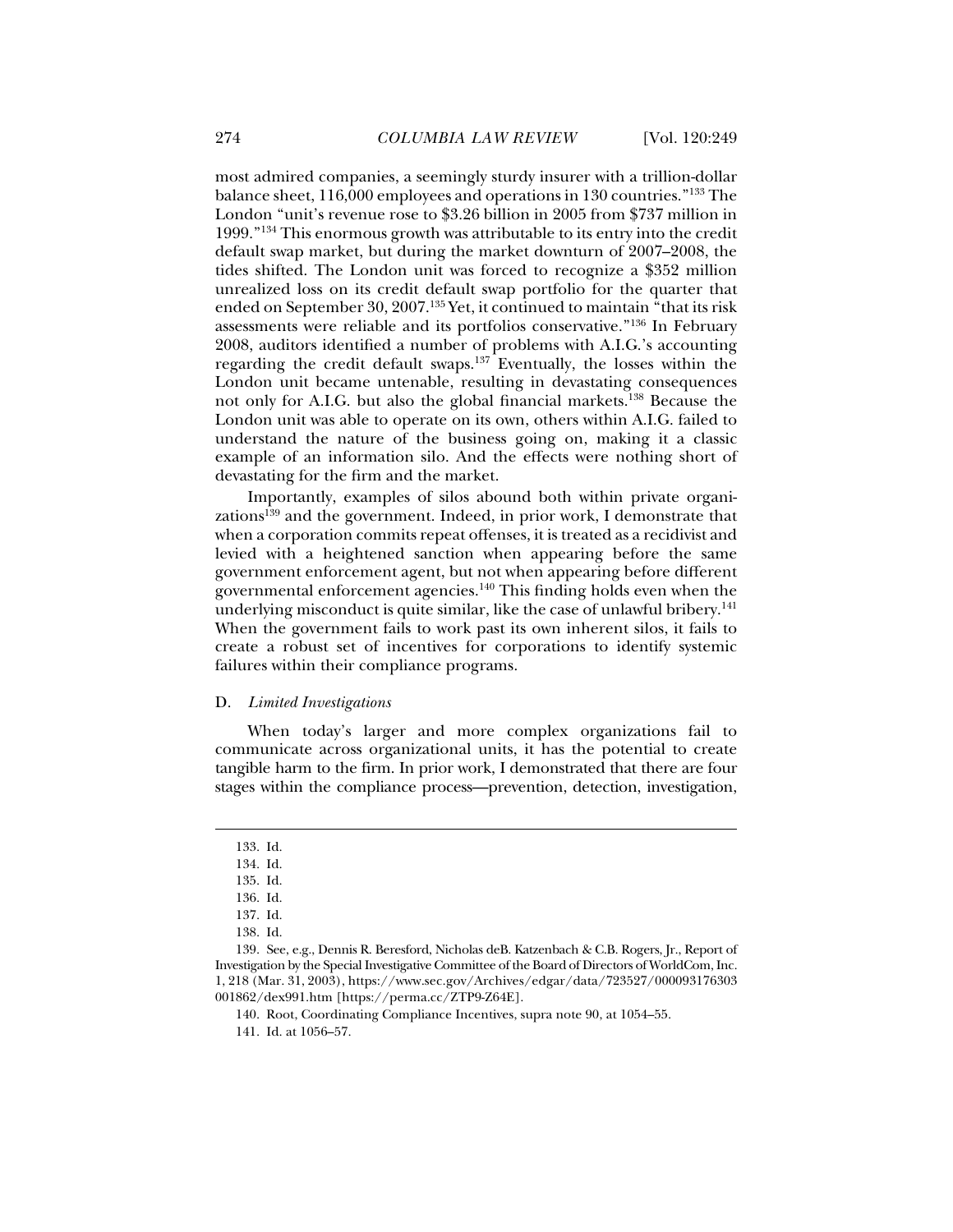and remediation.142 The Organizational Guidelines, and therefore firms' compliance programs, however, put a great deal of emphasis on the importance of prevention and detection. As a result of this emphasis, firms have spent millions of dollars implementing compliance programs with structures likely to effectuate their responsibility to prevent and detect misconduct.

The reality, however, is that many firms detect—or are aware—of information related to misconduct, but upon commencing an investigation of the potential wrongdoing, fail to identify that information as material or as information that suggests the firm has a potentially significant compliance failure brewing. The boundary between detection and investigation is one of particular vulnerability for firms. A failure to understand the implications of what one has detected or a failure to properly investigate potential misconduct can result in continued wrongdoing, which can lead to a much more significant and widespread compliance failure than if one had addressed the problem at an earlier point in time.

For those charged with conducting investigations of potential misconduct within a firm, information silos can have potentially devastating effects. For example, the "collective knowledge" doctrine aggregates knowledge and states of mind within a firm.<sup>143</sup> The existence of silos increases the risk that a firm technically aware of information (i.e., it has detected but failed to identify important or material information) will still be held responsible under the collective knowledge doctrine. As such, when information remains cordoned off, it creates the potential for liability.144 An effective compliance program requires reliable, free flows of information.

Thus, when a firm has signals pointing it to information that might indicate a material compliance failure in some way, it is imperative that its investigation of the potential misconduct considers and has access to all relevant information. For complex organizations with a variety of information silos, however, it can be quite challenging for those charged with overseeing a firm's compliance efforts to manage these more complex compliance investigations.

\* \* \*

 <sup>142.</sup> Root, Compliance Process, supra note 33, at 219–28.

 <sup>143.</sup> United States v. Bank of New Eng., 821 F.2d 844, 856 (1st Cir. 1987) ("The acts of a corporation are, after all, simply the acts of all its employees operating within the scope of its employment."). The doctrine has been criticized and no longer applies in False Claims Act cases. See United States v. Sci. Applications Int'l Corp., 626 F.3d 1257, 1273–77 (D.C. Cir. 2010). It remains applicable, however, in other areas of law. See United States v. Pac. Gas & Elec. Co., No. 14-CR-00175, 2016 BL 240175, at \*2, \*4 (N.D. Cal. July 26, 2016).

 <sup>144.</sup> See, e.g., Sam F. Halabi, Collective Corporate Knowledge and the Federal False Claims Act, 68 Baylor L. Rev. 265, 272–73 (2016) (discussing deterioration of information quality as it flows through organizational channels—especially from the lower rank on its way to the top—using the Ford Pinto as a case study).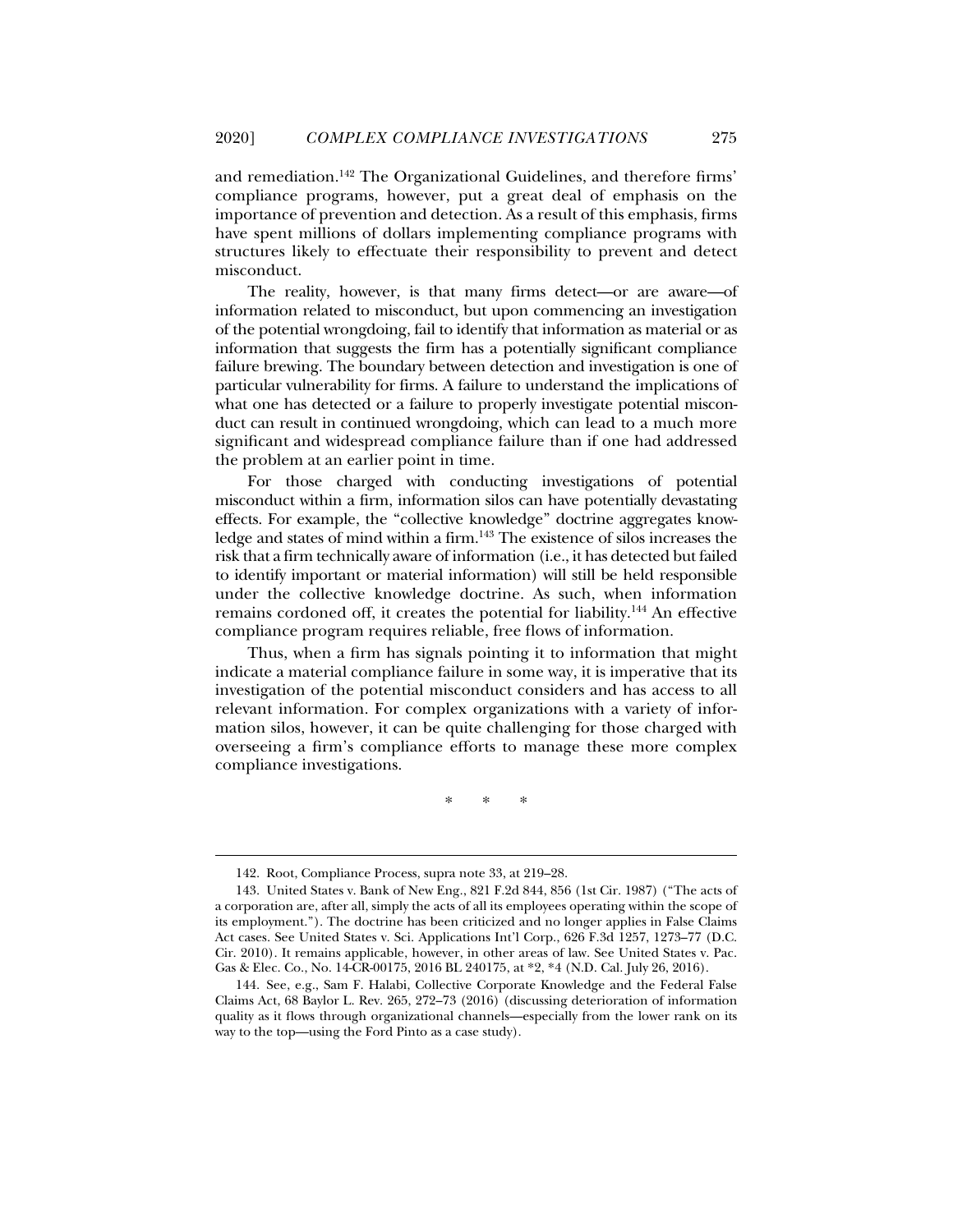As is shown in the examples above, an abundance of information silos may contribute to significant, widespread, and avoidable scandals within complex organizations. The questions facing organizations remain: How might they best combat the harms associated with these silos? How do they take information they have detected about potential misconduct across the organization and properly utilize it in their investigative methods?

#### III. COMPLEX COMPLIANCE INVESTIGATIONS

As explained in Parts I and II, the importance of the compliance function within organizations is widely accepted within industries, by governmental enforcement agents, scholars, courts, and the public.145 The shift from small, discrete organizations to complex ones, however, has made the task of creating effective compliance programs more challenging. The challenge for complex organizations is, quite simply, more complicated than what's faced by those with a smaller footprint and reach. As explained above, one of the reasons it is more difficult for complex organizations to design effective compliance programs is the reality that they are often plagued by information silos that make it difficult to identify and assess all relevant information when investigating the potential misconduct. A failure between the stages of detection and investigation—either by failing to properly detect the scope of misconduct or failing to trigger an investigation to ascertain that scope—can allow what starts as small levels of misconduct to become widespread.

Importantly, complex organizations appear to recognize this challenge. As such, those charged with instituting compliance programs across diffuse corporate entities and departments actively identify mechanisms to assist them in their efforts, which can be categorized as changes to the program's structure, composition, or process. Because "firms are subjected to significant internal and external pressures to over-comply or under-comply with regulations[,] [h]ow firms determine their allocative efficiency and technical efficiency depends upon a given firm's regulatory and resource mix."146 The goal of an organization in designing a compliance program is to create one with the right balance of structure, composition, and process to ensure that it is an effective compliance program. Achieving this goal, however, often remains elusive.

In an effort to interrogate the ability of ethics and compliance programs that currently meet industry standards to combat information silos within complex organizations, this Part assesses recent compliance failures at General Motors and Wells Fargo. Importantly, each of these firms had adopted compliance programs that appeared effective but failed to appropriately address the misconduct before it became significant. This

 <sup>145.</sup> See Root, Coordinating Compliance Incentives, supra note 90, at 1004–09 ("Compliance is king, and its subjects—regulators, prosecutors, courts, corporations, and academics—are quick to tout its power and potential for good.").

 <sup>146.</sup> Bird & Park, supra note 87, at 312.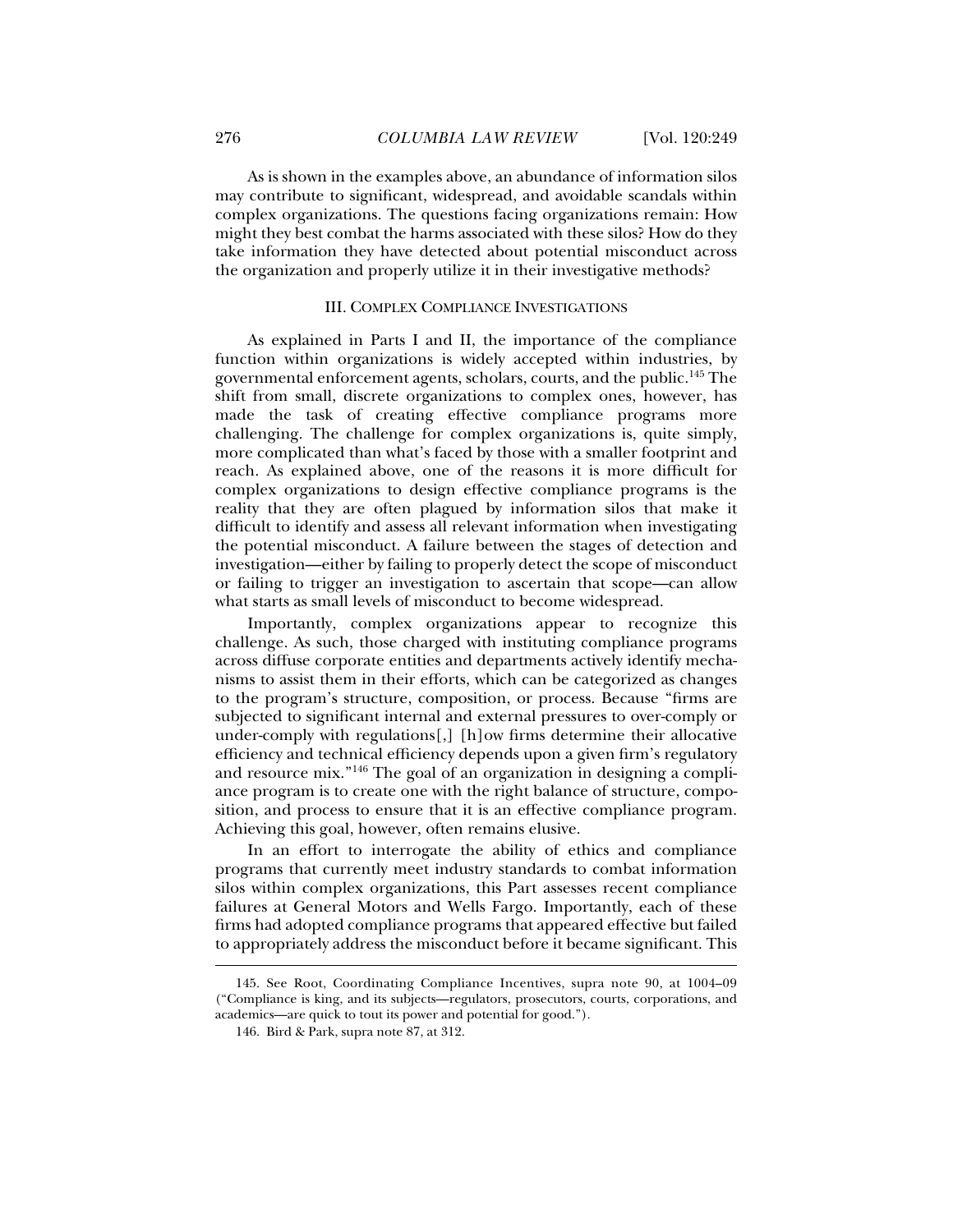is despite multiple early reports about potential wrongdoing within the firms. The analysis suggests that currently employed ethics and compliance programs are limited in their ability to counteract the phenomenon of information silos. This conclusion leads to the thesis of this Article: Complex organizations should focus on adopting processbased reforms that will bolster the firm's investigations into complex compliance failures, thereby acting as a safety net when compliance programs fail to detect or appropriately respond to misconduct within firms. This Part demonstrates how the adoption of process-related reforms—standardized internal investigations, materiality surveys, and an aggregation principle—might assist firms in detecting and investigating the compliance failures within their ranks at an earlier date. This Part then goes on to address two limitations of successful process-related reforms, which demonstrate that to be effective, process-related reforms must be employed within a program that has a robust structure and an ethical culture.

#### A. *Silos Within Accepted Structures*

j

As explained above, an information silo exists within an organization when departments or a division within a large organization become isolated, resulting in a failure to communicate and pursue common goals. This section looks at recent scandals at organizations that appear to have suffered from information silos—General Motors and Wells Fargo. It then demonstrates that each organization had what appeared to be reasonable organizational structures aimed at preventing and detecting misconduct, yet significant failures occurred despite awareness within the organization of the risk that inevitably led to each scandal.

1. *General Motors.*147— In the mid-2000s, General Motors moved to a global ethics and compliance program.<sup>148</sup> As compliance has risen in  $im$ portance, $149$  many complex corporations have moved to creating global ethics and compliance programs. Indeed, as early as 2015, members within the compliance industry were noting a rise in "[g]lobal [c]ompliance [p]rogram [t]rends."<sup>150</sup> These global compliance programs were enacted,

 <sup>147.</sup> The description herein is meant to provide enough information to the reader to demonstrate that information silos existed that prevented a widespread compliance failure from being detected and properly investigated. It is not a full account of the ignition switch failure, which can be found in the Valukas Report. See generally Valukas, supra note 12 (outlining a complete timeline of the General Motors ignition switch controversy).

 <sup>148.</sup> See Root, Compliance Process, supra note 33, at 222–23 (discussing General Motors's failure to identify flaws with its ignition switch).

 <sup>149.</sup> See Deloitte, Compliance Modernization Is No Longer Optional 4 (2017) [hereinafter Deloitte, Compliance Modernization], https://www2.deloitte.com/content/dam/Deloitte/ us/Documents/regulatory/us-compliance-modernization.pdf [https://perma.cc/G9ZP-3R5D].

 <sup>150.</sup> Stephanie Gallagher, Global Compliance Program Trends, Compliance & Ethics Blog (Apr. 16, 2015), http://complianceandethics.org/global-compliance-program-trends/ [https://perma.cc/TR7Y-U55C].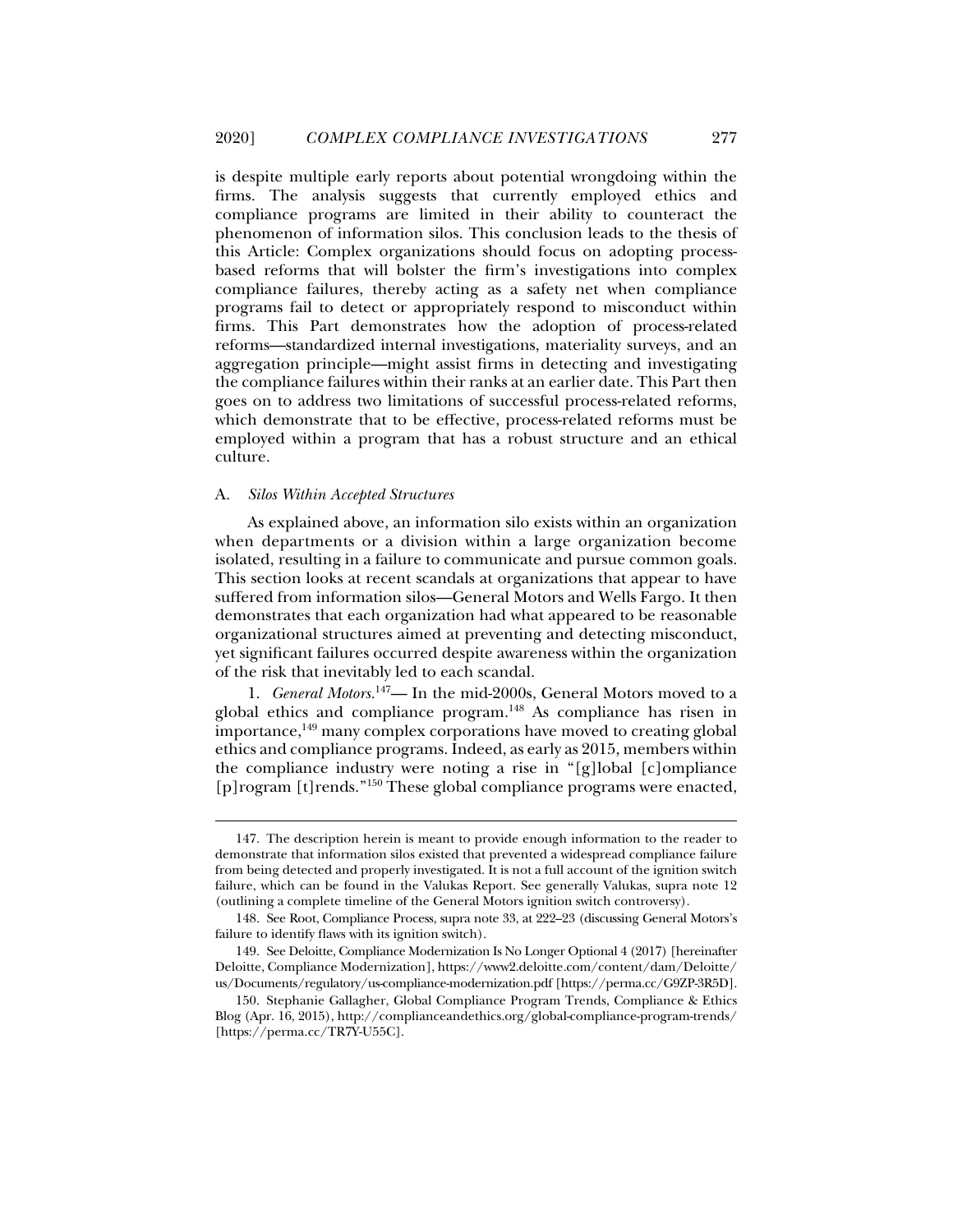in part, in recognition of the more complicated task facing complex organizations when designing compliance programs.151

Additionally, General Motors put into place a variety of firm-wide committees charged with identifying issues within its products. These committees, again, were structured, in part, to defeat information silos within the firm and to foster communication across departments. For example, the General Motors's Product Investigations group was charged with "identifying and remedying safety issues."152 Additionally, the Executive Field Action Decision Committee "considers recalls and [its] members include three [General Motors] vice presidents, including its chief engineer."153 These are just two of many committees within General Motors empowered to investigate issues identified as potential problems. Thus, it would appear that General Motors had enacted sophisticated mechanisms in its organizational structure to ensure that its products remained safe for consumers and that liability to the firm remained minimal.

General Motors failed, however, to detect a key flaw with an ignition switch in certain models of their car. The "ignition switch in certain cars . . . failed to keep the car powered on . . . resulting in moving stalls on the highway as well as loss of power on rough terrain a driver might confront moments before a crash."154 Most harmful, "The failure of the switch meant that drivers were without airbag protection at the time they needed it most."155 Importantly, different sets of individuals within General Motors were aware of problems with the switch. Indeed, "From the switch's inception to approximately 2006, various engineering groups and committees considered ways to resolve" problems with keeping the cars powered on, although they were unaware of the switch's impact on airbag deployment.156 In 2005, General Motors's Product Investigations group opened and closed an investigation into the ignition switch, "[F]inding no safety issue to be remedied."157 In 2007, a Field Performance Assessment engineer was told to track incidents of airbag nondeployments in the Chevrolet Cobalt. He did, but he was not given directions "about a deliverable nor a time frame," and he "was not aware of important [General Motors] records of prior problems with the ignition switch."158 "By 2011, outside counsel, privy to the . . . engineers' data, had repeatedly warned [General Motors] in-house counsel that [General Motors] could be accused of egregious conduct due to its failure to address the problem

 <sup>151.</sup> See Deloitte, Compliance Modernization, supra note 149, at 4 ("Silos [within compliance programs] are out of vogue . . . . Managing compliance risk is more effective when execution and oversight activities can be integrated . . . ." (emphasis omitted)).

 <sup>152.</sup> Valukas, supra note 12, at 3.

 <sup>153.</sup> Id. at 11.

 <sup>154.</sup> Id. at 1.

 <sup>155.</sup> Id.

 <sup>156.</sup> Id.

 <sup>157.</sup> Id. at 3.

 <sup>158.</sup> Id. at 8–9.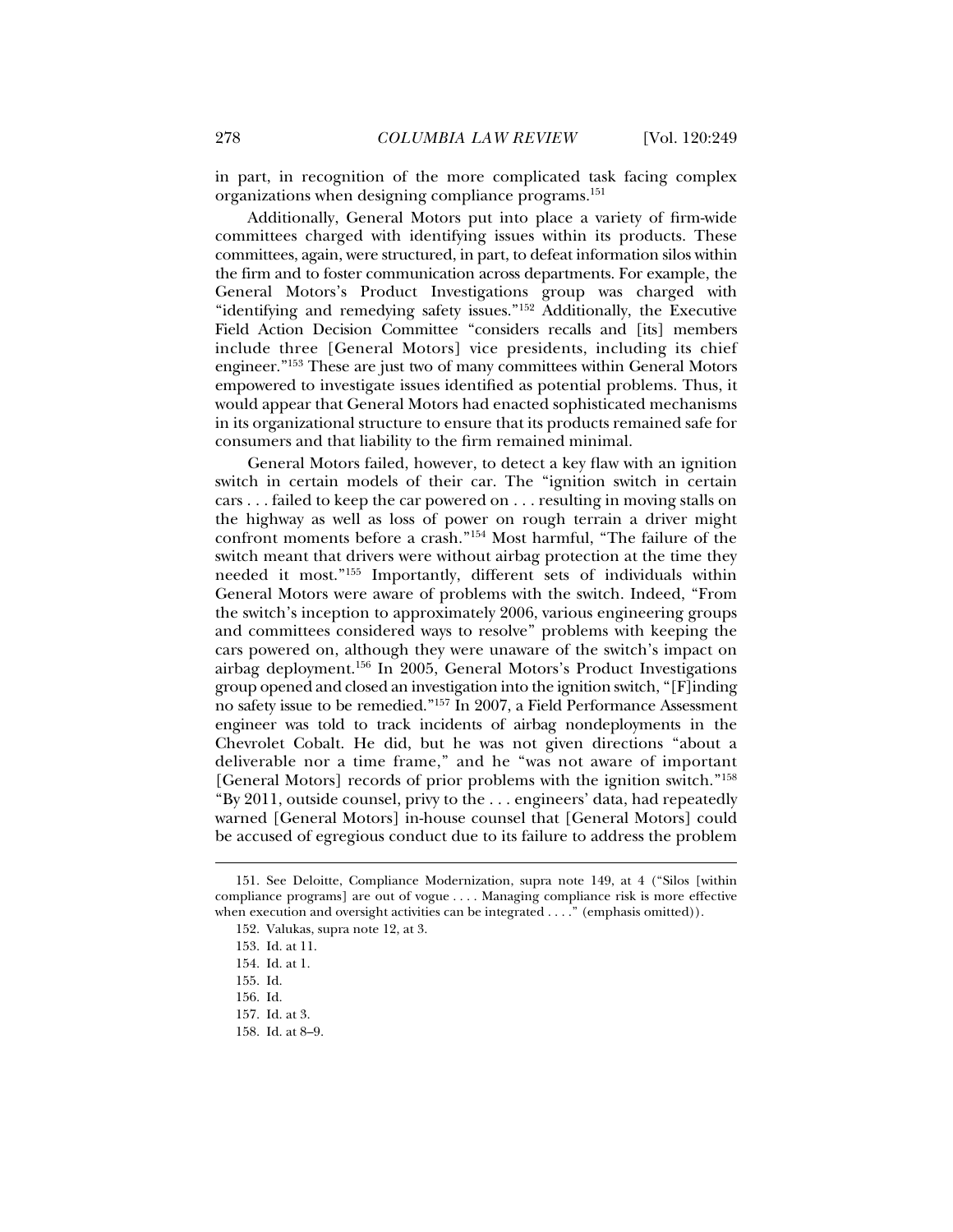of airbag non-deployment in the Cobalt."159 In-house counsel eventually ordered an investigation in 2011, but that investigation lacked urgency and did not make headway until a plaintiff's expert, in April 2013, made plain the problems with the switch.160 Even after learning of the precise source of the problem, "[I]t was not until February 2014 that [General Motors] issued" its first recall.<sup>161</sup>

Ultimately, by the time General Motors fully appreciated the problems with the ignition switch and issued a recall in  $2014$ ,  $^{162}$  hundreds of consumers had been impacted by their failure to detect the flaw. Indeed, the individual appointed by General Motors to oversee the GM Ignition Compensation Claims Resolution Facility determined that 124 deaths and 275 injuries were linked to the faulty ignition switch, even though "General Motors . . . originally said it knew of only 13 deaths related to the switches."163 And yet, from 2002 through 2014 when the recall was issued,164 various employees of General Motors were aware of issues with the switch, but failed to put the information together in a way that alerted them to the significance of the problem. This failure occurred despite the fact that multiple individuals external to the organization, including a plaintiff's expert, a Wisconsin state trooper, and Indiana University researchers, identified the impact the switch had on airbag deployment and notified General Motors of that fact prior to 2014.165 Various members of General Motors had pieces of the information, but those pieces remained siloed within particular divisions and departments.

2. *Wells Fargo.* — From the time Wells Fargo merged with Norwest in 1998, it utilized a decentralized corporate structure, with each line of the business operating independently.<sup>166</sup> In particular, risk management was housed within each particular business unit: "Management believed that this decentralized approach was a superior method for managing risk and had helped make Wells Fargo successful, and in particular had helped Wells Fargo come through the 2008 financial crisis relatively unscathed."167 Importantly, within the industry at the time, there was nothing necessarily wrong with this choice. By housing risk management within particular business units, one is essentially relying upon a subject matter specific compliance program.

Thus, in 2002, when the Community Bank at Wells Fargo detected an increase in sales practice violations, risk management, as well as many other important departments, was housed within that business unit. In

 <sup>159.</sup> Id. at 10.

 <sup>160.</sup> Id. at 11.

 <sup>161.</sup> Id. at 10–11.

 <sup>162.</sup> Id. at 1–2.

 <sup>163.</sup> Korosec, supra note 10.

 <sup>164.</sup> Valukas, supra note 12, at 1–2.

 <sup>165.</sup> Id. at 115–16.

 <sup>166.</sup> Wells Fargo Investigation Report, supra note 6, at 60.

 <sup>167.</sup> Id.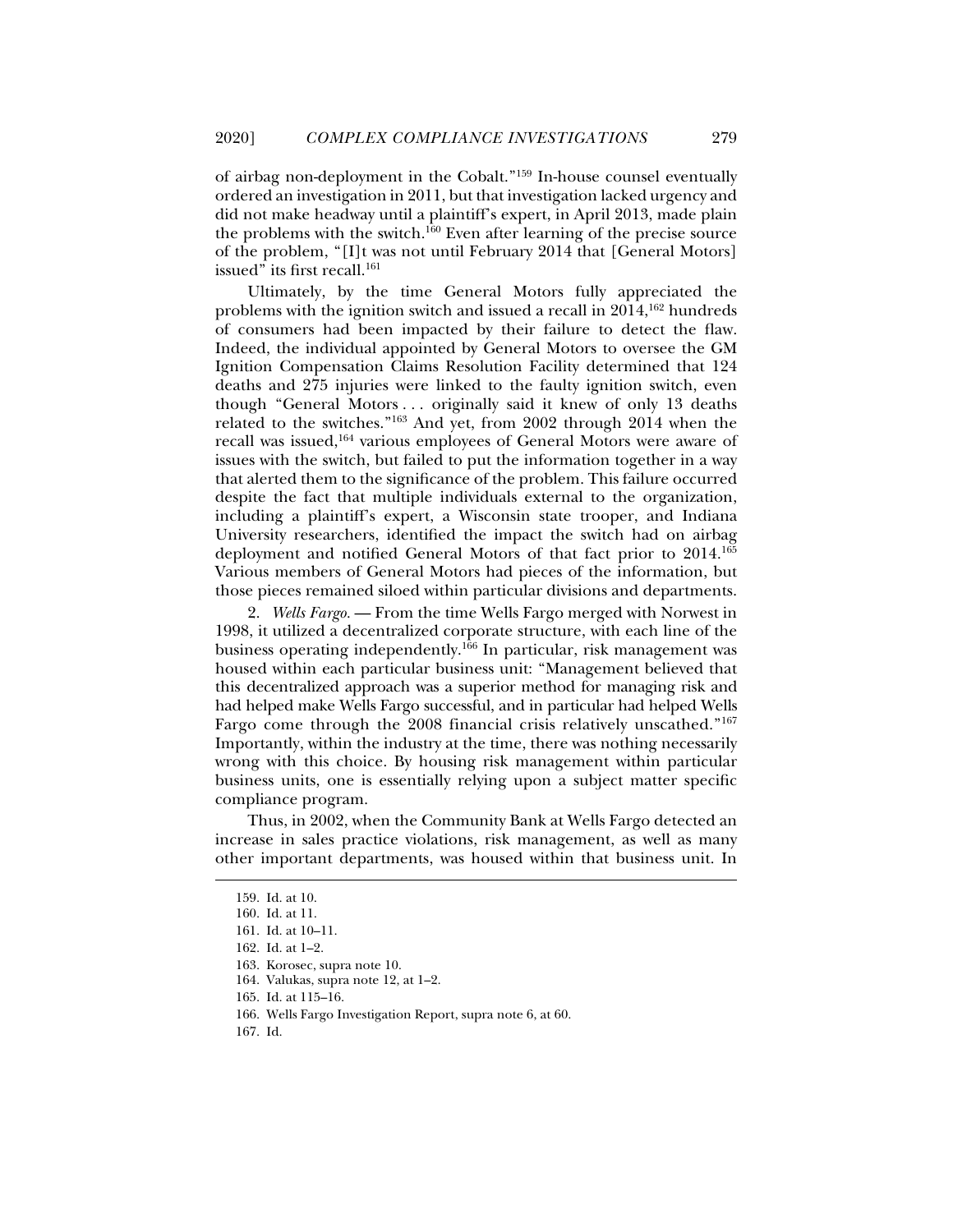response to the violations, the Community Bank created a "sales integrity task force" to address the problem: "The task force undertook various initiatives, including the implementation of a sales integrity training program and certification, the modification of incentive plans to reduce the promotion of undesirable behaviors and utilization of audit programs to identify suspicious activity."168

Wells Fargo did, however, have certain groups that operated at the corporate level, or outside the particular business units. One such group was Wells Fargo's Internal Investigations group. In 2004, the Internal Investigations group drafted a memo regarding concerning sales practice issues, which noted an increase in violations.<sup>169</sup> In particular, it noted "an increase in annual sales gaming cases—defined as the manipulation and/or misrepresentation of sales to receive compensation or meet sales goals from 63 in 2000 to a projected 680 in 2004."170 Additionally, the number of associated terminations also grew, "from 21 in 2000 to a projected 223 in 2004."171

The problem with sales practice issues, however, continued to grow within the Community Bank despite the information from the Internal Investigations Group. Within the Community Bank, leadership "felt that the associated risks could be managed appropriately by increasing training, detecting wrongdoing and punishing wrongdoers."172 Note that this strategy essentially tracks the law and economics models for addressing crime. When the costs of crime are increased through probability of detection and the expected severity of punishment, crime is expected to decrease.173 Unfortunately, within the Community Bank this strategy failed.

From 2013 to 2015, the *Los Angeles Times* published a number of articles on sales practice issues at Wells Fargo that triggered internal policy changes and additional, fulsome reviews of the extent of the sales practice violations.174 Information from these reviews made it all the way up to the then-Chief Executive Officer and others within senior management, but they failed to appreciate the potential severity of the information in front

 <sup>168.</sup> Id. at 31.

 <sup>169.</sup> Id.

 <sup>170.</sup> Id.

 <sup>171.</sup> Id.

 <sup>172.</sup> Id.

 <sup>173.</sup> See Gary S. Becker, Crime and Punishment: An Economic Approach, 76 J. Pol. Econ. 169, 176 (1968) ("The approach taken here . . . assumes that a person commits an offense if the expected utility to him exceeds the utility he could get by using his time and other resources at other activities.").

 <sup>174.</sup> Wells Fargo Investigation Report, supra note 6, at 32, 44–45.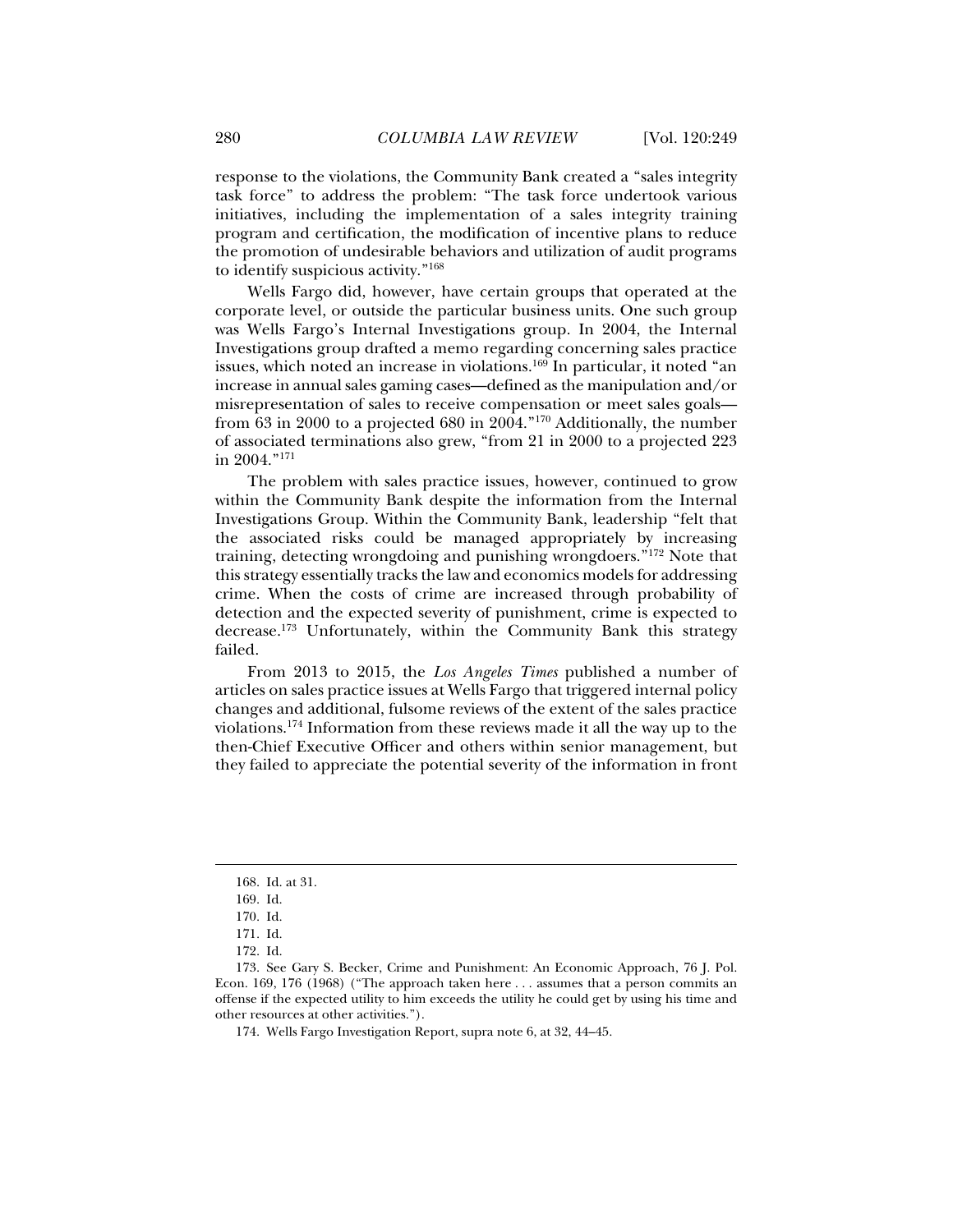of them.175 The decisionmaking authority to handle the sales practice violations remained solely within the Community Bank.176

Thus, by 2016, Wells Fargo found itself embroiled in a significant scandal regarding the opening of "fake accounts" on behalf of its customers.177 The Office of the Comptroller of the Currency (OCC) determined that practices at Wells Fargo created pressure on employees to achieve certain sales goals, which ultimately led to employees engaging in the "unauthorized opening of deposit or credit card accounts and the transfer of funds from authorized, existing accounts to unauthorized accounts."178 Wells Fargo was aware of this information since at least 2002 as a result of internal reviews conducted by individuals from the separate business units of the Community Bank, Internal Investigations, and Legal, amongst others.179 The OCC sanctioned Wells Fargo in 2016, which resulted in a \$35 million civil penalty.180 Additionally, the OCC required Wells Fargo to "make restitution to customers who were harmed by the bank's unsafe or unsound sales practices."181 As of August 2017, Wells Fargo indicated that its investigation "could reveal a 'significant increase' in the number of accounts involved, up from the 2.1 million that it previously estimated,"182 and indeed, further abuses were discovered, which led the Consumer Financial Protection Bureau to levy a \$1 billion fine on the company in April 2018.<sup>183</sup>

Ultimately, the Board of Directors for Wells Fargo initiated an investigation into the sales practices at the bank. The report blamed the

 <sup>175.</sup> Id. at 55.

 <sup>176.</sup> See id. at 47 (noting that the head of the Community Bank "reinforced a culture of tight control over information about" sales practice violations, "[H]amper[ing] the ability of control functions outside the Community Bank and the Board to accurately assess the problem and work toward a solution").

 <sup>177.</sup> Jackie Wattles, Ben Geier, Matt Egan & Danielle Wiener-Bronner, Wells Fargo's 20- Month Nightmare, CNN (Apr. 24, 2018), https://money.cnn.com/2018/04/24/news/ companies/wells-fargo-timeline-shareholders/index.html [https://perma.cc/255T-QUGD].

 <sup>178.</sup> Press Release, Office of the Comptroller of the Currency, OCC Assesses Penalty Against Wells Fargo, Orders Restitution for Unsafe or Unsound Sales Practices (Sept. 8, 2016), https://www.occ.gov/news-issuances/news-releases/2016/nr-occ-2016-106.html [https:// perma.cc/3XXT-4RXX] [hereinafter OCC Press Release].

 <sup>179.</sup> Wells Fargo Investigation Report, supra note 6, at 73. Within the Law Department, deputy general counsels for the Employment Law Section and the Litigation & Workout Division had "significant involvement with sales integrity issues." Id. at 72.

 <sup>180.</sup> OCC Press Release, supra note 178.

 <sup>181.</sup> Id.

 <sup>182.</sup> Stacy Cowley, Wells Fargo May Have Found More Fake Accounts Created by Employees, N.Y. Times (Aug. 4, 2017), https://www.nytimes.com/2017/08/04/business/dealbook/wellsfargo-fraud-accounts.html (on file with the *Columbia Law Review*).

 <sup>183.</sup> Bill Chappell, Wells Fargo Hit with \$1 Billion in Fines over Home and Auto Loan Abuses, NPR (Apr. 20, 2018), https://www.npr.org/sections/thetwo-way/2018/04/20/ 604279604/wells-fargo-hit-with-1-billion-in-fines-over-consumer-abuses [https://perma.cc/ M6YK-SX5J].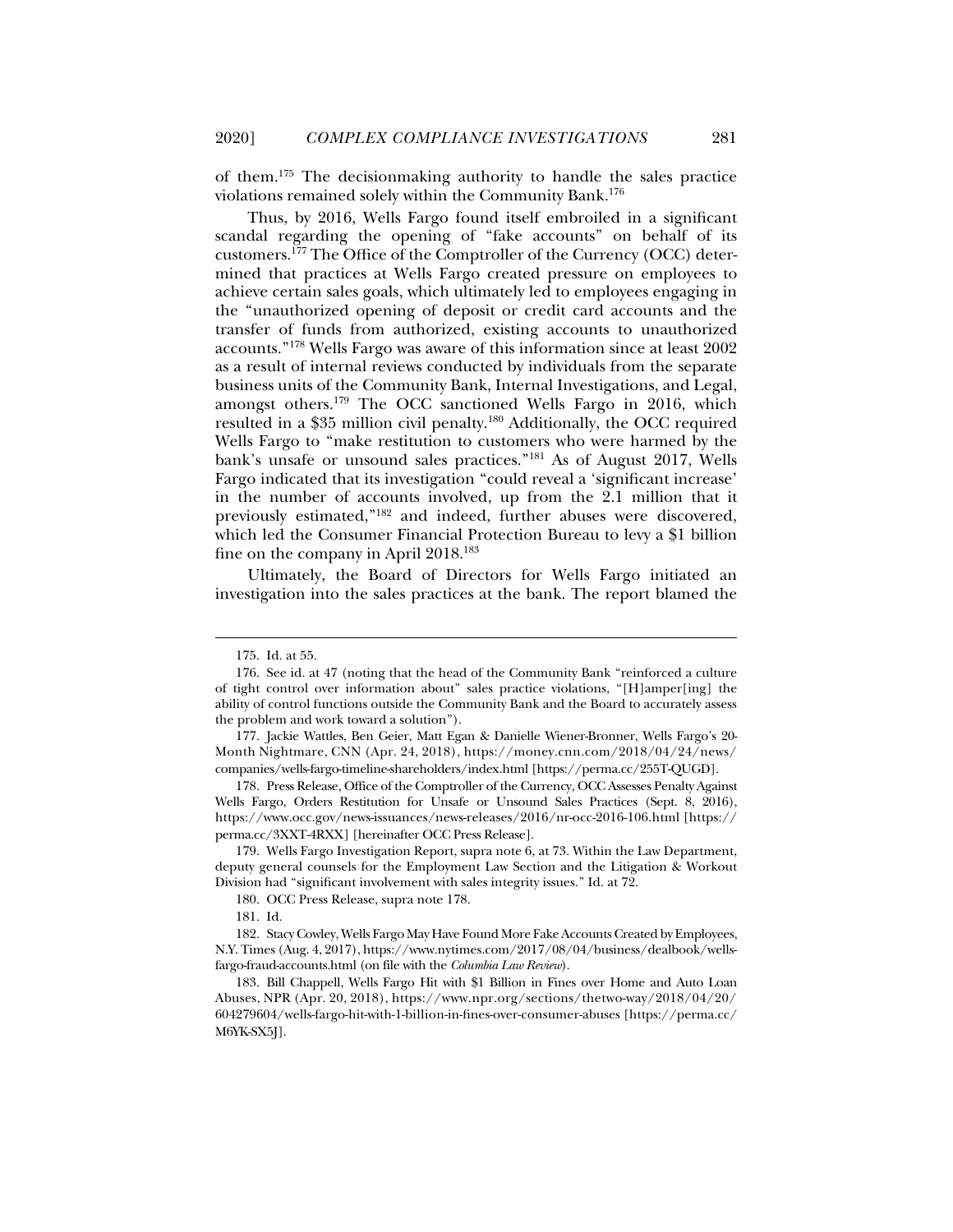misconduct on a decentralized management structure.184 In particular, it noted that the head of the Community Bank and its "group risk officer not only failed to escalate issues outside the Community Bank, but also worked to impede such escalation, including by keeping from the Board information regarding the number of employees terminated for sales practice violations."185 These actions were not a sign of purposeful misconduct. Instead, "[Risk officers] likely did so to give themselves freedom to address these issues on their own terms, rather than to encourage improper behavior."186

In reality, Wells Fargo had both a centralized and decentralized organizational structure. Certain functions, like risk management and human resources, remained within particular business units and took a decentralized structure.187 But other functions, like legal, in actuality had a centralized structure with all reporting lines ending with a top executive within Wells Fargo corporate.<sup>188</sup> The result of the combination of these various business units, departments, and divisions was that many different people at Wells Fargo were aware of sales practice issues, but that information was not properly communicated. Wells Fargo, like General Motors, suffered from a number of information silos. These silos allowed the problems at Wells Fargo to grow until they resulted in a rather explosive set of scandals for the bank.

\* \* \*

In each of the above examples, legitimate decisions about how to structure the organization led to information silos that contributed to the failure to properly detect and investigate misconduct when it first occurred. As a result, the compliance failures festered and grew. To be clear, that is not to suggest that there were no other significant causes of the compliance failures at issue. There were. But in each of these examples, the employees of the organization were notified of a potential area of misconduct or risk, and the organization failed to properly assess the information due, at least in part, to information silos. These information silos plagued organizations with centralized compliance and management structures—like General Motors—and those with decentralized compliance and management structures—like Wells Fargo. This admittedly anecdotal finding suggests that structure, while necessary, is not sufficient for the creation of an effective ethics and compliance program. More is needed.

 <sup>184.</sup> Wells Fargo Investigation Report, supra note 6, at 4.

 <sup>185.</sup> Id. at 8.

 <sup>186.</sup> Id.

 <sup>187.</sup> Id. at 11–12.

 <sup>188.</sup> See id. at 72 (explaining that the legal department at Wells Fargo is separated into divisions, "each of which is headed by a deputy general counsel who reports to the General Counsel").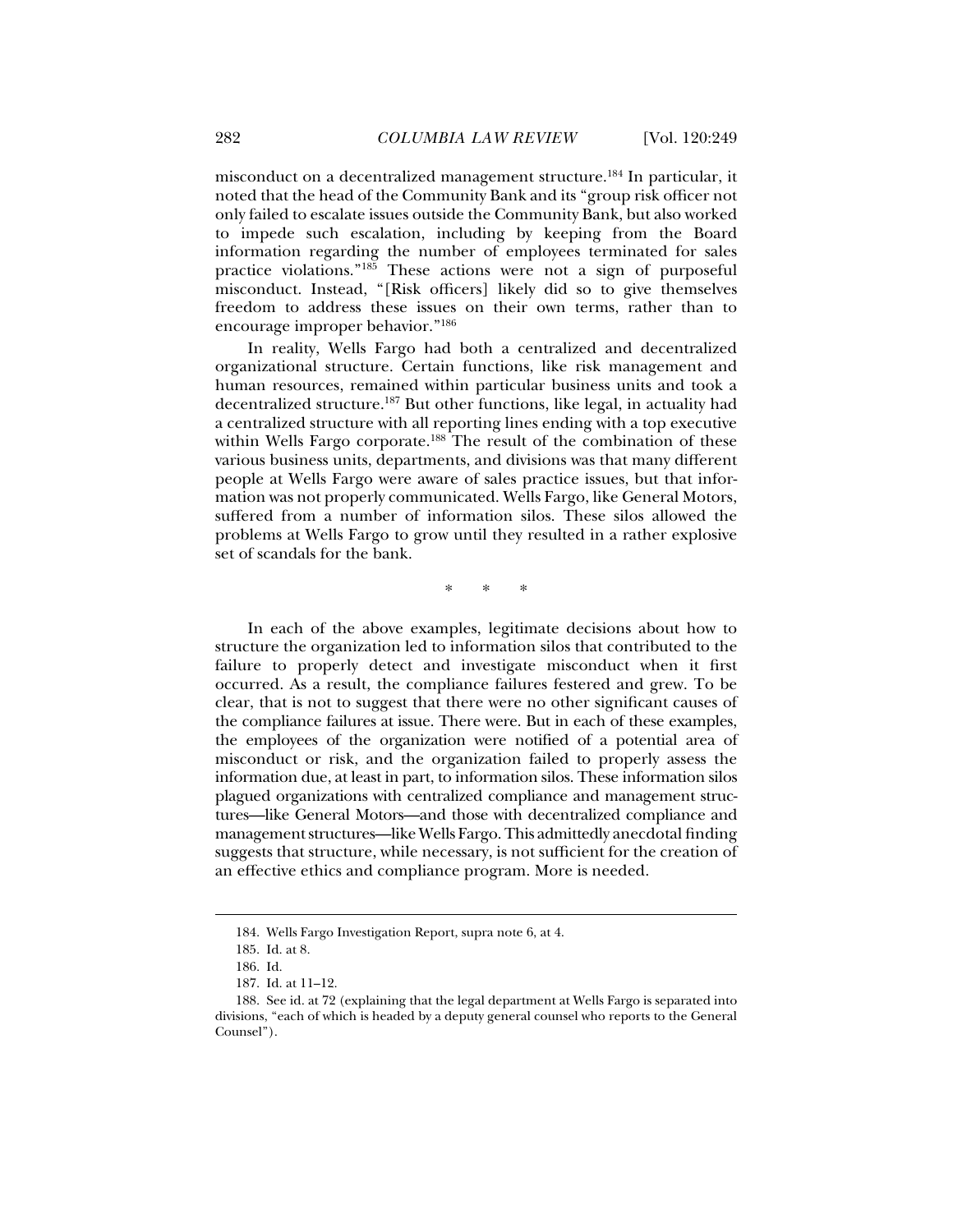This finding is important, in part, because structural reforms and changes to composition are often the knee-jerk response by firms and the government when significant misconduct is discovered. The Wells Fargo example makes this clear. The root cause of the misconduct at Wells Fargo was an environment with high-pressure sales goals tied to incentive compensation, but the root cause of the failure to detect the misconduct appears tied to the existence of information silos within the firm. The after-the-fact report to the Board blamed the lack of detection on Wells Fargo's decentralized management structure and then, in the brief "Overview of the Report" section previewing the findings of the more fulsome report, noted the following steps toward "Reform and Accountability" the bank was taking:

The Board has taken numerous actions and supported management steps to address these issues. Wells Fargo has replaced and reorganized the leadership of the Community Bank. It has also eliminated sales goals and reformed incentive compensation. Centralization of control functions is being accelerated. The Board has separated the role of the Chairman and the CEO, strengthened the charters of Board Committees and established regular reporting to the Board by the new Office of Ethics, Oversight and Integrity. As a result of the investigation, the Board has terminated for cause five senior executives of the Community Bank and has imposed forfeitures, clawbacks and compensation adjustments on senior leaders totaling more than \$180 million.<sup>189</sup>

The very clear response by the firm was to enact structural changes to its organizational structure, but other than establishing regular reporting to the Board by a newly created office, there has been no process-related reform.

This is not an isolated response. Indeed, the government's own response focused heavily on structural reforms. For example, in 2018 the Federal Reserve Board announced restrictions to the growth of the bank "until it sufficiently improves its governance and controls" and required it to replace four board members by year end.<sup>190</sup> In particular, the Federal Reserve Board's "consent cease and desist order . . . requires the firm to improve its governance and risk management processes, including strengthening the effectiveness of oversight by its board of directors."191 This focus on board structure to cure what ails firms, as noted by Sharpe in 2012, is necessarily limited.192 While there are many structural reforms that it makes sense for Wells Fargo to enter into, it also seems as if certain

 <sup>189.</sup> Id. (unpaginated opening page).

 <sup>190.</sup> Fed. Reserve Wells Fargo Press Release, supra note 4.

 <sup>191.</sup> Id.

 <sup>192.</sup> See Sharpe, supra note 34, at 297 ("This Article adds a critical dimension to the discussion on boards by identifying process as an intermediate step, linking major board reforms to an increased likelihood of firm success.").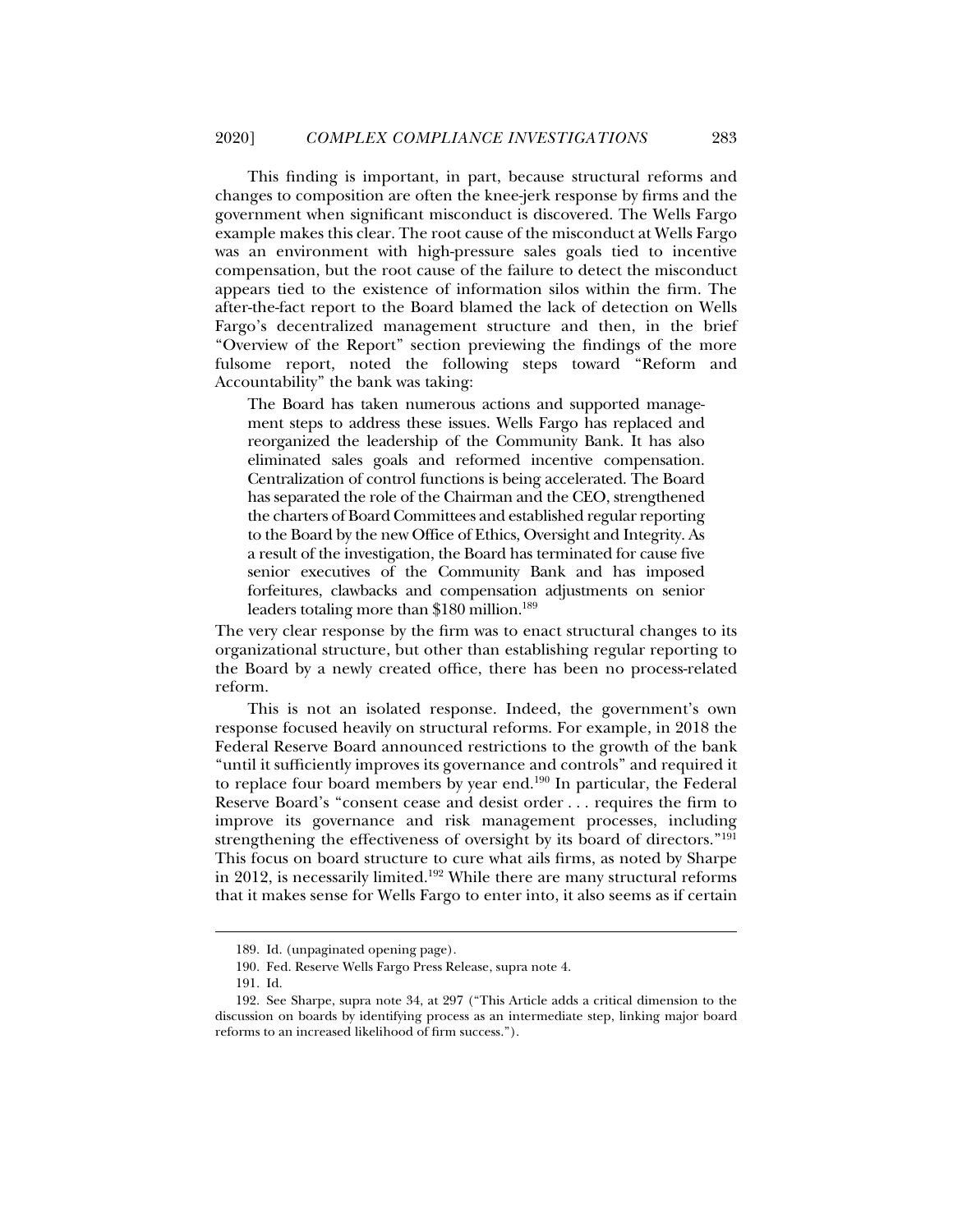process-related reforms may have been equally important to ensuring the detection of the misconduct before it became widespread and significant.

#### B. *Process-Based Interventions*

Because complex organizations often encounter compliance failures that cannot be addressed through changes to structure and composition on their own, this Article argues that they should adopt process-based reforms—actions, practices, and routines a firm can employ to communicate and analyze information—that will bolster a firm's investigations into complex compliance failures and act as a safety net when compliance programs fail to detect or appropriately respond to misconduct within the firm. In particular, this Article puts forth three general areas in which complex organizations might focus on adopting processrelated actions, practices, and routines that firms may employ to communicate information necessary to navigate the stages of detection and investigation within the compliance process.193 These suggestions build upon my own empirical<sup>194</sup> and theoretical<sup>195</sup> research.

1. Track Similar Unlawful Behavior Within the Firm. — When firms focus on policing and structural components of a compliance program, they sometimes focus too heavily on particular compliance areas when they might otherwise benefit from assessing certain types of behavior. As is explained above, they focus on particular compliance areas, in part, because of the way enforcement actors assert their authority when resolving instances of misconduct. But complex organizations that are serious about creating and implementing effective compliance programs should also consider the adoption of processes that will identify similar problematic conduct across seemingly diverse compliance areas.

For example, since at least 2007, medical device manufacturer Biomet has struggled to address unlawful bribery within its organization on multiple occasions. As a result of misconduct at various subsidiaries, Biomet has entered into actions settling claims that it paid unlawful kickbacks to physicians in violation of the False Claims and Anti-Kickback

 <sup>193.</sup> See supra section I.B.

 <sup>194.</sup> See generally Root, Coordinating Compliance Incentives, supra note 90 (conducting an empirical case study of FCPA enforcement actions against firms, and concluding that federal regulators should employ a coordinated enforcement strategy to identify institutions with systemic compliance failures).

 <sup>195.</sup> See generally Root, Compliance Process, supra note 33 (proposing a new method to evaluate compliance failures that focuses on discrete stages within the compliance process: prevention, detection, investigation, and remediation).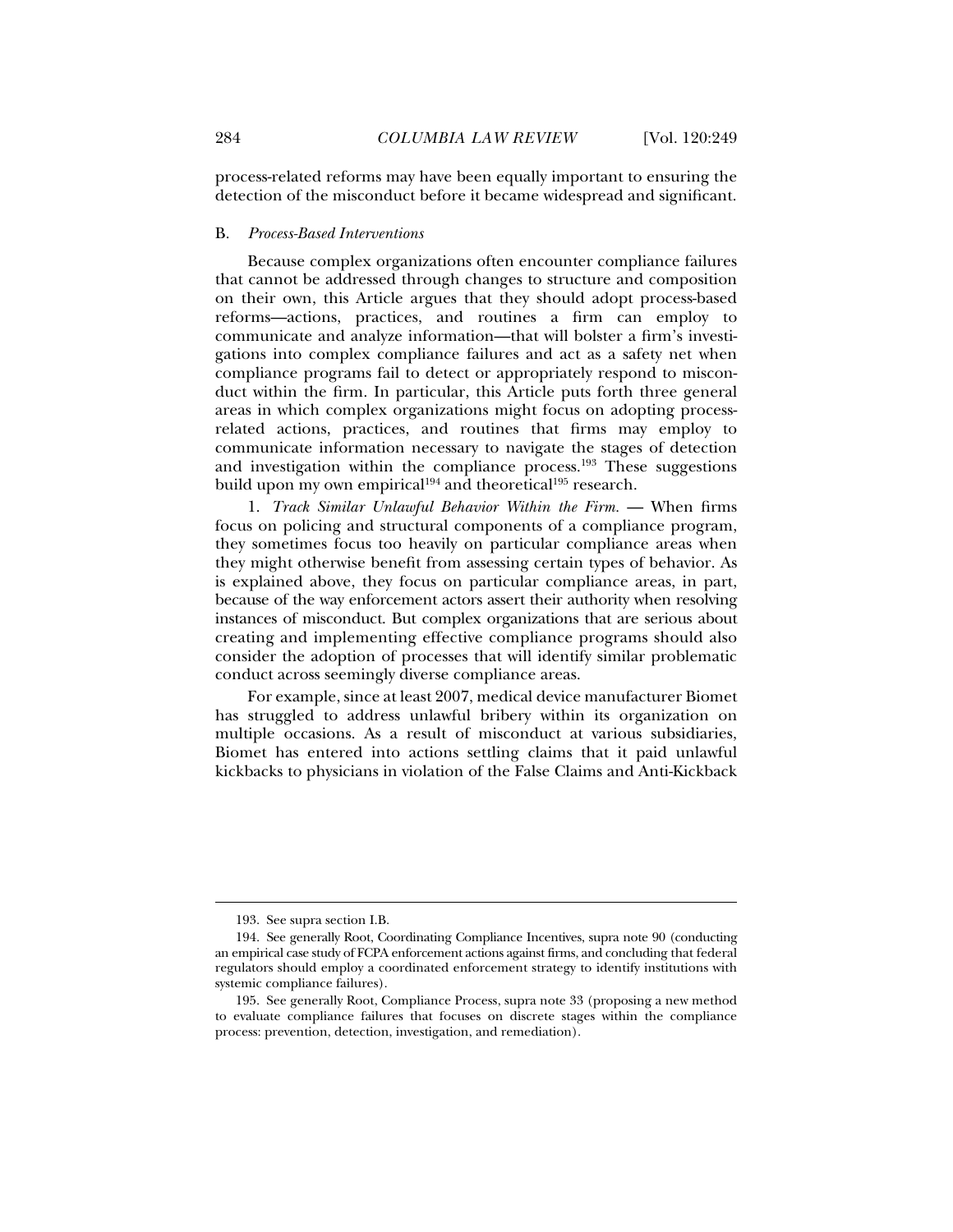Acts in 2007196 and 2014,197 and unlawful bribery in violation of the FCPA in both 2012198 and 2017.199 As is often the case when settling these claims, the government incentivized Biomet to compartmentalize its compliance assessment. In particular, it emphasized the importance of Biomet "continu[ing] to implement a compliance and ethics program designed to prevent and detect violations of the FCPA."200 In doing so, the DOJ emphasized the need for Biomet to develop an FCPA compliance program "throughout its operations, including those of its affiliates, agents, and joint ventures, and those of its contractors and subcontractors."201 The last decade of misconduct at Biomet related to unlawful payments or bribery, however, may speak less to a problem with its commitment to adhering to the FCPA and more to its need to engage in a much broader effort to adopt processes throughout its global compliance program targeted at stopping unlawful payments more generally.

Many complex organizations, like Biomet, would benefit from modifying their compliance programs in an effort to address similar unlawful behavior throughout departments and corporate entities. In this regard, firms could harness the power of process interventions in two ways. First, firms could adopt processes to assist them in identifying trends and problem areas across diverse regulatory and legal areas and across departments and entities. In doing so, firms will have improved their decisionmaking systems by providing more relevant and necessary information needed for developing responses to particular types of misconduct that appear to reoccur within firms. Second, once common areas of concern, like unlawful bribery, are identified across a complex organization, a firm

 <sup>196.</sup> Press Release, DOJ, Five Companies in Hip and Knee Replacement Industry Avoid Prosecution by Agreeing to Compliance Rules and Monitoring (Sept. 27, 2007), https://www.justice.gov/sites/default/files/usao-nj/legacy/2013/11/29/hips0927.rel.pdf [https://perma.cc/J37F-9AJ7].

 <sup>197.</sup> Press Release, DOJ, Biomet Companies to Pay over \$6 Million to Resolve False Claims Act Allegations Concerning Bone Growth Stimulators (Oct. 29, 2014), https://www.justice.gov/ opa/pr/biomet-companies-pay-over-6-million-resolve-false-claims-act-allegations-concerningbone [https://perma.cc/Q7RU-YBH2].

 <sup>198.</sup> Press Release, DOJ, Third Medical Device Company Resolves Foreign Corrupt Practices Act Investigation (Mar. 26, 2012), http://www.justice.gov/opa/pr/third-medical-devicecompany-resolves-foreign-corrupt-practices-act-investigation [https://perma.cc/59NR-9ALC].

 <sup>199.</sup> Press Release, DOJ, Zimmer Biomet Holdings Inc. Agrees to Pay \$17.4 Million to Resolve Foreign Corrupt Practices Act Charges (Jan. 12, 2017), https://www.justice.gov/opa/pr/ zimmer-biomet-holdings-inc-agrees-pay-174-million-resolve-foreign-corrupt-practices-act [https://perma.cc/9UEG-CMCC]. Biomet now operates as Zimmer Biomet Holdings Inc. See David Gelles & William Alden, Zimmer Holdings to Buy Biomet for \$13.35 Billion, N.Y. Times (Apr. 24, 2014), https://dealbook.nytimes.com/2014/04/24/zimmer-to-buy-biomet-for-13-35 billion/ (on file with the *Columbia Law Review*).

 <sup>200.</sup> Deferred Prosecution Agreement at 11, United States v. Zimmer Biomet Holdings, Inc., No. 12-CR-00080 (D.D.C. Jan. 13, 2017).

 <sup>201.</sup> Id.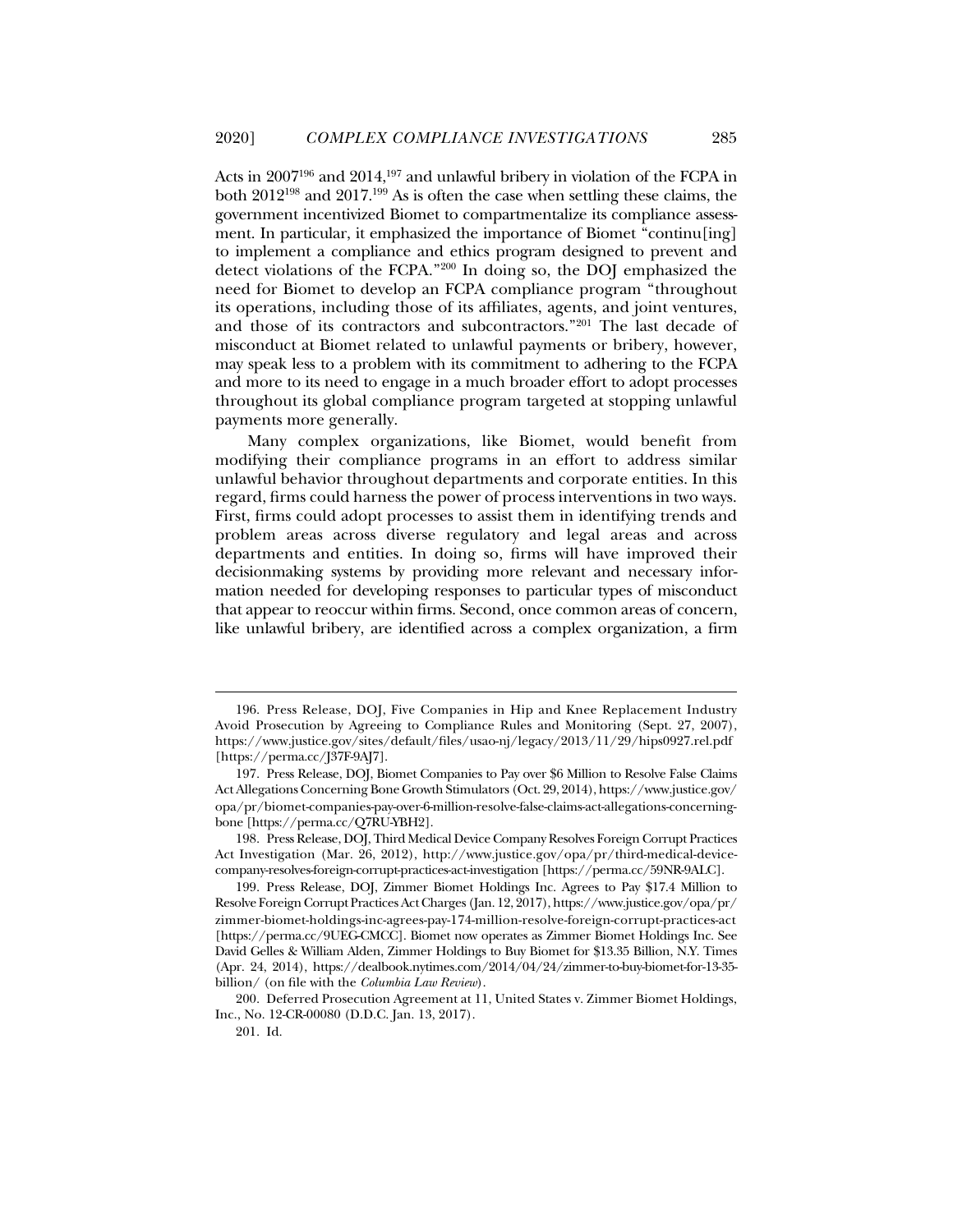could then adopt "a particular sequence of steps (a process)"202 targeted at mitigating the problematic situations.

An example of a process-based intervention that might assist in tracking unlawful behavior within a firm might be standardizing certain elements of internal investigations. In the medical space, there are many areas in which checklists must be followed. These checklists have been helpful in (i) reducing unnecessary errors in care and (ii) reducing bias.<sup>203</sup> Firms with large compliance risks might employ a similar approach to ensure that all internal investigations answer a limited but consistent set of questions. This would ensure that the firm got standardized information across different departments and risk areas, but would still allow for those charged with internal investigations to maintain their autonomy and judgment over the investigation as a whole. Once a firm has standardized data across internal investigations, it can then utilize that information to spot trends like similar unlawful behavior within its ranks.<sup>204</sup>

2. *Engage in Consistent Compliance Assessments.* — When a firm identifies potential misconduct, it often triggers a particular response in an effort to assess the scope and extent of the potential misconduct and, if necessary, to develop a remediation strategy. The firm's response to potential or actual misconduct may, however, look quite different across the organization's departments or corporate entities. But when a particular sequences of steps, a process, is adopted in response to a firm's compliance needs and goals, it may be "better situated to improve its efficacy and thereby overall firm performance."205

Many of the most significant compliance failures in recent memory were impacted, at least in part, by a failure of a firm to engage in robust and effective investigative methods.206 And yet this is a relatively routine task that many firms engage in once they detect a compliance failure.<sup>207</sup> Complex organizations could choose to develop formal, prospective processes in an effort to ensure that members throughout their

j

 204. For instance, some firms find that compliance is "a great opportunity to automate" because the law is fairly straightforward and linear. Treliant Talks, supra note 130. As a result, the company can look for "anomalies in the data," which some have found to be a more effective way to tackle compliance issues than simple sample testing. Id.

205. Sharpe, supra note 34, at 297.

 206. See Root, Compliance Process, supra note 33, at 205–09, 224–25, 238–42 (detailing investigative failures at Fox News, Wells Fargo, and Baylor University).

207. See id. at 224 (describing a standard investigatory phase for firms).

 <sup>202.</sup> Sharpe, supra note 34, at 297.

 <sup>203.</sup> See Mark L. Graber, Asta V. Sorensen, Jon Biswas, Varsha Modi, Andrew Wackett, Scott Johnson, Nancy Lenfestey, Ashley N.D. Meyer & Hardeep Singh, Developing Checklists to Prevent Diagnostic Error in Emergency Room Settings, 1 Diagnosis 223, 230 (2014) ("[T]he success of checklists to improve surgical safety . . . seems adequately established . . . ."); Jessica Nordell, A Fix for Gender Bias in Health Care? Check, N.Y. Times (Jan. 11, 2017), https:// www.nytimes.com/2017/01/11/opinion/a-fix-for-gender-bias-in-health-care-check.html (on file with the *Columbia Law Review*) (explaining how checklists reduce gender disparities in treatment).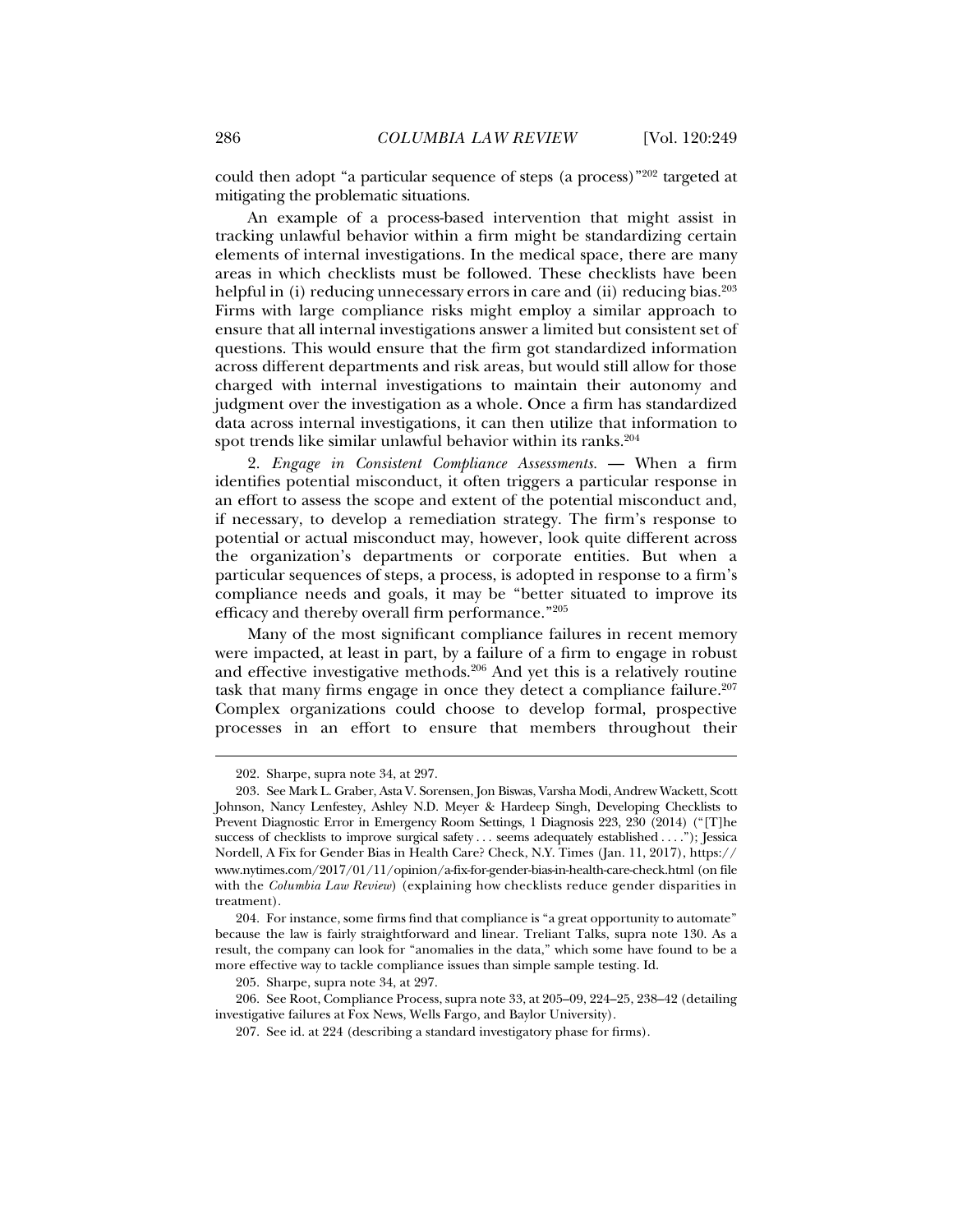organizations engage in similar investigative methods when misconduct is detected. In doing so, a firm may better assess the nature and scope of compliance failures, as well as have more standardized methods of comparing compliance failures across diffuse departments and corporate entities.

For instance, a number of departments and divisions within Wells Fargo were aware of the need to investigate the firm's sales practices since at least 2002. Members of the Legal Department, in particular the Employment Section lawyers, "encountered sales misconduct and the termination of several employees at one time . . . dating back at least to 2002."208 Also in 2002, "Internal Investigations determined that almost an entire branch in Colorado engaged in a form of 'gaming,'" a sales practice violation.<sup>209</sup> The Community Bank's human resources department established a task force in 2002 "to address the increasing focus on sales integrity issues in regional banking."210 Finally, the Board of Directors' Audit & Examination Committee received materials referencing "sales conduct or 'gaming' issues" since at least 2002.<sup>211</sup> The Committee, however, failed to identify that the issue in front of them was significant.

Firms could employ a process-based reform when potentially significant information regarding misconduct arises, but there are questions about the breadth and scope of wrongdoing. For example, firms could employ materiality surveys.<sup>212</sup> Currently, many firms employ cultural assessment surveys to "understand program effectiveness, build a business case for resources or organizational changes, and develop reports for the C-Suite or Board."213 Firms that are interested in creating consistent compliance assessments, however, might instead utilize a survey meant to ascertain the materiality of certain types of misconduct within the organization. Firms could disseminate a materiality survey when an issue arises that looks like it might become a material compliance failure in an effort to determine the current scope and severity of the concern. For example, the Wells Fargo Board was aware of sales practice violations, but discounted their importance based on how often they perceived the violations were occurring. They failed to consider that only some of the

 <sup>208.</sup> Wells Fargo Investigation Report, supra note 6, at 73.

 <sup>209.</sup> Id. "Gaming" is a type of sales practice violation "defined as the manipulation and/or misrepresentation of sales to receive compensation or meet sales goals." Id. at 31. 210. Id. at 80.

 <sup>211.</sup> Id. at 98.

 <sup>212.</sup> See KPMG Int'l, Sustainable Insight: The Essentials of Materiality Assessment 4 (2014), https://assets.kpmg/content/dam/kpmg/pdf/2014/10/materiality-assessment.pdf [https:// perma.cc/6KNP-5VTV] ("Materiality assessment is the process of identifying, refining, and assessing numerous potential environmental, social and governance issues that could affect your business, and/or your stakeholders, and condensing them into a short-list of topics that inform company strategy, targets, and reporting.").

 <sup>213.</sup> Ethical Culture and Perceptions Assessment, Ethisphere, https://ethisphere.com/ what-we-do/culture-assessment/ [https://perma.cc/W688-P7LF] (last visited Oct. 9, 2019).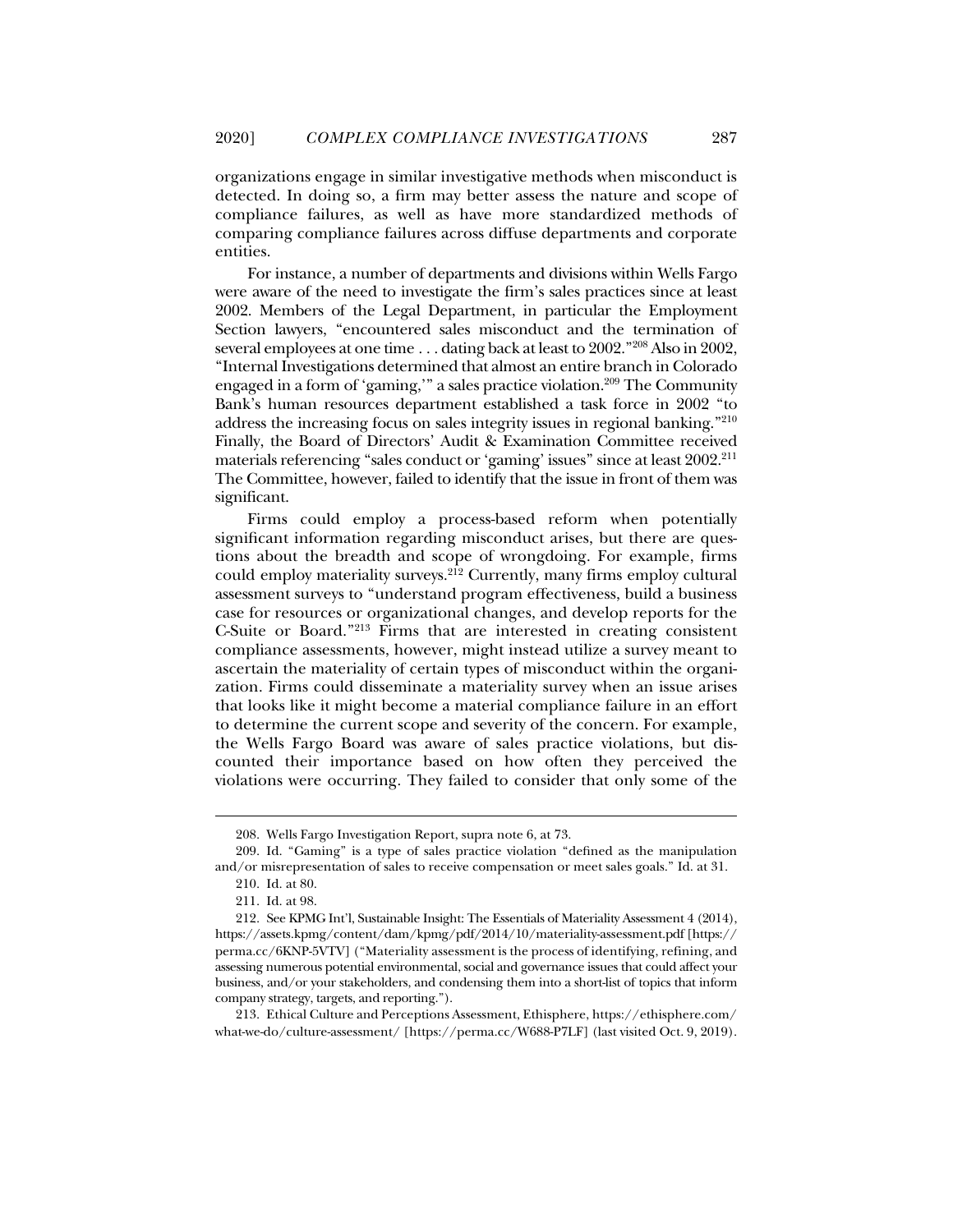violations were making it to the board. If, however, they had surveyed their workforce, they may have found that the problem was more widespread than they thought or that the Community Bank was struggling heavily in this area.

3. *Aggregate Potential Compliance Concerns.* — Not all reports of misconduct or potential culpability result in a determination that wrongdoing has occurred. Those tasked with overseeing compliance efforts at complex organizations will be presented with pieces of information that are eventually deemed innocuous or considered an isolated incident. But sometimes a seemingly innocuous or isolated event is actually an indication of a larger problem within the firm, and if complex firms with diffuse departments and corporate entities have not employed a process for tracking this information, devastating results may occur.

For example, in 2017, Larry Nassar, a former Michigan State University doctor, pled guilty to "seven counts of first-degree criminal sexual conduct involving more than 160 girls and women across more than two decades."214 Based on statements from several alleged victims of Nassar, "[M]ore than a dozen Michigan State official[s] were notified through the years of Nassar's abuse."215 Allegations vary on when Michigan State received its first complaints about Nassar, with some citing 1992216 and others 1997.217 Regardless of the date, multiple complaints were made and explained away as misunderstandings for approximately two decades.<sup>218</sup> Michigan State employees were aware of Nassar's abuse, and their failure to respond effectively to the complaints led to dozens of additional victims. Michigan State had a compliance program in place to address concerns of this nature via its Title IX program, but a 2014 investigation "found no evidence of misconduct."219 It does not appear, however, that prior reports made their way to the Title IX office. If the seemingly isolated complaints had been aggregated and tracked—whether within the Title IX office or the human resources department—it may have helped to identify Nassar's misconduct at an earlier stage.

 <sup>214.</sup> Vic Ryckaert, Larry Nassar Case: What You Need to Know About the Abuser of More than 150 Young Athletes and the Fallout, Indianapolis Star (Jan. 25, 2018), https:// www.indystar.com/story/news/nation-now/2018/01/25/larry-nassar-usa-gymnastics-sex-abusewhat-we-know/1066355001/ [https://perma.cc/P894-C9LD].

 <sup>215.</sup> Id.

 <sup>216.</sup> Caroline Kitchener & Alia Wong, The Moral Catastrophe at Michigan State, Atlantic (Sept. 12, 2018), https://www.theatlantic.com/education/archive/2018/09/the-moralcatastrophe-at-michigan-state/569776/ [https://perma.cc/795A-AHWQ].

 <sup>217.</sup> Ryckaert, supra note 214.

 <sup>218.</sup> See id; see also Rachael Denhollander, Rachael Denhollander: The Price I Paid for Taking on Larry Nassar, N.Y. Times (Jan. 26, 2018), https://www.nytimes.com/2018/01/26/ opinion/sunday/larry-nassar-rachael-denhollander.html (on file with the *Columbia Law Review*) ("In many ways, the sexual assault scandal that was 30 years in the making was only a symptom of a much deeper cultural problem—the unwillingness to speak the truth against one's own community.").

 <sup>219.</sup> Kitchener & Wong, supra note 216.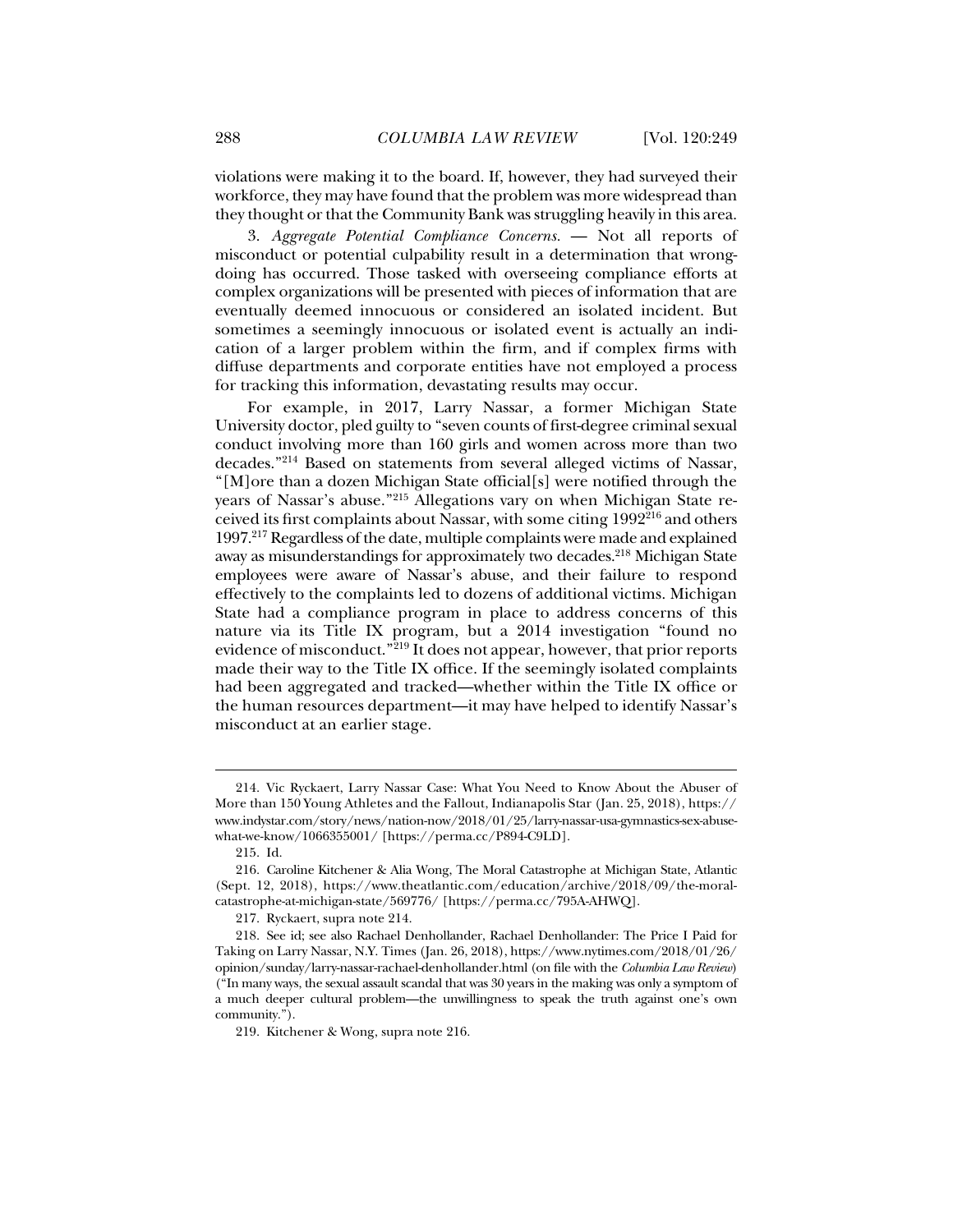Complex organizations could adopt processes targeted at aggregating certain pieces of information—like complaints about an employee's conduct—so that they were actively reviewed together instead of in isolation. If firms were required to log complaints somewhere, particularly somewhere beyond the employee's direct reporting line or supervisor—and then later reviewed for trends or significant concerns—it might help to bring potential compliance failures to the forefront at an earlier stage. For example, General Motors and Wells Fargo could have aggregated information they had access to in a way to help them detect misconduct earlier, which would have minimized the scope and severity of their compliance failures. Importantly, aggregation of this type of information is a more reasonable task for firms now, as tools related to data analytics become increasingly more sophisticated.

*a. Aggregate Liabilities.* — General Motors settled several claims regarding the nondeployment of airbags that were later found to have been caused by a faulty ignition switch.<sup>220</sup> General Motors's product litigation staff attorneys were permitted, on their own authority, to settle claims up to  $$100,000.<sup>221</sup>$  "Settlements of between  $$100,000$  and  $$1.5$ million (a limit which was eventually increased to \$2 million) required approval at a committee known as the 'Roundtable,'" while "[s]ettlement offers between \$2 and \$5 million required approval of a group called the Settlement Review Committee[,] . . . [which] was chaired by the head of global litigation."222 Any settlements over \$5 million required approval by the General Counsel.<sup>223</sup>

Importantly, the processes General Motors had in place, however, did not explicitly require the lawyers who formed part of the Roundtable to "spot trends" indicating potential safety issues.<sup>224</sup> When interviewed after the fact, some lawyers believed they were supposed to spot trends, while others stated that "it was not the Roundtable's function to spot trends and that if a lawyer had to flag a trend, then the system had already failed."225 And those investigating General Motors after the scandal came to light "discovered no formal written policies governing how settlement committees should handle safety issues."226

For an organization as large and diffuse as General Motors, whose primary function is to manufacture automobiles, it might have been beneficial to have instituted formal processes and guidance regarding how to elevate information about potential safety concerns. Indeed, it might have adopted an aggregation principle for the Roundtable. For instance, General

 <sup>220.</sup> Valukas, supra note 12, at 102–15.

 <sup>221.</sup> Id. at 106–07.

 <sup>222.</sup> Id. at 107.

 <sup>223.</sup> Id.

 <sup>224.</sup> Id. at 108.

 <sup>225.</sup> Id.

 <sup>226.</sup> Id.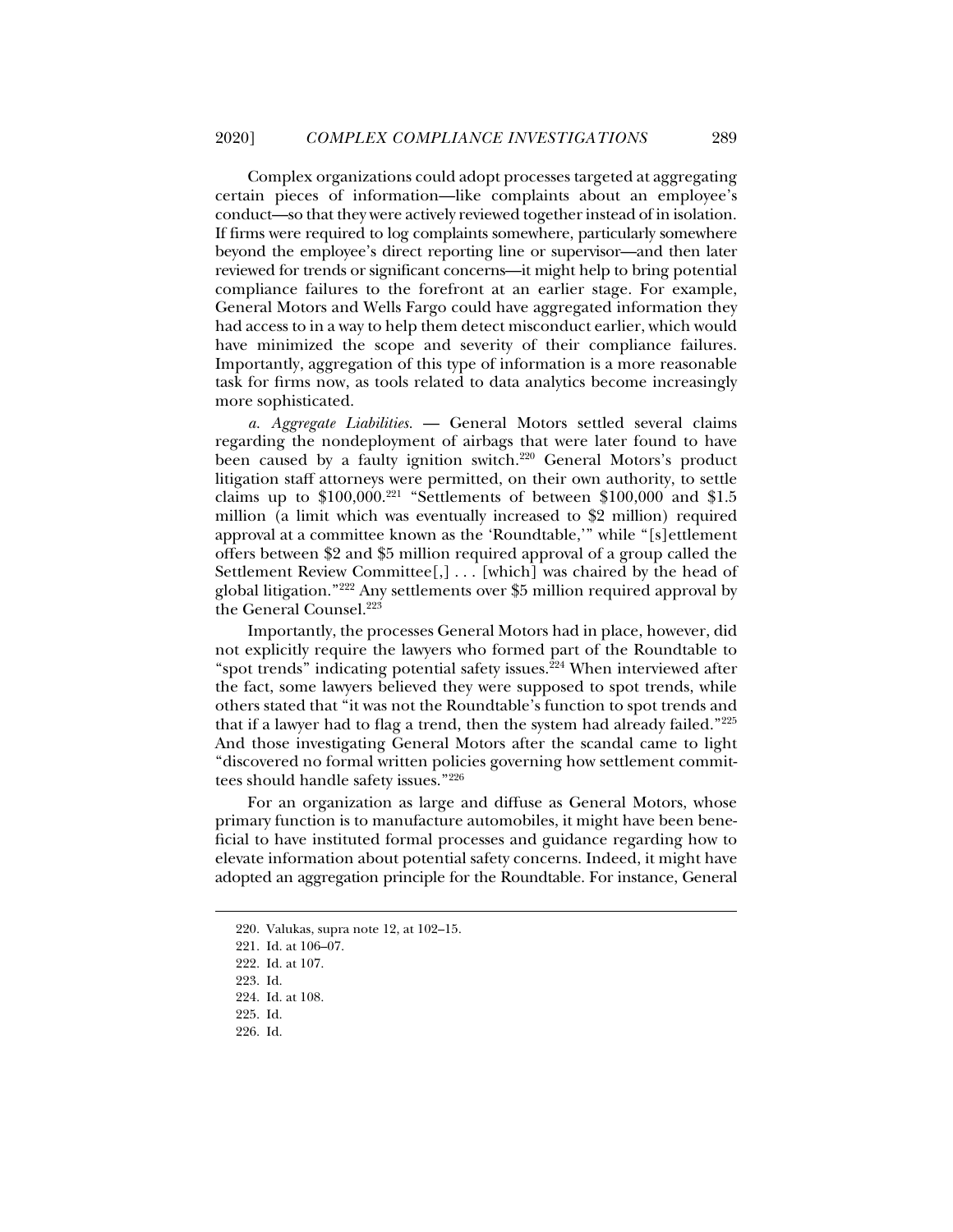Motors could have required the Roundtable to group all settlements for the preceding one, three, and five years into similar categories. If a particular category exceeded the \$5 million threshold for reporting to the General Counsel, the Roundtable could have investigated why the liabilities had gotten to such a significant amount and determined whether they should further refine the categories. Upon engaging in this process, the Roundtable could have then provided a report to the General Counsel about the categories they identified, how it came to be that a category exceeded the \$5 million cap, and whether that suggested the need for further categorization or a potential settlement trend in need of further inquiry.

Instead, the Roundtable was left with murky guidance about what its responsibilities were to track trends over time and no processes by which to engage in that effort. Additionally, by structuring settlements within certain amounts and only triggering General Counsel review beyond a particular cap, General Motors's own structural decisions ensured that the General Counsel was unlikely to have the information necessary to identify important trends on its own. When senior management at General Motors failed to adopt a process or sequence of steps for elevating product safety concerns or aggregating settlement information in a manner that might trigger a safety review, it limited its ability to understand and respond to issues that could form the basis of firm culpability.<sup>227</sup> And yet, by employing a relatively simple process tweak—aggregation—it could more effectively assess the company's liability and potential compliance failures.

*b. Aggregate Whistleblower Reports.* — Several former Wells Fargo employees have alleged that they were dismissed from the company after reporting wrongdoing to the bank's internal ethics hotline regarding the opening of fraudulent accounts.228 Additional employees have asserted allegations that "'they were terminated for raising concerns' about the improper mortgage rate fees."229 And another claimed he had been retaliated against "for raising concerns regarding automobile lending practices."230 In each of these instances, the allegations from internal whistleblowers, if true,<sup>231</sup> would suggest that the structures Wells Fargo had in place—structures that would fall within a compliance program's attempts to detect misconduct as part of its policing effort—failed.

And yet, if Wells Fargo employed an aggregation principle, the misconduct might have been easier for higher-ups within the organization to

 <sup>227.</sup> Sharpe explains that "[w]hen a board adopts a particular sequence of steps (a process) in response to the firm's endogenously determined needs and goals, it is better situated to improve its efficacy and thereby overall firm performance." Sharpe, supra note 34, at 297.

 <sup>228.</sup> Egan, supra note 6.

 <sup>229.</sup> Id.

 <sup>230.</sup> Id.

 <sup>231.</sup> The report assessing the sales practices at Wells Fargo does not provide a robust account or assessment of these whistleblowers' claims. Instead, footnote twenty-six of the report details the steps the bank has taken to investigate the claims. Wells Fargo Investigation Report, supra note 6, at 87 n.26.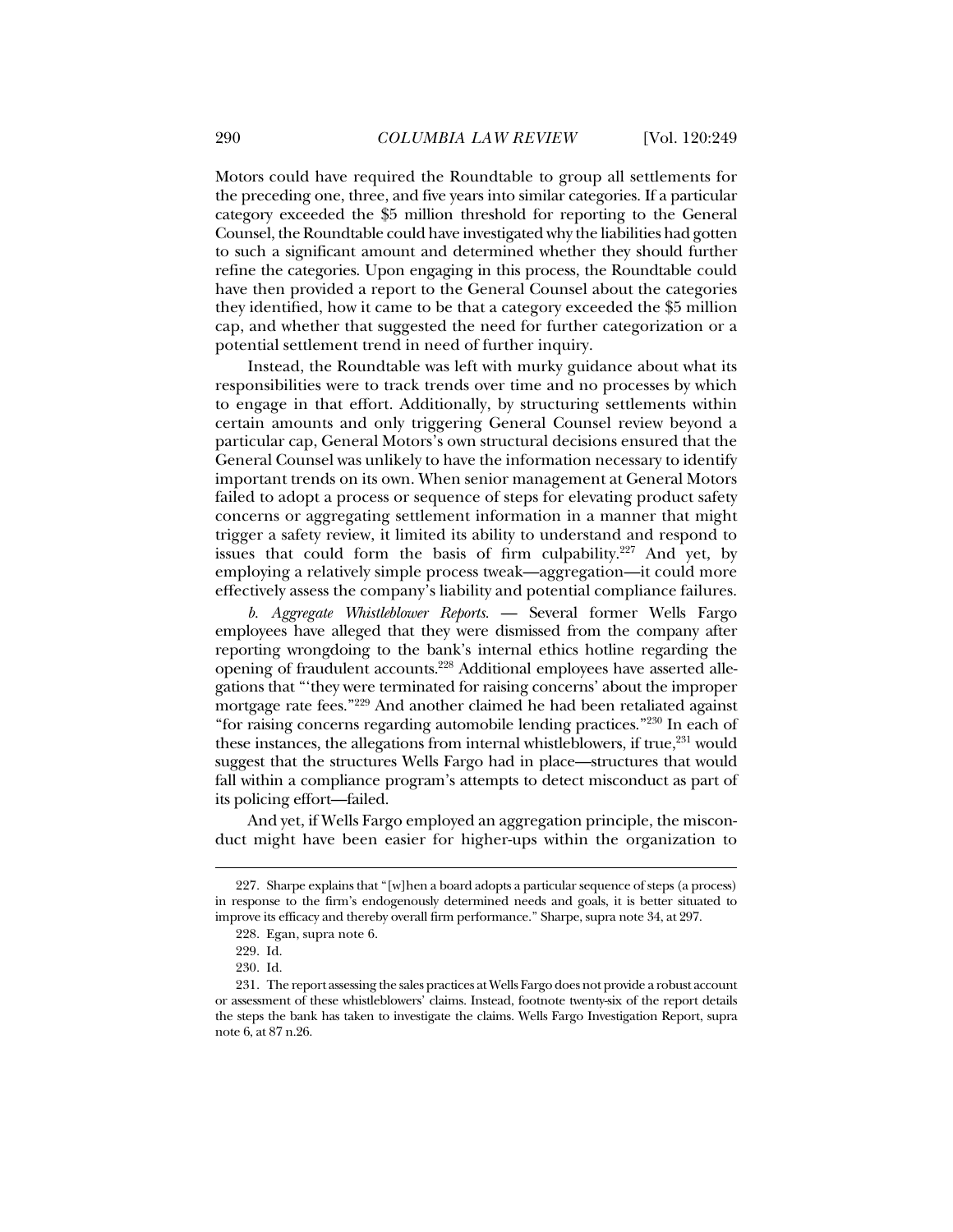detect, investigate, and prevent from continuing. For example, assuming it is true that several employees reported improper conduct to the bank's internal ethics hotline, it would appear that these reports were discounted and discarded. One can imagine a world in which complaints made to an ethics hotline are investigated on an individual basis, found to be without merit, and discarded without any malicious intent.

Complaints to an ethics hotline or a human resources department are, however, a perfect opportunity to employ an aggregation principle. Each complaint could be categorized and logged, which would allow firms to aggregate like claims together. At the end of a predetermined reporting period, someone outside of the actual ethics hotline department, perhaps even individuals at the board of directors level, could review the aggregated data trends. It may be that each individual complaint regarding the opening of fraudulent accounts, when investigated, would appear innocuous once the firm interviewed the employees. But in the aggregate, if one sees many complaints for a particular person, group, or topic, it might trigger a more fulsome review into the issues, which could assist the firm in identifying, responding to, and ultimately preventing future compliance failures.

The type of information a firm should aggregate would depend upon the firm's business and corresponding risks. But in each of the above examples, the organizations were already employing tactics to help them identify potential compliance concerns, but they did so without creating process-related reforms that may have made it easier for the organizations to aggregate information. As technology continues to improve, the ability of firms to track information in an effort to spot trends will increase.232 By aggregating information, complex organizations will be better equipped to prevent, detect, investigate, and remediate compliance failures within their ranks.

\* \* \*

Each of these three suggestions demonstrates how complex organizations might better create effective global compliance programs by adopting process-related reforms to complement their existing organizational structure and composition. If done properly, the implementation of more formalized processes may not only make certain compliance issues more accessible, but also increase the feasibility of detecting and addressing potential compliance failures in a proactive, prompt, and effective manner.

 <sup>232.</sup> Relatedly, this also increases regulators' expectations of what risks corporations can and should be able to prevent. See Deloitte, Compliance Modernization supra note 149, at 4 ("[I]n many industries [regulators] have more powerful analytical tools and practices to measure and identify compliance-related risks as well as bad behaviors and practices.").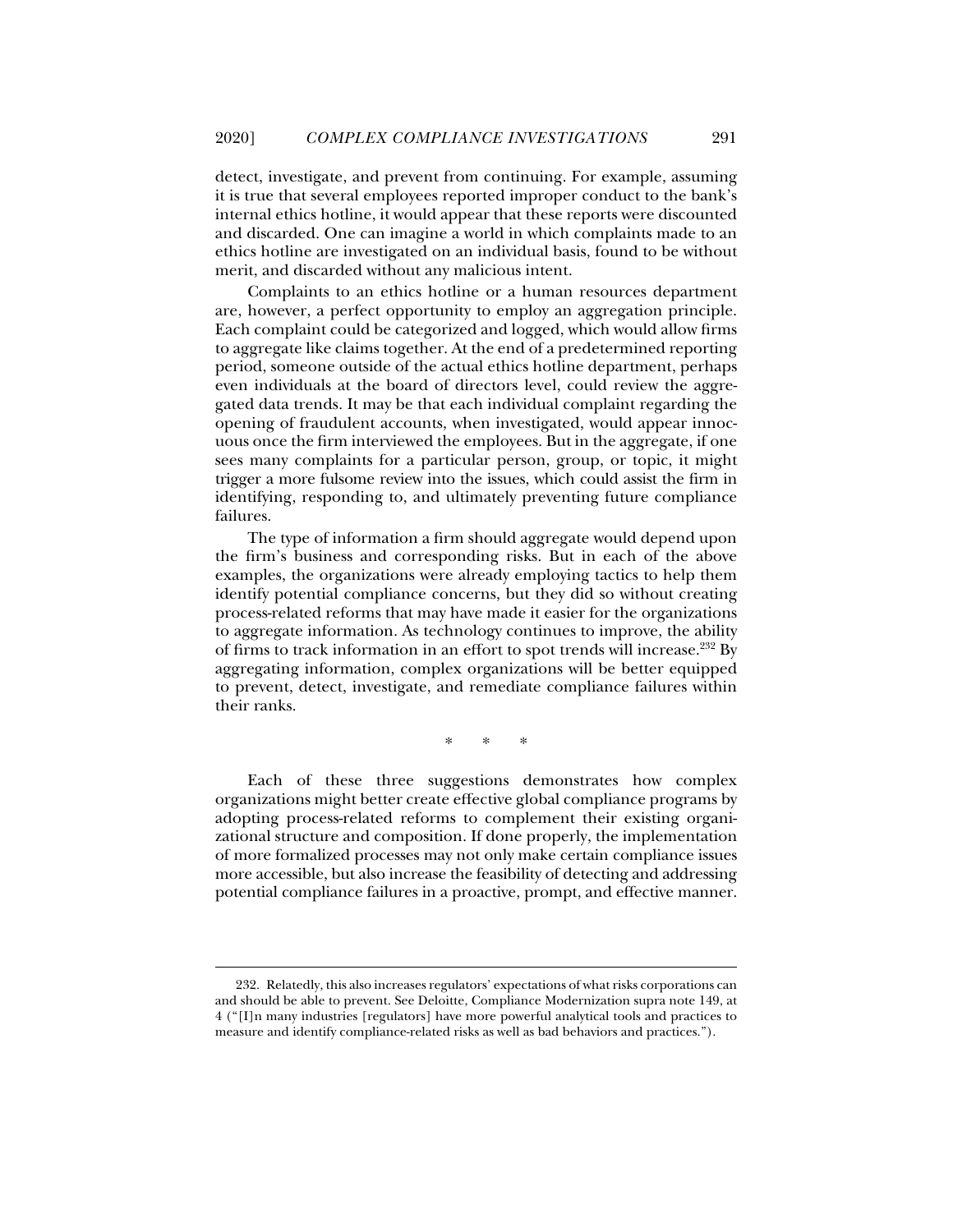#### C. *Limitations to Process*

Process, while important, cannot function on its own. As explained in section I.B, it is necessarily tied to an organization's decisions related to its structure and composition. In particular, process-related reforms will be unlikely to work if the firm (i) lacks certain structural components or (ii) suffers from a corrupt culture. Two recent scandals demonstrate these limitations.

1. *Lacking Structural Components.* — In July 2018, a Pennsylvania grand jury issued a report related to an investigation into the sexual abuse of children within the Catholic Church.233 The report is over 800 pages long and includes a great deal of information. One takeaway from the report, however, is the lack of strong governance structures that may have prompted more fulsome reviews of misconduct. In particular, complaints were purposively and deliberately kept secret:

While each church district had its idiosyncrasies, the pattern was pretty much the same. The main thing was not to help children, but to avoid "scandal." That is not our word, but theirs; it appears over and over again in the documents we recovered. Abuse complaints were kept locked up in a "secret archive." That is not our word, but theirs; the [C]hurch's Code of Canon Law specifically requires the diocese to maintain such an archive. Only the bishop can have the key.234

Additionally, a number of practices were employed to "conceal[] the truth."235 For example, "[M]ake sure to use euphemisms rather than real words to describe the sexual assaults . . . . Never say 'rape'; say 'inappropriate contact' or 'boundary issues.'"236 Additionally, "[D]on't conduct genuine investigations with properly trained personnel. Instead, assign fellow clergy members to ask inadequate questions and then make credibility determinations about the colleagues with whom they live and work."237 The grand jury report goes on from there, but it suggests that the Catholic Church employed significantly deficient governance practices, which contributed to the continued, widespread, and in many instances, repeated misconduct within its ranks.

For an organization without strong structural components, processrelated reforms will be limited in effectiveness, because there is nowhere

 <sup>233.</sup> Office of the Att'y Gen., Commonwealth of Pa., Report I of the 40th Statewide Investigating Grand Jury (2018), https://www.attorneygeneral.gov/wp-content/uploads/2018/ 08/A-Report-of-the-Fortieth-Statewide-Investigating-Grand-Jury\_Cleland-Redactions-8-12-08\_ Redacted.pdf [https://perma.cc/NM6D-YPBY].

 <sup>234.</sup> Id. at 2.

 <sup>235.</sup> Id. at 3.

 <sup>236.</sup> Id.

 <sup>237.</sup> Id.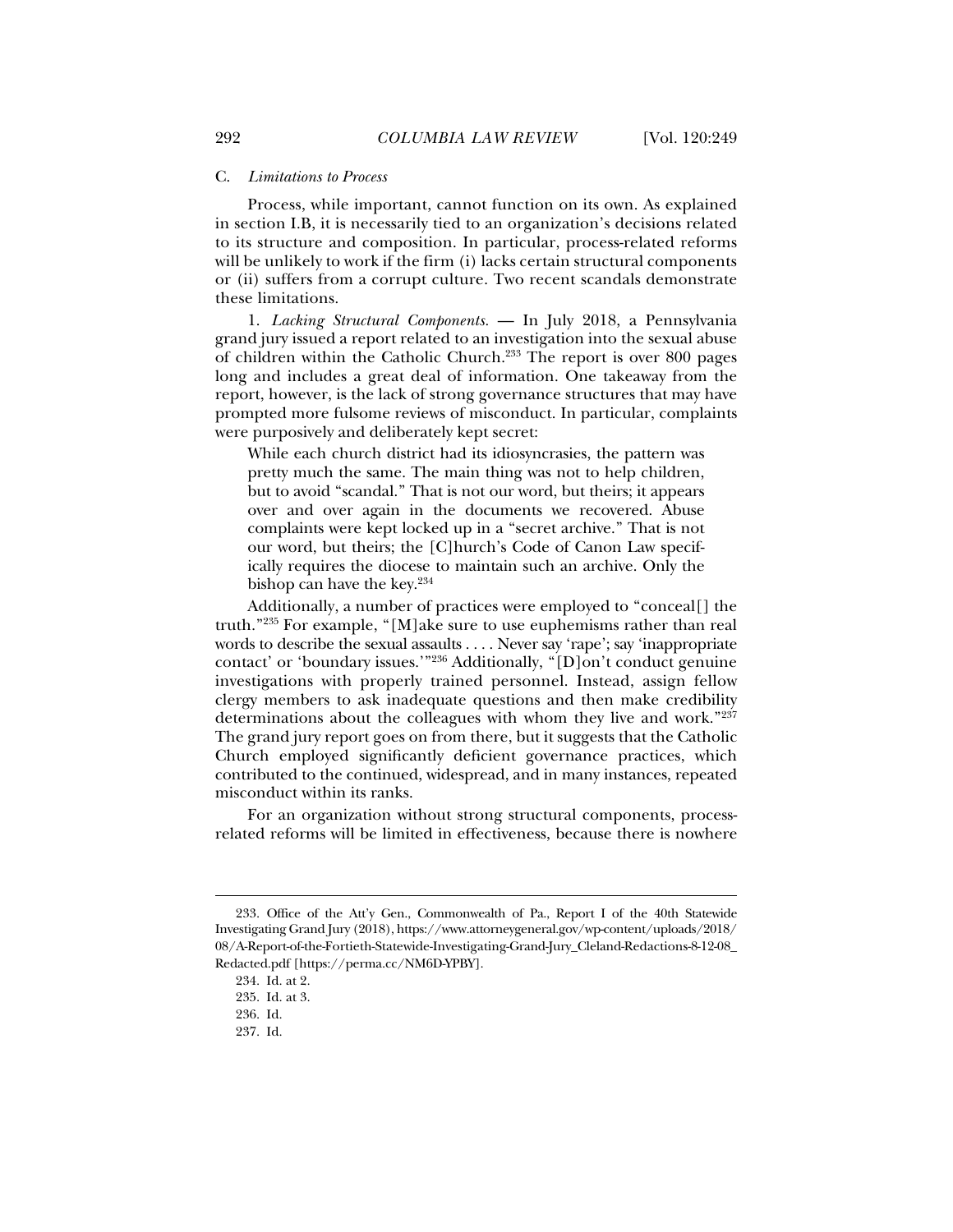for the process to go.238 For example, even if one were to have aggregated complaints, those aggregations would have ended up in a secret archive. An organization must have the governance framework provided by strong structure in order for process reforms to thrive.

2. *Corrupt Cultures.* — Process-related reforms are also unlikely to work within organizations with corrupt cultures. "Culture becomes especially important, then, when—as is often the case—the structural aspects of compliance and supervision cannot or do not otherwise influence behavior."239 Because process-related reforms are meant to augment structure and to fill gaps structure cannot reach, they are particularly susceptible to stagnation as a result of a corrupt culture.

For example, in February 2017, an employee detailed experiences of sexual harassment and ineffective reporting to human resources at Uber. In particular, her manager allegedly propositioned her to have sex over company chat.240 When she took screenshots and sent them to human resources, she was allegedly told "by both HR and upper management that even though this was clearly sexual harassment . . . it was this man's first offense, and that they wouldn't feel comfortable giving him anything other than a warning and a stern talking to."241 She was then allegedly given the choice of (i) finding another team or (ii) remaining on her team with the knowledge that she would likely receive a poor performance review.<sup>242</sup> A human resources representative also allegedly told her that the company would not consider a poor performance review retaliation because she had been given the option of joining another team.<sup>243</sup> Once she left the team, however, she learned that other women had reported the manager to human resources and that "both HR and management had been lying about this being 'his first offense.'"244

The employee subsequently published a blog post regarding her experiences, which resulted in a resolution by Uber's Board of Directors to establish a Special Committee of the Board to oversee an investigation into Uber's workplace environment and their policies and practices

 <sup>238.</sup> One scholar has noted that "the laity was reporting the abuse to the Church but the hierarchy buried those reports in secret files." Stephen M. Bainbridge, Restoring Confidence in the Roman Catholic Church: Corporate Governance Analogies 8 (UCLA Sch. of Law Pub. Law & Legal Theory Research Paper Series No. 18-32, 2018), https://ssrn.com/ abstract=3249236 (on file with the *Columbia Law Review*).

 <sup>239.</sup> Langevoort, supra note 75, at 944 ("An ideal culture of compliance would be one that accepts public responsibility to lessen the net social costs of its activities—the harms from legal wrongdoing—even if a private calculus of likely consequences suggests that there is money to be made by cautious cheating.").

 <sup>240.</sup> Susan J. Fowler, Reflecting on One Very, Very Strange Year at Uber, Susan J. Fowler Blog (Feb. 19, 2017), https://www.susanjfowler.com/blog/2017/2/19/reflecting-on-onevery-strange-year-at-uber [https://perma.cc/9KXY-6T8P].

 <sup>241.</sup> Id.

 <sup>242.</sup> Id.

 <sup>243.</sup> Id.

 <sup>244.</sup> Id.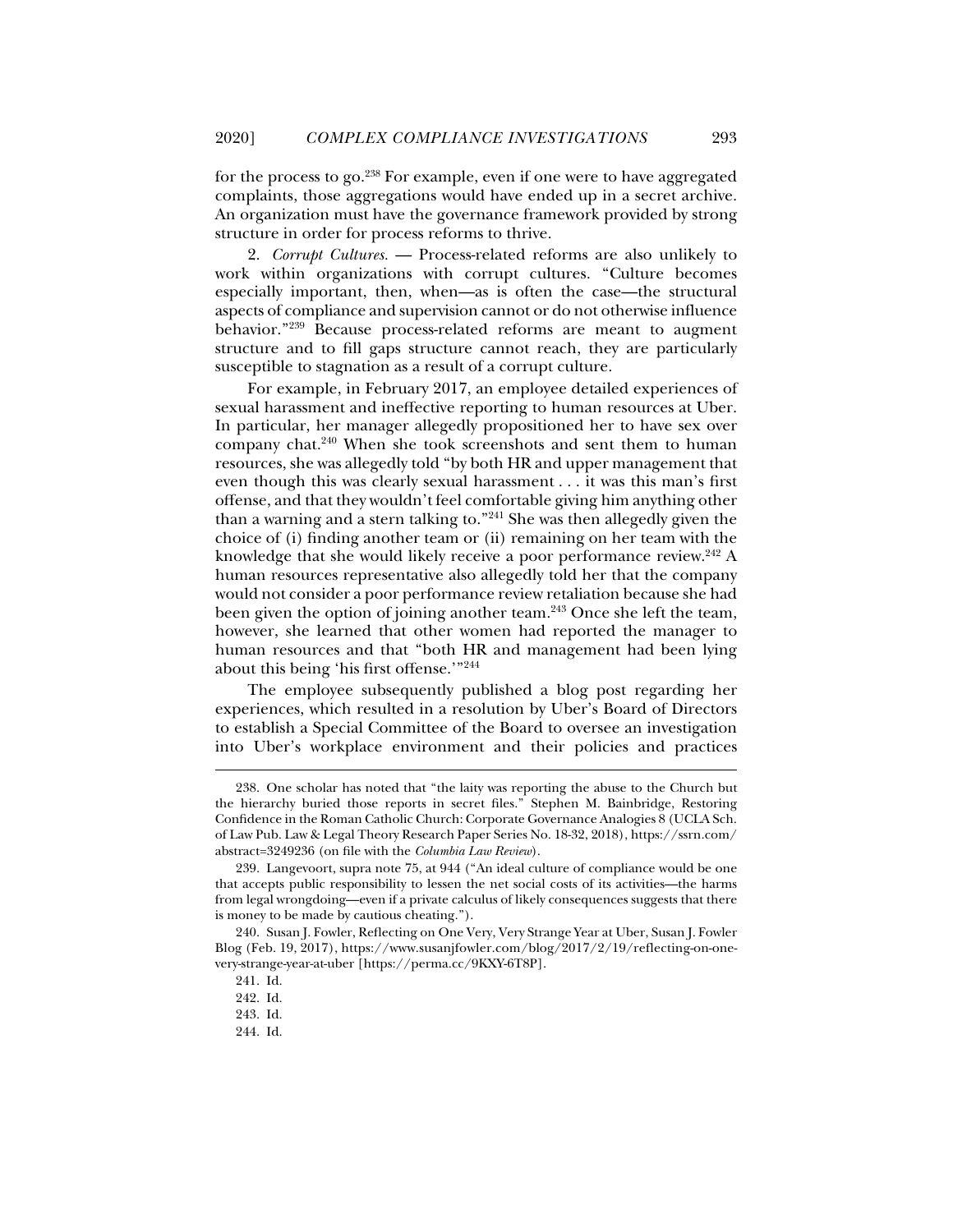related to discrimination, harassment, and retaliation.<sup>245</sup> The employee's allegations suggested a potentially defunct corporate culture at Uber that prioritized "high-performing" managers over establishing a positive workplace culture that acted according to industry standards regarding sexual harassment and discrimination complaints.<sup>246</sup> Eric Holder and Tammy Albarrán oversaw the investigation into Uber, and their recommendations specifically referenced culture at Uber on several occasions. In particular, they recommended that Uber utilize its search for a new Chief Operating Officer to find candidates with "experience in improving institutional culture."247 Additionally, they recommended that the Board of Directors "create an Ethics and Culture Committee or a similar body" to assist Uber's "efforts and enhance a culture of ethical business practices, diversity, and inclusion within the organization."248

In the case of Uber, it appears that human resources and high-level management were aware of the allegedly multiple complaints against the employee's manager. Because, however, the culture did not appropriately value claims of sexual harassment and discrimination, it took no action. A materiality survey or aggregation principle, given the cultural realities at the firm, would not have changed the firm's response to employee complaints.

\* \* \*

This Article argues that complex organizations should prioritize robust process-related compliance reforms that can act as a safety net when traditional monitoring structures fail to detect or appropriately respond to compliance failures because of the existence of information silos within the firm. Because firms have increased in complexity over time, they often suffer from information silos and these silos exist in both centralized and decentralized management structures. Compliance strategies rooted in structure and composition are limited in their ability to combat information silos, and therefore limited in their ability to properly detect, investigate, and ultimately prevent certain compliance failures from becoming widespread and significant. As demonstrated above, however, firms can employ a variety of process-related reforms to improve their compliance efforts. These process-related actions, practices, and routines employed by firms to communicate information necessary to prevent, detect, investigate, and remediate compliance failures will necessarily vary, because they will need to be tailored to specific firms' businesses and risk profiles in order to be effective. As the General Motors and Wells Fargo

 <sup>245.</sup> The Holder Report on Uber's Workplace Culture 1 (2017), https://www.nytimes.com/ interactive/2017/06/13/technology/document-The-Holder-Report-on-Uber.html (on file with the *Columbia Law Review*).

 <sup>246.</sup> See Fowler, supra note 240.

 <sup>247.</sup> The Holder Report on Uber's Workplace Culture, supra note 245, at 2.

 <sup>248.</sup> Id.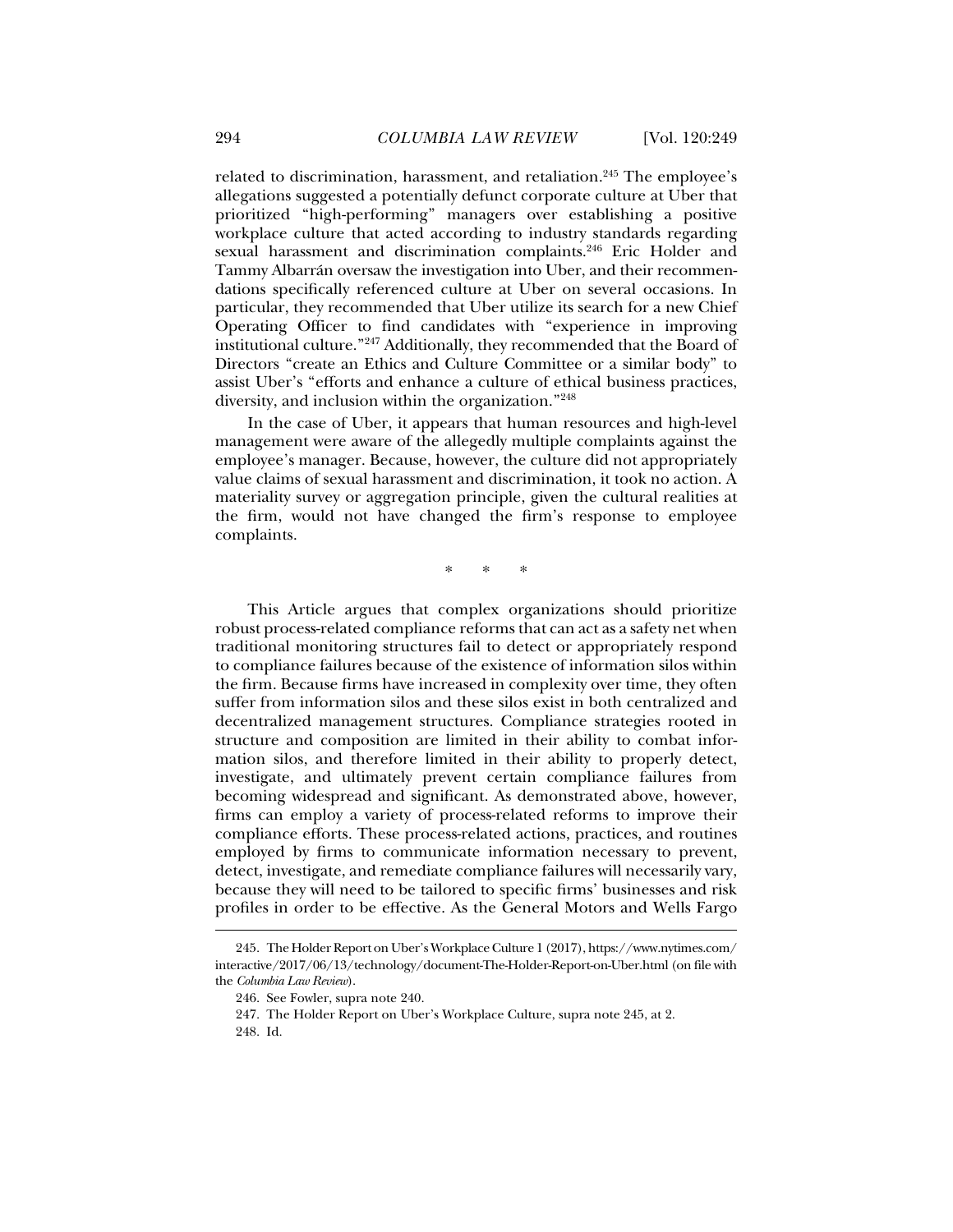examples demonstrated, process reforms have the potential to greatly improve compliance efforts within organizations. The promise of process is, however, limited. To be effective it requires a firm to (i) have a strong organizational structure and (ii) be free from a corrupt culture.

#### IV. POTENTIAL BENEFITS & REMAINING QUESTIONS

As explained above, if complex organizations were to adopt more robust and formal processes, they would be better able to tackle the challenge of implementing complex compliance strategies that are equipped to combat compliance failures within organizations with diffuse departments and corporate entities. This Part discusses some of the potential benefits to the Article's argument. It concludes with a discussion of some remaining questions.

#### A. *Potential Benefits*

This Article argues that complex organizations would benefit from a compliance strategy focused on creating a set of standards that includes the adoption of formalized processes that can be applied across the firm. This section briefly discusses five benefits to this Article's proposal, but there are others.

1. *Tailored to Individual Firms.* — Legal and regulatory interventions, and sometimes even industry standards, often require firms to adopt particular programs and policies. These mandated elements of a firm's compliance program tend to focus on policing and structural components because those are relatively easy to impose on a firm. A limitation of mandated compliance reforms, however, is that they are not tailored to the specific firm and its organizational structure.

Each complex organization is unique. Walmart's web of subsidiaries, related entities, and departments will be distinct from that found at General Motors or Wells Fargo. As such, firms must tailor at least some elements of their compliance programs to their own individual business structures and anticipated risks. Thus, a primary benefit of the approach outlined in this Article is that individual firms can tailor it to their needs.

Even if multiple firms decide to adopt processes related to how they will conduct investigations, their implementation of those processes and the details of their plans will be different as a result of their varied corporate structures. Because of this, it is unrealistic to provide detailed suggestions regarding how a process for investigation should be implemented at all firms, because each firm will need to develop their own. But the ability to adapt and tailor the suggestions provided in this Article enables firms to take its high-level insights and craft individualized compliance programs likely to achieve the desired result of ensuring compliant behavior throughout their organizations.

2. *Respond Prior to Governmental Intervention.* — This Article's suggestion that firms adopt formal processes in an effort to develop more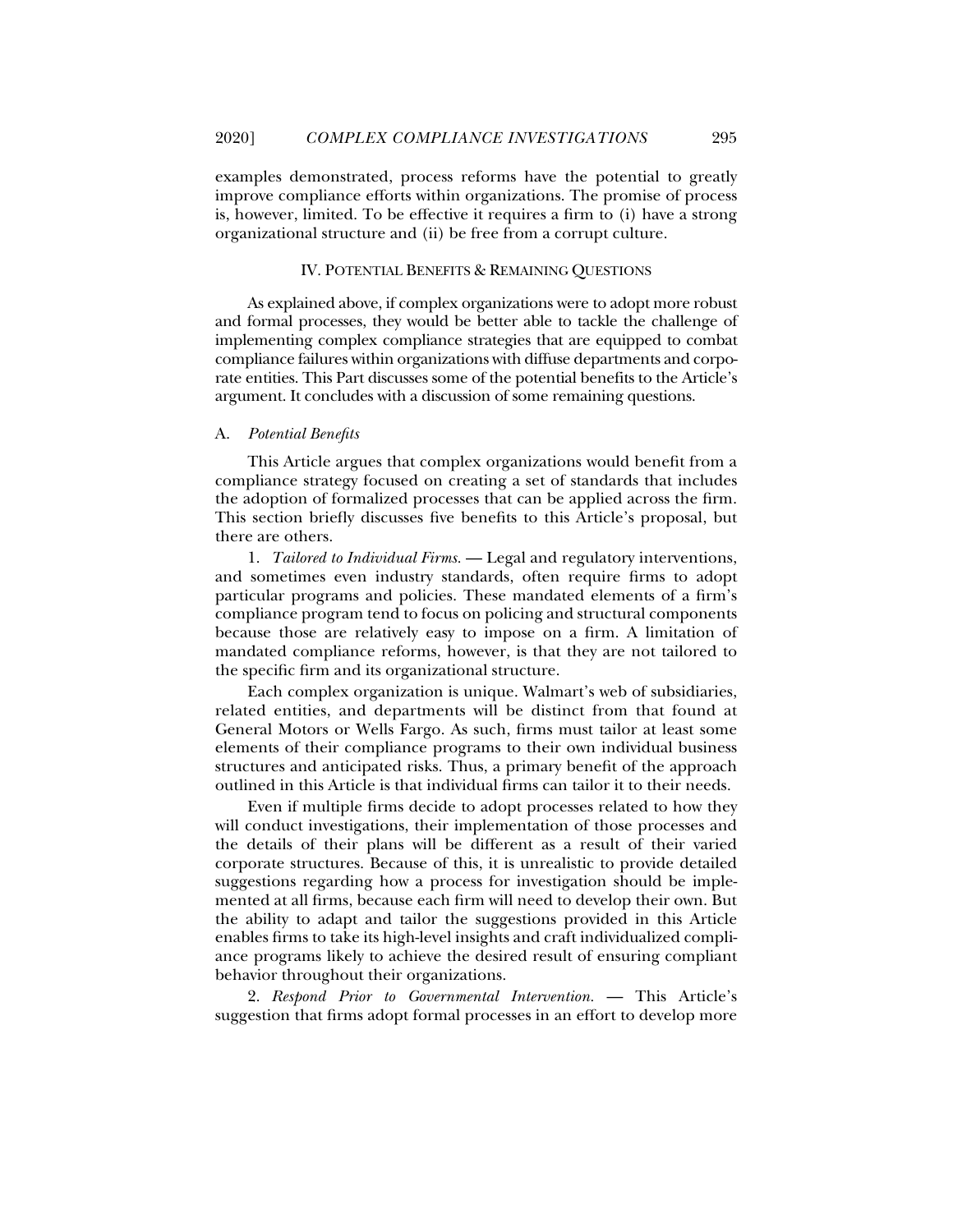complex compliance programs will support the self-policing function firms are expected to engage in. Indeed, process-related reforms may strengthen many firms' prospective efforts to prevent misconduct within their ranks and assist firms to develop strategies that will allow them to respond more quickly to potentially problematic behavior.

For example, if a firm has processes in place regarding how it should evaluate and aggregate certain types of information, it may identify trends and risks more quickly. Because the government will almost always receive information after a company is aware of it, developing strong processes may allow companies to respond to misconduct prior to the implementation of a formal investigation by the government. And when firms proactively respond to misconduct, adjust their compliance programs accordingly, and report their actions to the government voluntarily, they are often sanctioned less harshly than if the conduct was not discovered until prompted by a formal governmental investigation.<sup>249</sup> As such, complex corporations may not only improve their compliance programs by adopting formal processes across diffuse departments and entities, they may also reduce their potential liability from government enforcement agents when misconduct does occur.<sup>250</sup>

3. *Applicable Across Different Types of Complex Organizations.* — This Article's proposal is equally applicable to both multinational corporations with a variety of subsidiaries and a single organization with many diffuse departments within one organizational structure. The silos found within and between departments in a large enough organization can sometimes mimic what is found when an organization is divided up into different parent companies and subsidiaries. The goal of this Article's proposal is to find processes that individuals throughout the firm can utilize, even when the firm is made up of many departments that largely work on their own with minimal contact from members of the organization's different departments.

For example, universities are large organizations that are made up of several freestanding departments that operate on their own much of the time. The athletic department may have limited contact with individuals from the admissions department and the department of architecture. And each of these departments may have different organizational structures and methods of interacting with students. Yet each department might benefit from standardized processes related to how individuals are expected to handle confidential student information or respond to claims of sexual harassment. By utilizing consistent processes throughout the university, it will

 <sup>249.</sup> See, e.g., Alexandra Clark & Shawn Wright, Significant M&A Development: DOJ Urges U.S. Companies Acquiring or Merging with Foreign Companies to Self-Disclose FCPA Misconduct Identified During Due Diligence, BlankRome (Aug. 2018), https:// www.blankrome.com/publications/significant-ma-development-doj-urges-us-companiesacquiring-or-merging-foreign [https://perma.cc/T677-V5KW].

 <sup>250.</sup> Root, Compliance Process, supra note 33, at 216–18 (explaining why organizations are not held to the standard of ensuring "perfect compliance" within their ranks).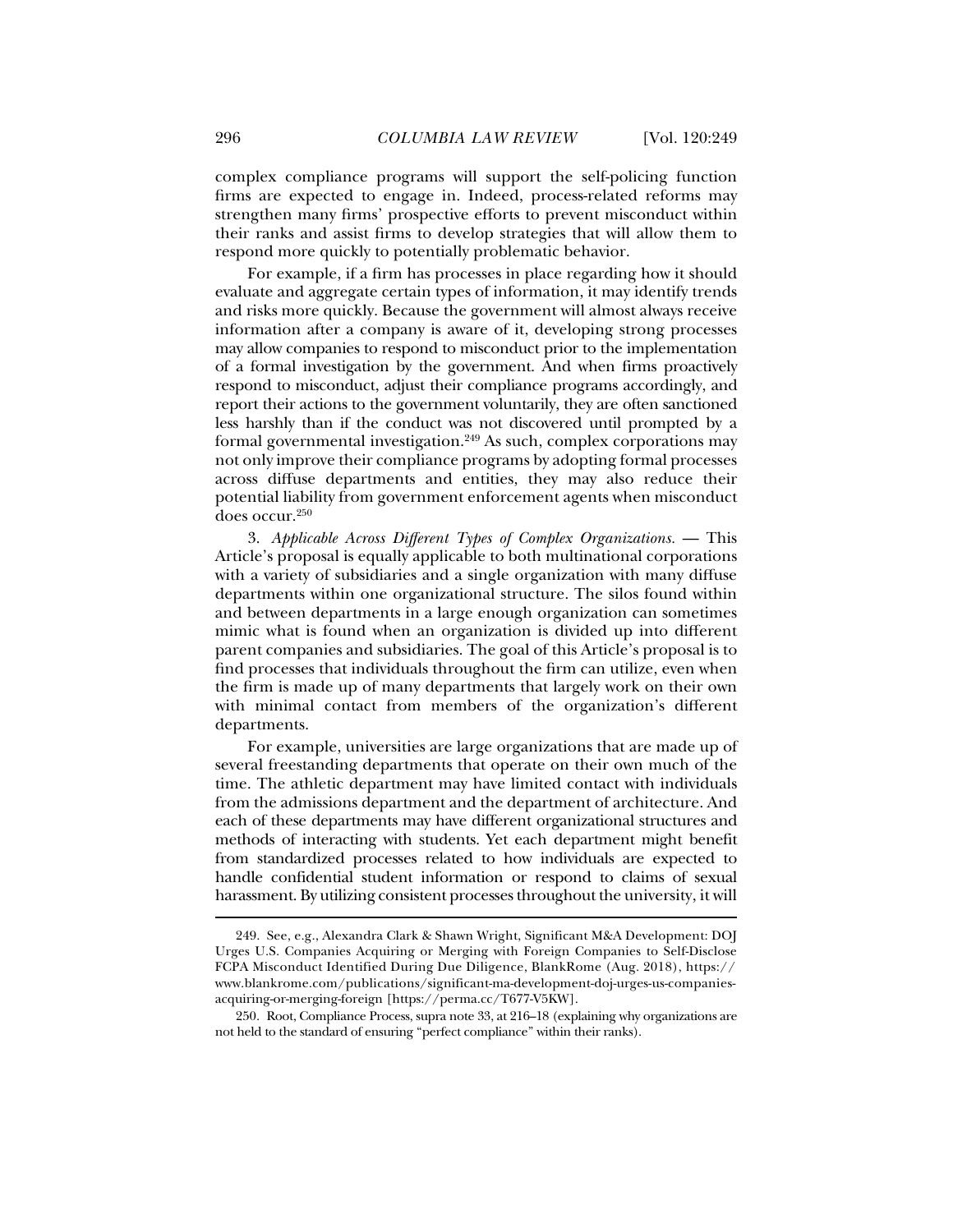be better equipped to assess and evaluate certain areas of risk and concern at a high level.

Importantly, the processes advocated for in this Article are exportable to a variety of areas. A firm may be able to develop processes for responding to claims of sexual harassment even when applied to twenty different departments with varied methods of reporting lines and assessments. A firm may be able to develop processes for investigating claims by internal whistleblowers in response to varied compliance areas like antibribery, corruption, human rights, and environmental laws and regulations. A focus on process can bring an element of standardization to the sometimes unwieldy task of ensuring compliance throughout a complex organization.

4. *Concurrent Responses to Global Regulatory Concerns.* — One of the biggest challenges for complex organizations is centered on the sheer scope of the legal and regulatory requirements they must track and comply with.<sup>251</sup> By focusing on developing formalized processes for certain matters, firms can respond to multiple, related regulatory requirements through the lens of one consistent strategy.

For example, within the anti-bribery space, there are numerous laws that multinational corporations are required to comply with. In 2017, it was noted that "[s]everal countries have introduced or propose[d] to introduce new anti-bribery and corruption laws," including France, India, South Korea, Ireland, Mexico, China, Vietnam, Germany, Slovakia, Colombia, Jordan, and Kenya.252 This is in addition to robust enforcement regimes within the United States, the United Kingdom, Germany, and many other jurisdictions.<sup>253</sup> There are distinctions within these laws that will sometimes require jurisdiction-specific adjustments to a firm's compliance program, but in general a firm will be able to create high-level processes targeted at deterring bribery throughout its organization in a manner that is responsive to the general concern of these sorts of prohibitions.

And other legal areas, like anti-bribery, have reached similar points of consensus throughout the world. Whether it is a concern regarding anti-

 <sup>251.</sup> See J.B. Ruhl & James Salzman, Mozart and the Red Queen: The Problem of Regulatory Accretion in the Administrative State, 91 Geo. L.J. 757, 758–65 (2003) (analyzing and identifying "regulatory accretion," which is the growth in both size and scope of applicable regulations); see also Edward Hida, Global Risk Management Survey, 10th Edition, Deloitte: Insights (Mar. 2, 2017), https://www2.deloitte.com/insights/us/en/topics/risk-management/global-riskmanagement-survey.html [https://perma.cc/DZ76-PH42] (noting that in a survey of financial institutions around the globe, "[M]ost institutions reported that regulatory reform in majority jurisdictions where they operate has resulted in important strategic impacts" and that "[t]he cost of compliance has been increasing across the industry").

 <sup>252.</sup> Freshfields Bruckhaus Deringer, Anti-Bribery and Corruption: Global Enforcement and Legislative Developments 2017, at 1, 9 (2017), https://www.freshfields.com/globalassets/ services-page/global-investigations/publication-pdfs/gi-abc-guide-2017.pdf [https://perma.cc/ E9ZS-TT8y].

 <sup>253.</sup> See, e.g., id. at 22–23, 31–32, 40–46 (describing the enforcement regimes of countries around the world, including the United States, the United Kingdom, and Germany).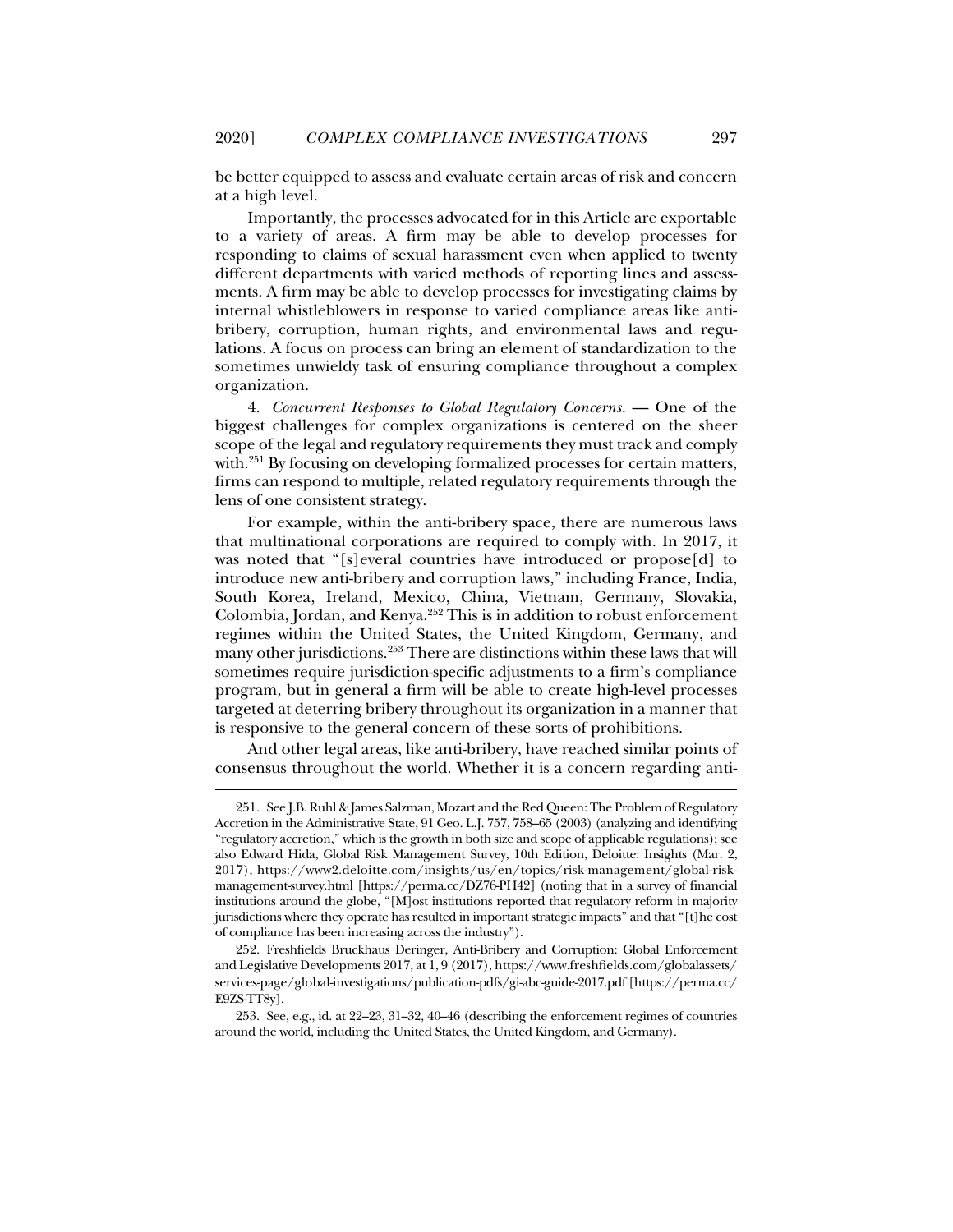bribery, antitrust, or human rights, complex organizations would benefit from developing formal processes to deal with risks that are of concern to multiple jurisdictions where they do business. It will streamline the firm's compliance efforts, make it easier to assess the success of the firm's program, and improve the firm's efforts to comply with the global norm at issue.

5. *Overcoming Personal Biases.* — One benefit of a compliance program that includes robust process-related reforms, like an aggregation principle, is that it requires a potential response regardless of the views that the person charged with investigating the potential compliance failure has about the alleged activity. For example, employees within General Motors may have believed they were building safe cars. Individuals at Michigan State may have believed Larry Nassar was an excellent and talented sports doctor. People within Wells Fargo may have believed their sales goals were unlikely to cause harm to consumers. These beliefs were wrong, but when individuals start off from these particular places, they may look for evidence that confirms their preexisting understandings of the world.

There are a variety of internal biases that may impact workplace investigations, but practitioners have identified "two broad types" of particular interest.254 The first includes biases "toward social groups," like a bias toward men in management versus women at lower employment levels as was potentially seen in the Uber example.255 The second includes biases "that lead to 'tunnel vision,' including confirmation bias, lie bias, and trustworthiness bias."256 Confirmation bias refers to "'the tendency to [unconsciously] bolster a hypothesis,' belief, or expectation by seeking and/or favoring confirming information while minimizing or ignoring disconfirming information."257 Biases of this type can interfere with the detection and investigation of compliance failures. By adopting certain processes that all employees must follow in response to certain events, firms can help their employees to overcome certain biases and engage in a more robust assessment of the situation.

 <sup>254.</sup> Ashley Lattal, The Hidden World of Unconscious Bias and Its Impact on the "Neutral" Workplace Investigator, 24 J.L. & Pol'y 411, 425–26 (2016).

 <sup>255.</sup> Id. at 425–33.

 <sup>256.</sup> Id. at 426. Lie bias refers to "a bias towards believing a person to be deceptive rather than truthful." Id. at 439. Trustworthiness bias "suggests that instantaneous impressions of trustworthiness based on facial appearance may play a major role in both assessing the credibility of and ensuing decisions about the target." Id. at 441 (internal quotation marks omitted) (quoting Stephen Portera, Leanne ten Brinkea & Chantal Gustaw, Dangerous Decisions: The Impact of First Impressions of Trustworthiness on the Evaluation of Legal Evidence and Defendant Culpability, 16 Psychol., Crime & L. 477, 478 (2010)) (misquotation).

 <sup>257.</sup> Id. at 435 (alteration in original) (quoting Barbara O'Brien, Prime Suspect: An Examination of Factors that Aggravate and Counteract Confirmation Bias in Criminal Investigations, 15 Psychol., Pub. Pol'y & L. 315, 315 (2009)).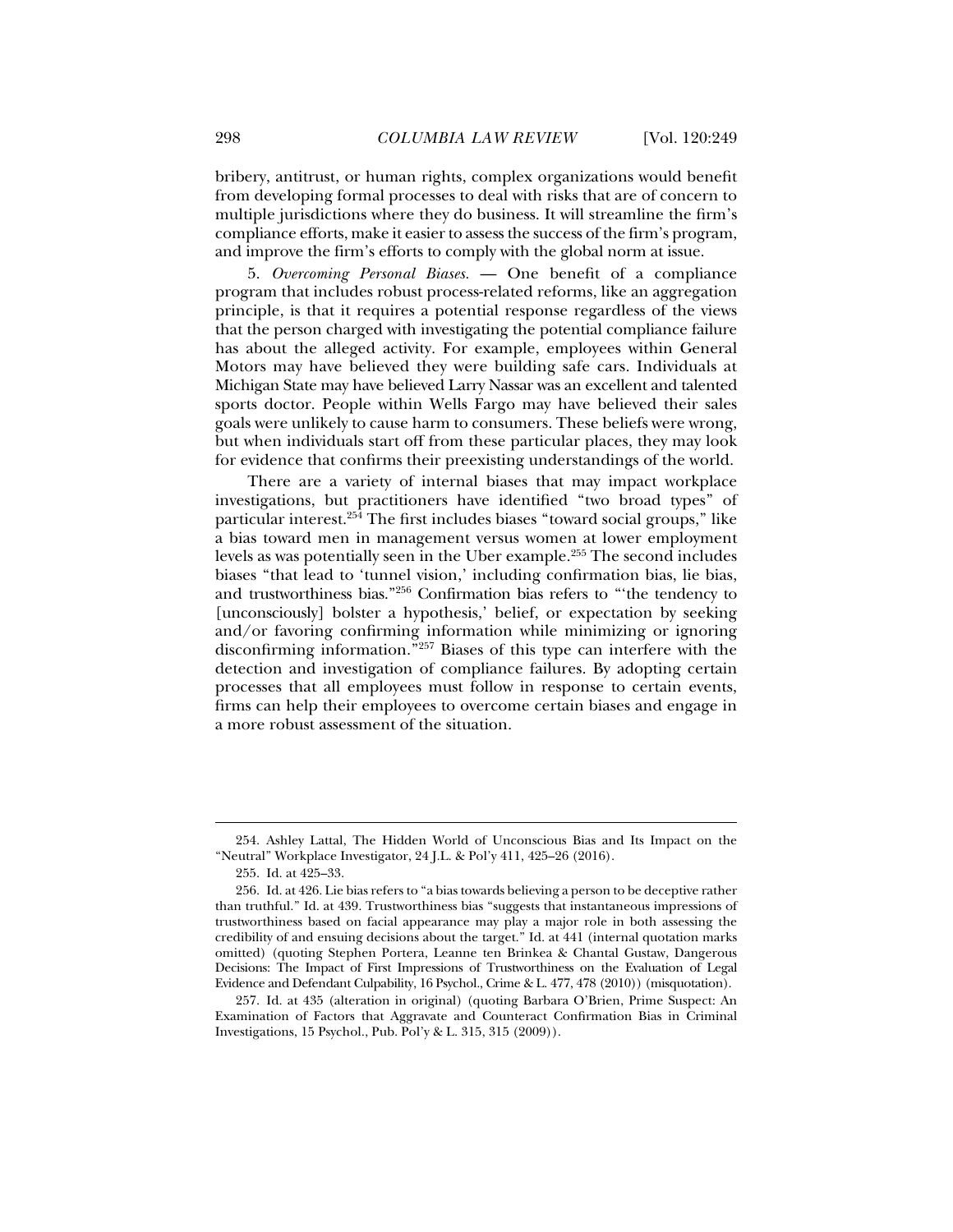#### B. *Remaining Questions*

Notwithstanding the benefits described above, there remain some additional questions raised by this Article's suggestions and argument. This section briefly discusses several such questions.

1. *Does this Article's Proposal Fail to Consider the Impact of Paper or Cosmetic Compliance?* — Part III notes two limitations to the Article's suggestion for firms to pursue process-based compliance reforms: if the firm (i) lacks certain structural components or (ii) suffers from a corrupt culture. Some might, however, raise a third concern related to the imposition of "paper" or "cosmetic" compliance programs. There exist concerns "that internal compliance structures do not deter prohibited conduct within firms and may largely serve a window-dressing function that provides both market legitimacy and reduced legal liability."258

If too much emphasis is placed on internal compliance structures, it "raises potential dangers of underenforcement and social waste."259 Indeed, one often hears government enforcement agents express concern about "paper" compliance programs.260 If a firm is engaged in cosmetic or paper compliance efforts, they might attempt to adopt what looks like a process-based reform to help demonstrate that they have an effective compliance program when in fact they are not engaged in activities likely to be effective. Process-based reforms, which will be firm-specific and would likely require firms to enter into on their own initiative, may be just as, if not more, difficult for the public to evaluate and oversee. Additionally, because there is a dearth of information on the costs and benefits of compliance programs even within firms,<sup>261</sup> it may even be difficult for a firm to assess the effectiveness of a process-based reform.

The concerns expressed by Professor Kimberly Krawiec and others are important and necessary to keep at the forefront of all efforts meant to improve ethics and compliance programs within firms. The foundation of this Article is, in many ways, built on these insights. This Article recognizes that despite a significant commitment of time and resources by both firms and the government, compliance programs continue to fail. As firms have become more complex, information silos have increased in severity and import. As demonstrated above, the current focus of compliance reforms

j

 261. See Hui Chen & Eugene Soltes, Why Compliance Programs Fail—And How to Fix Them, Harv. Bus. Rev., Mar.–Apr. 2018, at 116, 120, 122–23.

 <sup>258.</sup> Kimberly D. Krawiec, Cosmetic Compliance and the Failure of Negotiated Governance, 81 Wash. U. L.Q. 487, 491 (2003).

 <sup>259.</sup> Id.

 <sup>260.</sup> See John J. Carney, George A. Stamboulidis, Andres A. Muñoz & Patrick T. Campbell, Pulling Back the Curtain: DOJ to Take Action Against Window Dressing Corporate Compliance Programs, BakerHostetler (Aug. 13, 2015), https://www.bakerlaw.com/alerts/pulling-back-thecurtain-doj-to-take-action-against-window-dressing-corporate-compliance-programs [https:// perma.cc/DXZ4-RPRE] (describing how the DOJ was in the process of hiring a "full-time expert in compliance programs . . . tasked with investigating corporate compliance programs to determine whether they are effective or mere window dressing").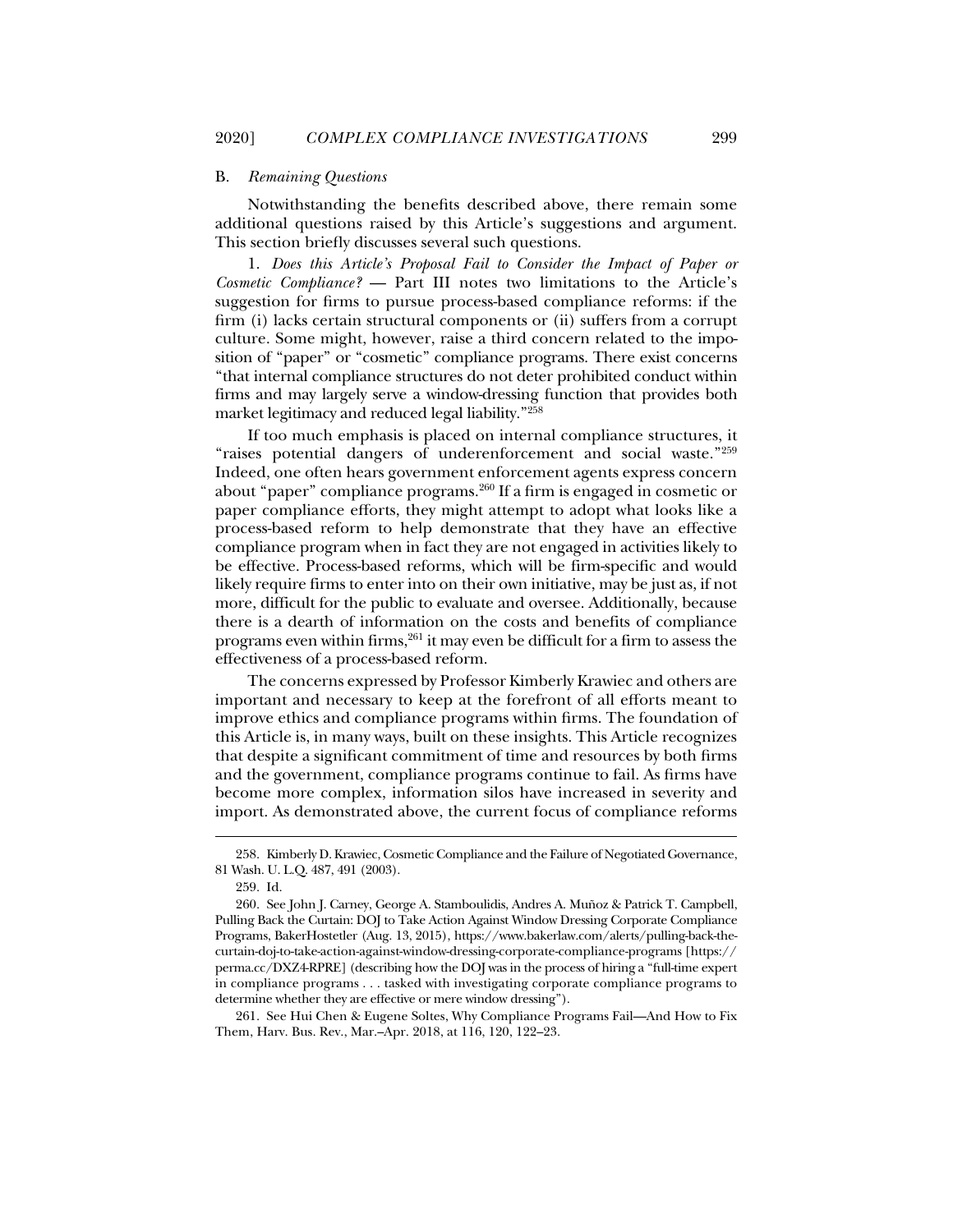via structure and composition will not, on their own, effectively combat these information silos. With that knowledge, it is imperative that firms attempt to find strategies they can adopt to combat information silos and improve compliance efforts. This Article contributes to that effort by relying on scholarship from management and organizational behavior to argue that current compliance efforts might benefit from adopting some process-based reforms as part of their compliance strategy. And while it is true scholars cannot empirically test this Article's thesis at this time, there will be no mechanism for this testing without experimentation from firms consistent with this Article's proposals.

2. *What About Efforts Already Advocated for Within the Compliance Industry?* — The idea that compliance should do more than policing is widely accepted within the industry, and each scholars' definition of compliance outlined in Part I puts forth the notion that compliance programs within firms must focus on more than complying with formal legal and regulatory requirements.<sup>262</sup> Currently, there is general consensus within the compliance industry about certain components that should be included within an organization's compliance program. For example, a high-quality compliance program is often described as emphasizing (i) tone at the top, (ii) corporate culture, (iii) risk assessments, (iv) testing and monitoring, and (v) empowerment of a chief compliance officer.<sup>263</sup> Thus, one critique of this Article's proposals may be that organizations are already implementing a variety of strategies beyond mere policing that include elements of structure, composition, and process.

As noted above, however, there may be particular challenges facing complex organizations that will make these various components difficult to implement or less effective than in smaller organizations. For instance, the importance of establishing a strong tone at the top has been emphasized within the compliance industry for years. As explained by Deloitte:

The starting point for any world-class ethics and compliance program is the board and senior management, and the sense of responsibility they share to protect the shareholders' reputational and financial assets. The board and senior management should do more than pay "lip service" to ethics and compliance. They need to empower and properly resource the individuals who have day-to-day responsibilities to mitigate risks and build organizational trust.<sup>264</sup>

The top is, quite literally, the top and is commonly understood to include the senior management and leadership for the organization.

 <sup>262.</sup> See supra section I.C.

 <sup>263.</sup> See, e.g., Deloitte, Building World-Class Ethics and Compliance Programs: Making a Good Program Great—Five Ingredients for Your Program 3 (2015), https://www2.deloitte.com/ content/dam/Deloitte/us/Documents/risk/us-aers-g2g-compendium.pdf [https://perma.cc/ 2YFA-FM76] [hereinafter Deloitte, World-Class Programs].

 <sup>264.</sup> Id.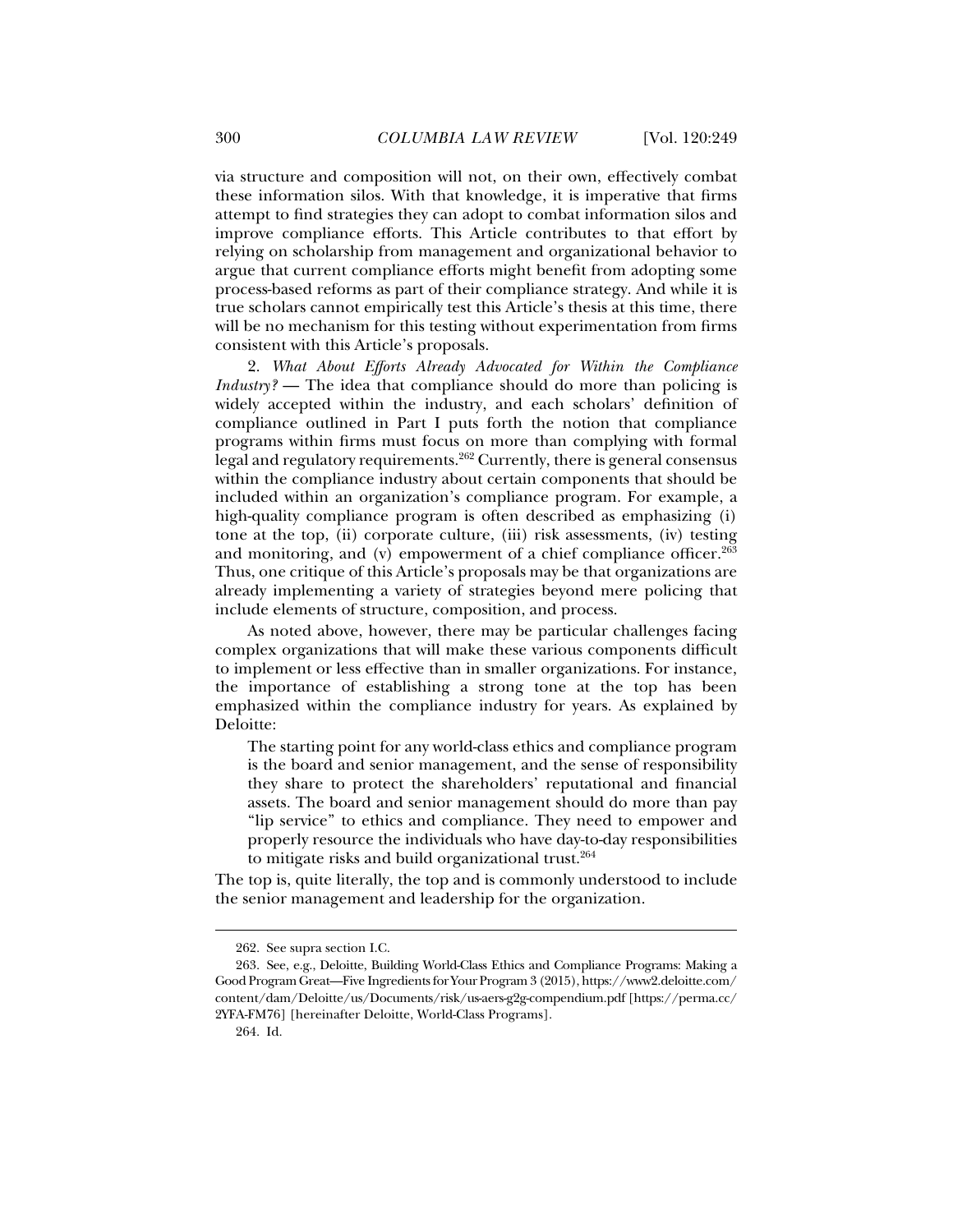The top within complex organizations, however, is often removed from most of the organization's agents and employees. There is evidence from behavioral ethics scholarship that the example set by firm leaders will have a trickle-down effect throughout the firm,<sup>265</sup> but for large, multinational organizations the distances between the top and the individuals on the ground expected to comply with legal and regulatory requirements can be quite large. One of the challenges for complex organizations will be connecting the decisionmaking of the board and other top management with the everyday activities of employees. Deloitte's definition acknowledges this and suggests that the board and top management must provide proper resources for employees with "day-to-day responsibilities" for mitigating risk within the organization.266 But there are a variety of examples where top management within complex organizations have attempted to provide resources that were ultimately ineffective.

For example, Wells Fargo, in an attempt to grow its company and, presumably, add value to shareholders, initiated a program that included "product sales goals for retail bankers." $267$  This was likely a relatively innocuous policy when adopted, but it resulted in its employees secretly opening accounts on behalf of its customers, so that they could "meet sales targets and receive bonuses."268 Wells Fargo attempted to set a tone at the top that was not inherently problematic, but it had devastating results and spurred illegal conduct. And Wells Fargo's attempt to provide resources to lower level employees failed. As explained above, Wells Fargo set up an ethics hotline in an effort to empower employees to report potential misconduct.269 Numerous individuals, however, have come forward to claim that after making a report via the ethics hotline, they were fired. $270$ The board followed a common industry practice meant to help bridge the gap between high-level officials within the firm and low-level employees when it adopted an ethics hotline, $271$  but it did so in a manner that

 <sup>265.</sup> See, e.g., Scott Killingsworth, Modeling the Message: Communicating Compliance Through Organizational Values and Culture, 25 Geo. J. Legal Ethics 961, 974–79 (2012).

 <sup>266.</sup> See Deloitte, World-Class Programs, supra note 263, at 3.

 <sup>267.</sup> Deon Roberts, Wells Fargo Unveils New Pay Plan for Branch Bankers in Wake of Scandal, Charlotte Observer (Jan. 10, 2017), http://www.charlotteobserver.com/news/ business/banking/bank-watch-blog/article125692619.html (on file with the *Columbia Law Review*).

 <sup>268.</sup> Deon Roberts & Rick Rothacker, Wells Fargo Fined \$185M for 'Widespread Illegal Practices' that Hurt Customers, Charlotte Observer (Sept. 7, 2016), http://www.charlotte observer.com/news/business/banking/bank-watch-blog/article100499067.html (on file with the *Columbia Law Review*).

 <sup>269.</sup> See, e.g., Stacy Cowley, Wells Fargo Whistle-Blower Wins \$5.4 Million and His Job Back, N.Y. Times (Apr. 3, 2017), https://www.nytimes.com/2017/04/03/business/04-wellsfargo-whistleblower-fired-osha.html (on file with the *Columbia Law Review*).

 <sup>270.</sup> Id.

 <sup>271.</sup> See, e.g., Allan Dinkoff, Corporate Compliance Programs After Dodd–Frank 14 (2011), https://www.weil.com/~/media/files/pdfs/corporate\_compliance\_post\_dodd-frank\_aelc\_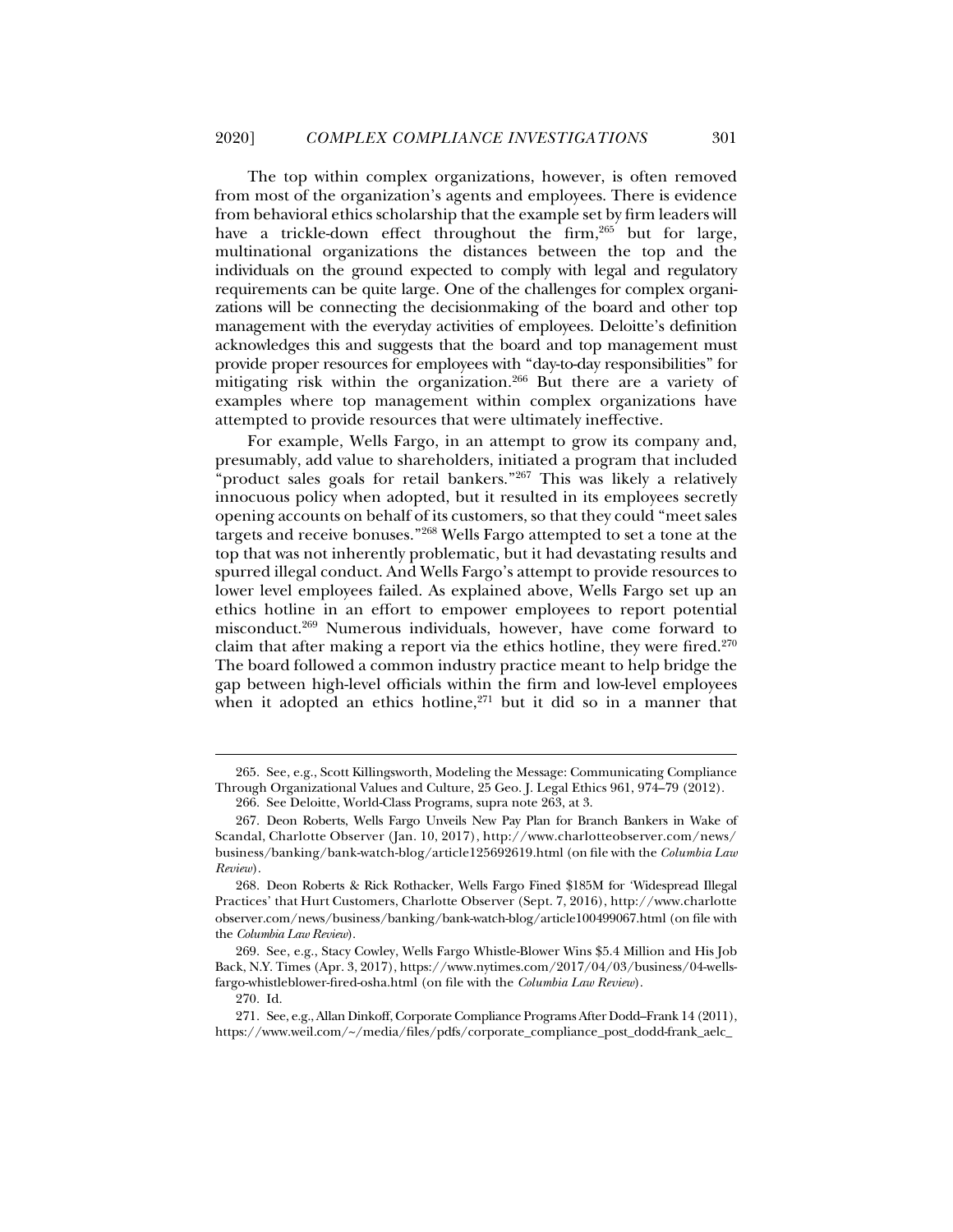ultimately was ineffective, because there were not adequate processes in place to ensure confidentiality and upward reporting of the information.

A fair response may be that Wells Fargo did not actually have a positive tone at the top. Indeed, maybe Wells Fargo had implemented a plan meant to pay lip service to ethics and compliance. The problem, however, is that Wells Fargo's plan appeared good enough that the federal government failed to act when warned about potential misconduct years prior to the ultimate discovery of misconduct at Wells Fargo.<sup>272</sup> If government regulators have difficulty understanding the depth and scope of corporate misconduct when receiving a direct report, how much more difficult would it be for a board member of a parent company with hundreds of subsidiaries worldwide? There is much that is good about establishing a strong tone at the top, but unique challenges exist for a complex organization when attempting to utilize tone at the top as a primary component of its compliance strategy.

Similarly, creating a consistent corporate culture<sup>273</sup> within a complex organization is a difficult endeavor. It may be relatively easy to say "[d]on't be evil," a phrase attributable to Google's former code of conduct.<sup>274</sup> but what constitutes "evil" may look quite different in Omaha, Nebraska than in Venezuela. Attempting to create continuity within one, cohesive corporate entity is very different than attempting to establish one across diffuse departments and countries. That is not to say it cannot be accomplished; it is to say it may be particularly challenging for complex corporations. For these more sophisticated organizations, it may be that more specificity is needed when discussing the components of a high-level compliance program.

As a final example, it is undisputed that organizations of all sizes must engage in risk assessments. As noted by Deloitte:

oct.pdf [https://perma.cc/E4KF-BMRV] ("Many policies . . . limited . . . availability of the anonymous, confidential employee hotline and other internal complaint procedures to accounting and auditing matters within the audit committee's purview. Companies should . . . broaden[] ... policies to cover all illegal and inappropriate behavior ... encouraging ... use . . . for any matter (particularly where employees are seeking anonymity and confidentiality).").

 <sup>272.</sup> See Ann Marsh, Unprotected: How the Feds Failed Two Wells Fargo Whistleblowers, Am. Banker (Aug. 14, 2017), https://www.americanbanker.com/news/unprotected-how-thefeds-failed-two-wells-fargo-whistleblowers [https://perma.cc/KF38-ZTDW] (describing the mishandling of two whistleblower cases where the Occupational Safety and Health Administration failed to thoroughly investigate whistleblower claims and adequately protect them from retaliation).

 <sup>273.</sup> Deloitte, World-Class Programs, supra note 263, at 3 ("A culture of integrity is central to any effective ethics and compliance program. Initiatives that do not clearly contribute to a culture of ethical and compliant behavior may be viewed as perfunctory functions instilling controls that are impediments to driving the 'value change' of the enterprise.").

 <sup>274.</sup> Justin Wm. Moyer, Alphabet, Now Google's Overlord, Ditches 'Don't Be Evil' for 'Do the Right Thing,' Wash. Post (Oct. 5, 2015), https://www.washingtonpost.com/news/morningmix/wp/2015/10/05/alphabet-now-googles-overlord-ditches-dont-be-evil-in-favor-of-do-theright-thing/ (on file with the *Columbia Law Review*).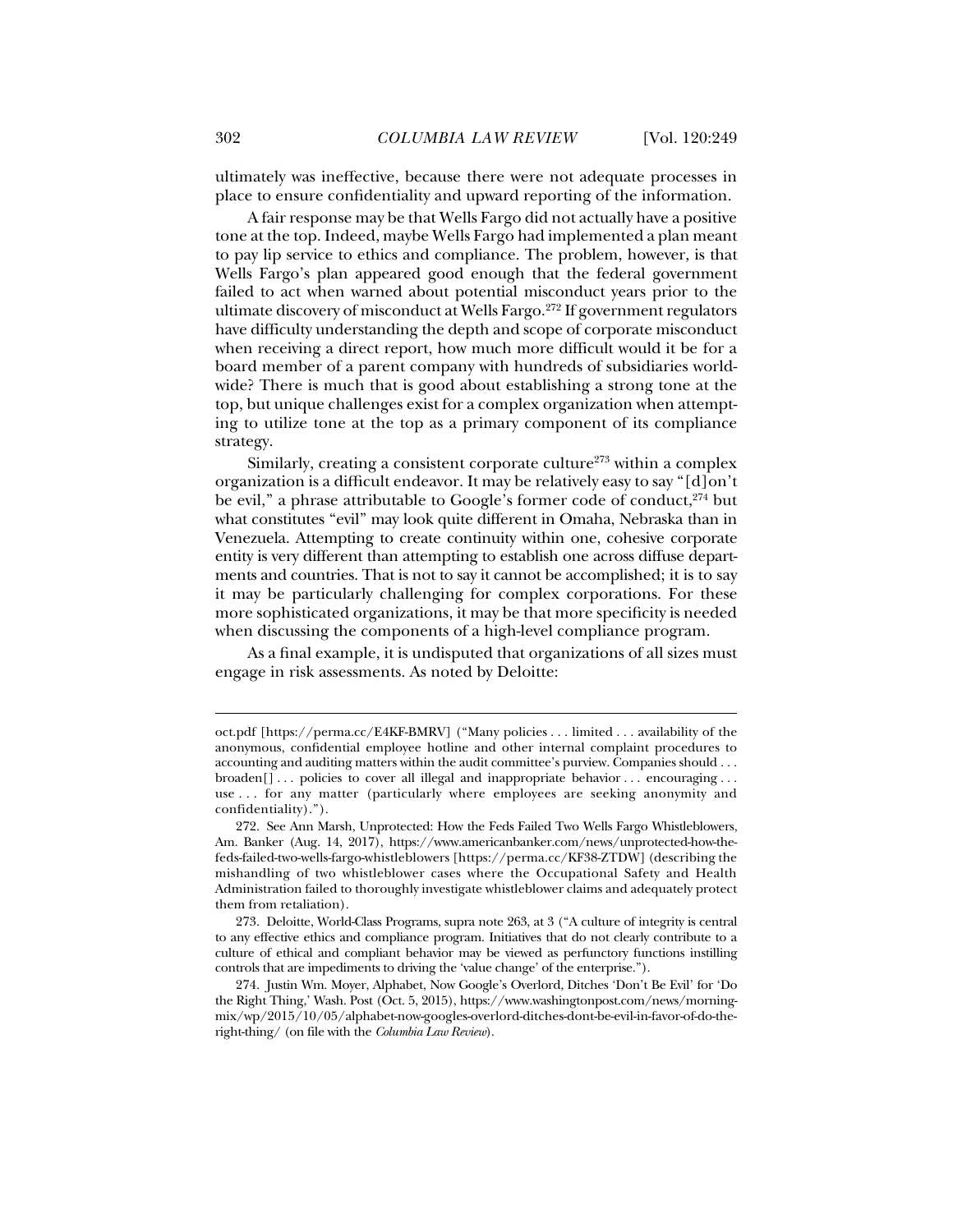Ethics and compliance risk assessments are not just about process they are also about understanding the risks that an organization faces. The risk assessment focuses the board and senior management on those risks that are most significant within the organization, and provides the basis for determining the actions necessary to avoid, mitigate, or remediate those risks.275

There cannot be an effective compliance program without an assessment of what sorts of activities one is going to focus upon.

Yet even in the area of risk assessment, large, international organizations are uniquely challenged due to the sheer breadth and scope of their potential risk. When faced with legal and regulatory requirements, as well as industry standards and practices across multiple jurisdictions, the compliance department must make decisions about what areas they are likely to focus on. General Motors was focused on FCPA compliance while significant risks were arising within the area of product safety.<sup>276</sup> FCPA violations are known for resulting in significant monetary damages and sanctions, sometimes from regulators worldwide, so today's firms are quick to develop strong anti-bribery and corruption programs. But for a company like General Motors, even if product safety violations result in potential fines that are substantially less than those found in the FCPA context, product safety may actually be the largest area of risk, although perhaps not monetary risk, for an automobile manufacturer.<sup>277</sup> Thus, ensuring its product safety compliance processes were effective arguably should have been at the top of the priority list for its compliance department and its personnel worldwide.

In short, while the general understandings throughout the compliance industry about the components necessary for a high-level compliance program often make sense, incorporating them into complex organizations can be associated with many unique limitations. As such, complex organizations must go beyond these generalized components and adopt formalized processes targeted to improve their compliance programs by merging policing and structural components into one complex compliance strategy.<sup>278</sup>

3. *Will the Move to Global Compliance Programs Combat Information Silos?* — This Article notes that many firms are adopting global compliance programs. As this process is ongoing, will firms be able to, over time, perfect the structural components of their compliance programs in a manner that will combat information silos?

 <sup>275.</sup> Deloitte, World-Class Programs, supra note 263, at 3.

 <sup>276.</sup> See Veronica Root Martinez, The Outsized Influence of the FCPA, 2019 Ill. L. Rev. 1205, 1214–16 [hereinafter Martinez, The Outsized Influence].

 <sup>277.</sup> Id.

 <sup>278.</sup> See Miriam H. Baer, Confronting the Two Faces of Corporate Fraud, 66 Fla. L. Rev. 87, 93–94 (2014) (explaining that the "policing approach reduces corporate crime by empowering internal policemen to identify, punish, and deter actual and would-be transgressors" and contrasting with an "architectural approach [that] encourages corporate personnel to seek out and mitigate problematic situations as opposed to problematic people").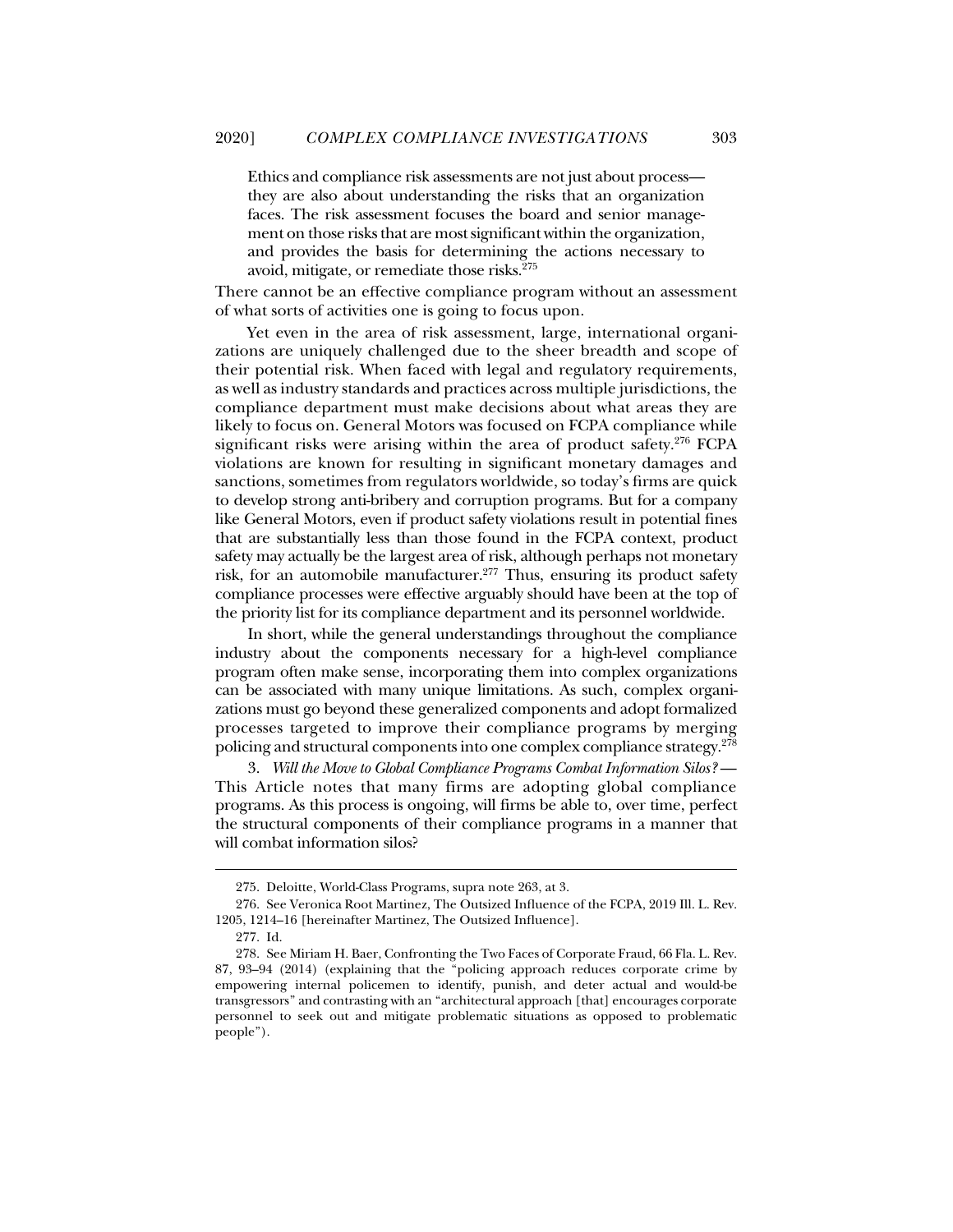For example, Goldman Sachs has a "Global Compliance division" that is "dedicated to protecting the reputation of the firm and managing risk across all business areas."279 Their global compliance program "is organized broadly into divisional compliance groups, which are embedded into the areas they support, and centralized compliance groups, which survey risks and manage regulatory affairs, services and resources related to all businesses and employees of the firm globally."280 Structures of this type are meant to take on the benefits of centralization and decentralization in an effort to create effective compliance programs.

The problem, however, is that it would be misguided to think of structure and process as happening in a vacuum.<sup>281</sup> They are interconnected components necessary for the creation of an effective compliance program. While this Article does recount the limits of structural reforms, it does so in an effort to argue for the adoption of more robust processoriented reforms to augment structures and create truly complex compliance programs.

4. *Are These Scandals Just Indicative of a Failure to Comply with the Compliance Program?* — As noted above, widespread and significant compliance failures have a variety of causes. Information silos contribute to their existence, but there are others. One might wonder whether these scandals are representative of failures by compliance programs or, instead, of a failure of employees within the organization to adhere to the compliance program. In each of these scandals, one can identify an employee or group of employees whose actions were questionable and hindered the organization's ability to stop the misconduct.

The reality, however, is that there are common understandings of what is and is not an effective compliance program. Those measures may be wrong, and legal scholars should continue to ask those questions, but the understandings remain. And whether a firm has or does not have an effective compliance program is assessed in an objective manner. If a firm is found to have an effective compliance program, their potential sanctions decrease dramatically.

For example, in 2018, following Nassar's guilty plea, the NCAA "cleared Michigan State of any rules violations" related to Nassar's abuse, suggesting it found no flaw within the Michigan State compliance program.282 Additionally, a November 2017 external review of Michigan State's "Policy on Relationship Violence and Sexual Misconduct" determined

 <sup>279.</sup> Global Compliance, Goldman Sachs, http://www.goldmansachs.com/careers/ divisions/global-compliance/ [https://perma.cc/9QJA-EZDJ] (last visited Oct. 10, 2019).

 <sup>280.</sup> Id.

 <sup>281.</sup> Hernes, supra note 34, at 69.

 <sup>282.</sup> Will Hobson, NCAA Clears Michigan State of Rules Violations in Larry Nassar Case, Wash. Post (Aug. 30, 2018), https://www.washingtonpost.com/news/sports/wp/2018/08/30/ ncaa-clears-michigan-state-of-rules-violations-in-larry-nassar-case/ (on file with the *Columbia Law Review*).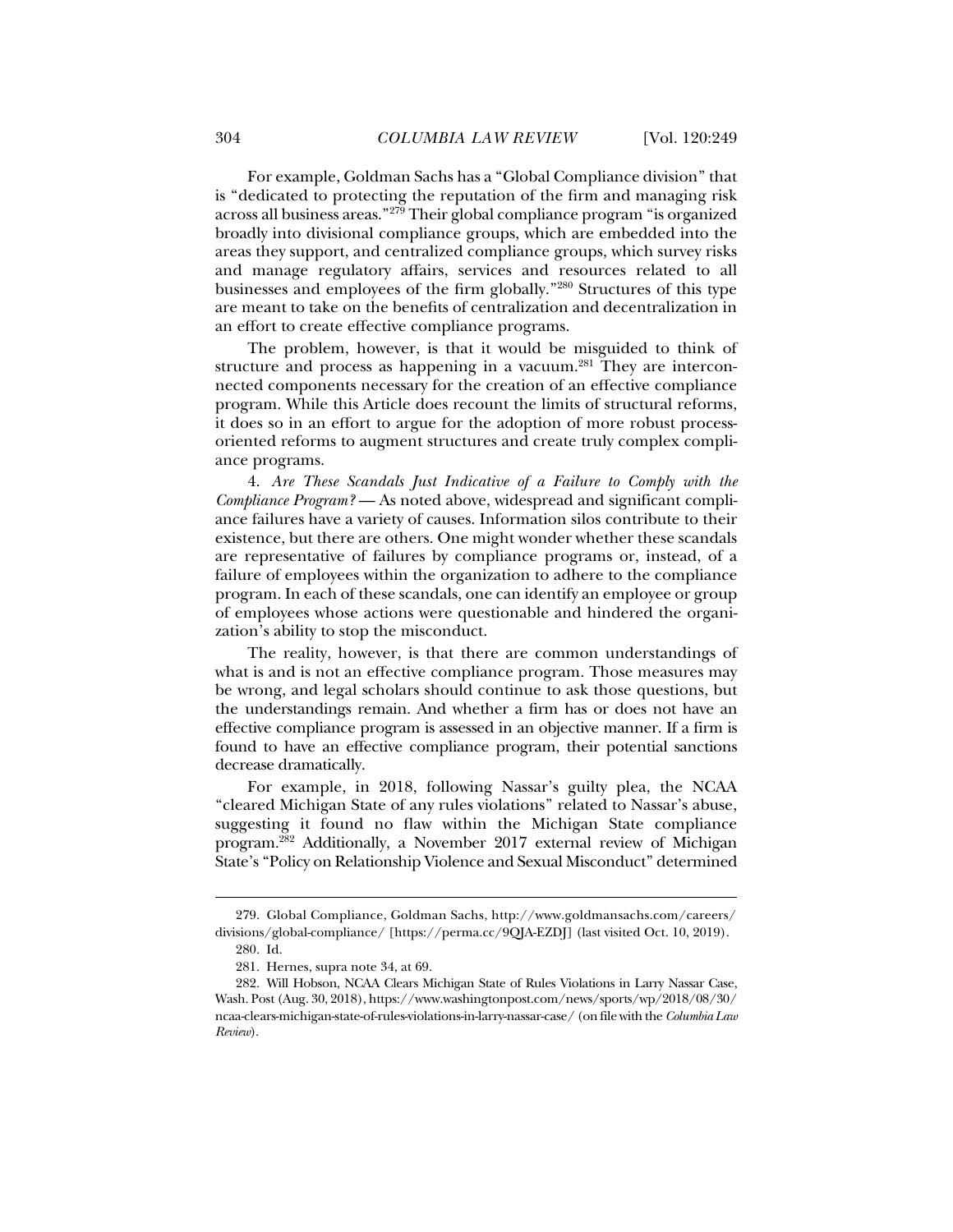that Michigan State's "policies and procedures comply with current legal requirements and agency guidance, and in several places, reflect leadingedge policy concepts that other institutions might consider replicating in their own policies."283 Thus, as demonstrated by Michigan State University's Title IX scandal, even something considered a "flawless" compliance program is often an environment in which misconduct occurs over long periods of time.<sup>284</sup> Unfortunately, misconduct can occur even within the ambit of an effective compliance program. As a result, it is crucial that compliance failures are probed beyond the point of identification of rogue actors. Firms must engage in a complete assessment of the cause or causes of the compliance failure and the remediation efforts needed to address the full breadth of the breakdown.

5. *What if There Is Incomplete or Inaccurate Data?* — For a process-based reform like aggregation to work, a firm would need to have a system in place for gathering relevant data. If either the data is poor (i.e., poorly classified or filed) or if important information is missing (i.e., unreported) then an aggregation principle will not add value to the firm's compliance efforts.

Yet, for many of the most significant recent compliance failures, data—in many instances a great deal of data—did exist. This information was identified after the misconduct had become widespread. The goal of this Article's proposals is to aid firms in catching potential misconduct at an early stage, which was a possibility for General Motors, Wells Fargo, Michigan State, Uber, and the Catholic Church. If the complaints had been synthesized and assessed in a more systematic way, the outcomes at each of these organizations could have looked quite different. The knowledge that a firm may sometimes have incomplete data is not an excuse for failing to act on the information of which it is in fact aware.

6. *Are the Costs Associated with Increased Process Worth It?* — One of the burgeoning questions in the compliance literature is focused around the need to develop measures for determining the effectiveness of compliance programs.285 For scholars to assess and analyze the true costs associated with compliance, more measurement of compliance efforts would need to take place. The challenge is that anecdotal reports suggest that many firms do not break out the costs of the different components of their compliance programs in a meaningful way.286 Because data on the costs of specific

 <sup>283.</sup> Husch Blackwell, Report 1 of 2: Review of Michigan State University's Policy on Relationship Violence and Sexual Misconduct 4 (2017), http://titleix.msu.edu/informationreports/msu\_report\_2017\_external.pdf [https://perma.cc/SCX3-SECF].

 <sup>284.</sup> See Hobson, supra note 282.

 <sup>285.</sup> See, e.g., ComplianceNet Inaugural Conference: Measuring Compliance in the 21st Century, ComplianceNet (June 1–2, 2018), https://docs.wixstatic.com/ugd/20ab40\_3c5b720 ef0574bc9ad97f0629b1ee264.pdf [https://perma.cc/CEJ5-3GWY] (showing a schedule for a 2018 conference dedicated to discussing various compliance measurements and enforcements).

 <sup>286.</sup> See Chen & Soltes, supra note 261, at 119 ("At its core, the idea is as simple as it is crucial: Firms cannot design effective compliance programs without effective measurement tools.").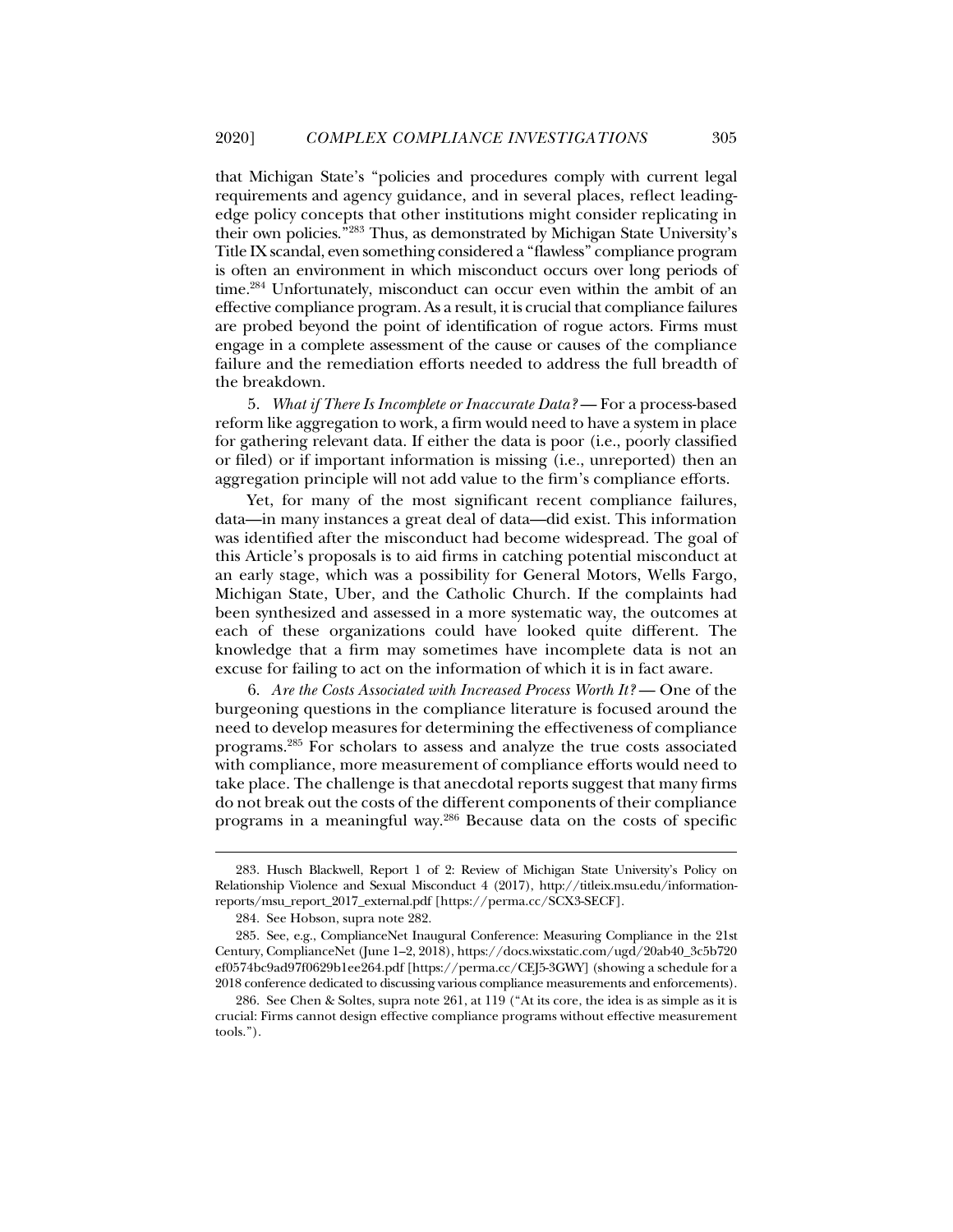compliance efforts are extremely challenging to obtain at this time, it is not possible to conduct a robust cost–benefit analysis testing the suggestions in this Article.

That said, some costs of misconduct are relatively easy to identify. There are costs associated with conducting internal investigations, costs associated with entering negotiated settlement agreements, costs associated with third-party litigation, and finally there are potential reputational costs associated when a firm allegedly engages in misconduct.<sup>287</sup> When a firm compares the many costs associated with a widespread and significant lapse in their compliance efforts, it may often be prudent to dedicate resources in an ex ante effort to prevent the ex post costs associated with non-compliance.

7. *Are there Compliance Failures that this Article's Proposal Fails to Address?* — A concern one may have with this Article's argument and proposals is that they appear to address only one aspect of compliance failures, which may mean that a firm could employ the suggestions presented and still find itself in a situation where it is dealing with a significant compliance failure. That is a fair critique.

This Article is not meant to address the root cause of every compliance failure within firms. Indeed, this Article is purposefully focused on a very specific type of compliance failure—when a firm has information about a compliance failure but fails to act on that information in a prompt manner. There are, however, other related issues that can lead to compliance failures. For example, this Article focuses on silos within firms, but silos can occur at the regulatory and enforcement level as well.<sup>288</sup> Additionally, this Article focuses on internal activities within firms, but many incentives for firms to engage in robust compliance efforts come from external sources.289 The reality is that because the field of compliance within legal scholarship is a burgeoning one, many important questions remain unanswered at this time. This Article is just one of many aimed at

 <sup>287.</sup> See, e.g., Press Release, Walmart, Walmart Reaches Agreements with the DOJ and the SEC to Resolve Their FCPA Investigations (June 20, 2019), https://corporate.walmart.com/ newsroom/2019/06/20/walmart-reaches-agreements-with-the-doj-and-the-sec-to-resolve-theirfcpa-investigations [https://perma.cc/433Z-RWNA] (noting that Walmart entered into a settlement with the government for \$282.7 million and also "spent more than \$900 million on FCPA inquiries and investigations, its Global Compliance Program and organizational enhancements"); Bernie Pazanowski, Walmart Avoids Suit over Alleged Mexican Bribery Scheme, Bloomberg Law (Dec. 26, 2018), https://news.bloomberglaw.com/us-law-week/ walmart-avoids-suit-over-alleged-mexican-bribery-scheme (on file with the *Columbia Law Review*); Kim Souza, Walmart Agrees to a \$160 Million Settlement of a Class-Action Lawsuit, Talk Business (Oct. 26, 2018), https://talkbusiness.net/2018/10/walmart-agrees-to-a-160-millionsettlement-of-a-class-action-lawsuit/ [https://perma.cc/H5GE-T6PN].

 <sup>288.</sup> See Root, Coordinating Compliance Incentives, supra note 90, at 1028–31 (noting challenges associated with intra- and interagency coordination).

 <sup>289.</sup> Id. at 1010–17.